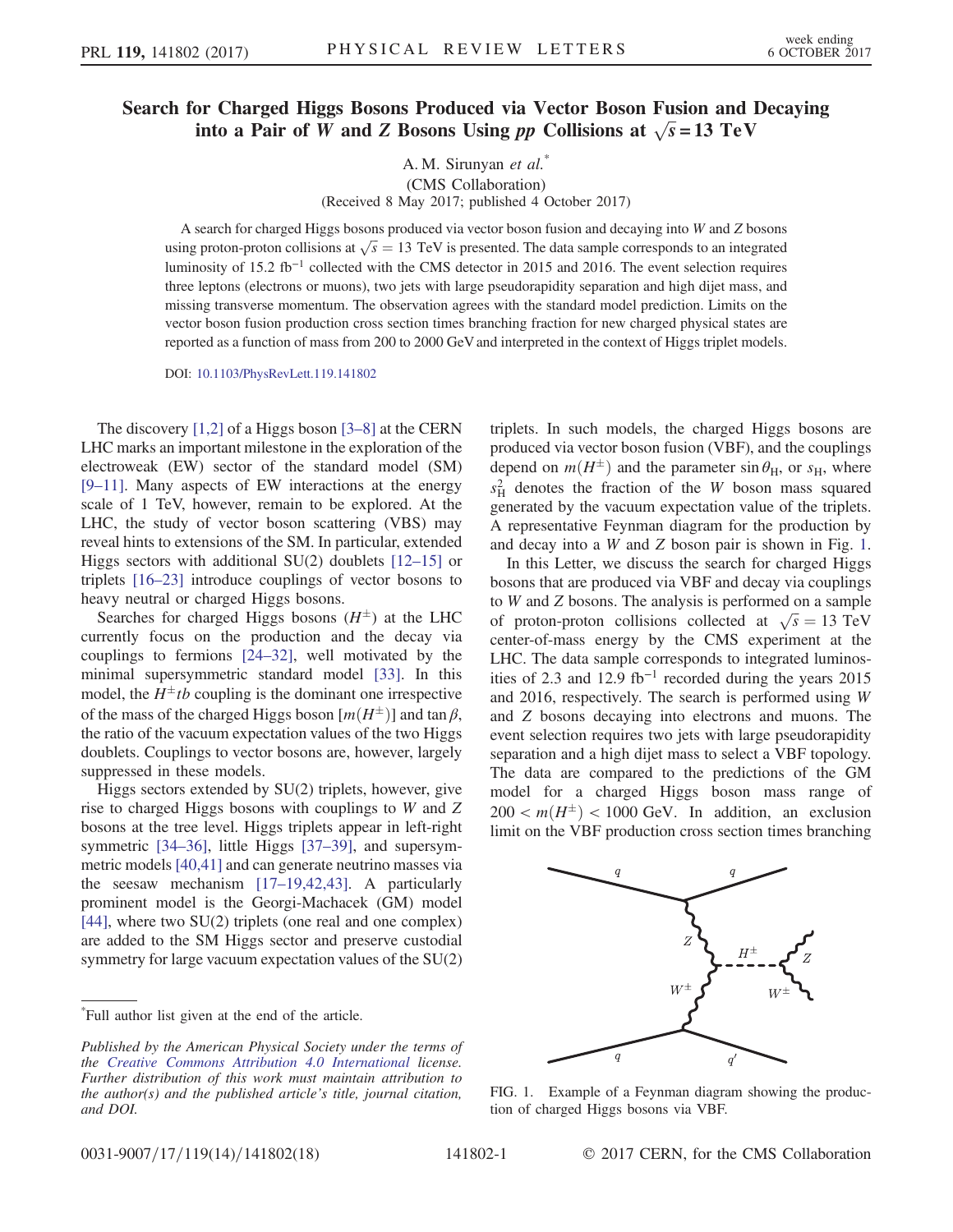fraction (B) for  $200 < m(H^{\pm}) < 2000$  GeV is derived. A similar search was performed by the ATI AS Collaboration similar search was performed by the ATLAS Collaboration in proton-proton collisions at  $\sqrt{s} = 8$  TeV in the semi-<br>leptonic  $(WZ \rightarrow aa'/t')$  final state [45]. Other experimenleptonic ( $WZ \rightarrow qq'\ell\ell$ ) final state [\[45\]](#page-5-10). Other experimental constraints on the GM model can be obtained from tal constraints on the GM model can be obtained from studies of *b*-meson decays [\[46\]](#page-5-11) and  $W^{\pm}W^{\pm}$  VBS proc-<br>esses [47.48] esses [\[47,48\]](#page-5-12).

The signal samples are produced with MADGRAPH5\_aMC@NLO [\[49\].](#page-5-13) WZ production in association with two jets involving exclusively electroweak interactions at the tree level is generated at leading order (LO) using MADGRAPH5\_aMC@NLO and is referred to as an EW WZ background. Two-jet-associated WZ production with both the strong and electroweak interaction vertices at the tree level is simulated at next-to-leading order (NLO) using POWHEG 2.0 [\[50](#page-5-14)–53] and is denoted as a QCD  $WZ$ background. The  $Z + \text{jets}$ ,  $Z\gamma$ ,  $tZq$ ,  $t\bar{t}V$ , and VVV backgrounds, where V refers to a W or Z boson, are produced at NLO using MADGRAPH5\_aMC@NLO. Simulated  $tZq$  and  $t\bar{t}V$  events are included in the background referred to as VVV. The  $qq \rightarrow ZZ$  sample is generated at LO with MCFM [\[54\]](#page-6-0) and normalized to NLO with a  $K$  factor of 1.7 [\[55\]](#page-6-1). The ZZ production via  $q\bar{q}$  annihilation is simulated at NLO with POWHEG and normalized to the next-to-next-to-leading order (NNLO) cross-section prediction with a  $K$  factor of 1.1 [\[56\].](#page-6-2) The PYTHIA 8 [\[57\]](#page-6-3) package is used for parton showering, hadronization, and the underlying event simulation with parameters affecting the underlying event simulation set to the CUETP8M1 tune [\[58,59\]](#page-6-4). The NNPDF 3.0 [\[60\]](#page-6-5) set is used as the default set of parton distribution functions (PDFs). For all processes, the detector response is simulated using a detailed description of the CMS detector, based on the GEANT4 package [\[61\],](#page-6-6) and event reconstruction is performed with the same algorithms as used for the data. The simulated samples include additional interactions per bunch crossing (pileup) matching the observed multiplicity in the data of about 11 and 20 interactions per bunch crossing in 2015 and 2016, respectively.

Details of the CMS detector, its performance, and the definition of the coordinate system can be found in Ref. [\[62\]](#page-6-7). The detector features a superconducting solenoid with a diameter of 6 m, providing a magnetic field of 3.8 T, and surrounding a silicon pixel and strip tracking detector, a lead tungstate electromagnetic calorimeter, and a brass scintillator hadronic calorimeter. Gas ionization detectors embedded into the steel-flux return yokes, the muon system, are installed around the solenoid. The subdetectors are composed into a barrel and two end cap sections. The hadron forward calorimeter provides calorimetry to pseudorapidities from  $|\eta| > 3$  to  $|\eta| < 5$ . A particle-flow technique [\[63,64\]](#page-6-8) is employed to identify and reconstruct the individual particles emerging from each collision.

Electrons are reconstructed within  $|\eta| < 2.5$ . The reconstruction combines the information from clusters of energy deposits in the electromagnetic calorimeter and the trajectory in the tracker [\[65\]](#page-6-9). The selection criteria depend on transverse momentum  $p_T$  and  $|\eta|$  and on a categorization based on observables sensitive to the amount of bremsstrahlung emitted. Muons are reconstructed within  $|\eta|$  < 2.4 [\[66\].](#page-6-10) The reconstruction combines the information from both the tracker and the muon spectrometer. Leptons are required to be isolated from other charged and neutral particles in the event. The lepton relative isolation is defined as the ratio of the  $p_T$  sum of charged hadrons<br>and neutral particles within a cone of radius  $\Delta R =$ and neutral particles within a cone of radius  $\Delta R = \sqrt{(\Delta \eta)^2 + (\Delta \phi)^2} < 0.4$  (where  $\phi$  is the azimuthal angle  $\sqrt{(\Delta \eta)^2 + (\Delta \phi)^2}$  < 0.4 (where  $\phi$  is the azimuthal angle<br>in radians) around the lenton and the lenton  $n_x$ . The relative in radians) around the lepton and the lepton  $p<sub>T</sub>$ . The relative isolation, corrected for pileup contributions, is required to be less than 6.5% (15%) for electrons (muons). Overall efficiencies of the reconstruction, identification, and isolation requirements for the prompt leptons are measured in the data in several bins of  $p<sub>T</sub>$  and  $|\eta|$  using a "tag-andprobe" technique [\[67\]](#page-6-11) applied to a sample of leptonically decaying Z boson events.

Jets are reconstructed using the anti- $k_T$  clustering algo-rithm [\[68\]](#page-6-12) with a distance parameter  $R = 0.4$ , as implemented in the FASTJET package [\[69,70\],](#page-6-13) and jet energy corrections are applied [\[71,72\]](#page-6-14). To suppress the top-quark background contribution in its decay to  $b$  quarks, the combined secondary vertex  $b$  -tagging algorithm [\[73,74\]](#page-6-15) requirement is used, corresponding to an efficiency of about 45% with a light flavor quark misidentification probability of 0.1%.

The missing transverse momentum vector  $\vec{p}_T^{\text{miss}}$  is<br>fined as the negative vectorial sum of the momenta of defined as the negative vectorial sum of the momenta of all reconstructed particles in an event projected onto the plane perpendicular to the beams, corrected for the pileup contribution [\[75\].](#page-6-16) Its magnitude is referred to as  $p_T^{\text{miss}}$ .<br>Events are selected by the trigger system requiring

Events are selected by the trigger system requiring the presence of one or two high  $p_T$  electrons or muons. The trigger efficiency is greater than 99% for events that pass all other selection criteria explained in the following. The selection of events aims to single out three-lepton events with the VBF topology. The event selection requires three lepton (electron or muon) candidates that meet the isolation and identification requirements. Two leptons are required to have  $p_T > 20$  GeV, and the third lepton is required to have  $p_T > 10$  GeV. Events with an additional fourth lepton with  $p_T > 10$  GeV are rejected. Events are required to have at least two jets with  $p_T > 30$  GeV, and  $|\eta| < 4.7$ . The VBF topology is exploited by requiring that the two jets of highest  $p_T$  have a large dijet mass,  $m_{jj} > 500$  GeV, and a large pseudorapidity separation,  $|\Delta \eta_{ij}| > 2.5$ . To reconstruct a Z boson candidate, a pair of same-flavor and opposite-charge leptons is required to have a dilepton invariant mass within 15 GeV of the nominal Z boson mass [\[76\].](#page-6-17) When there are two or more candidate pairs, the one with the mass closest to the nominal Z boson mass is chosen. The remaining lepton is associated with the W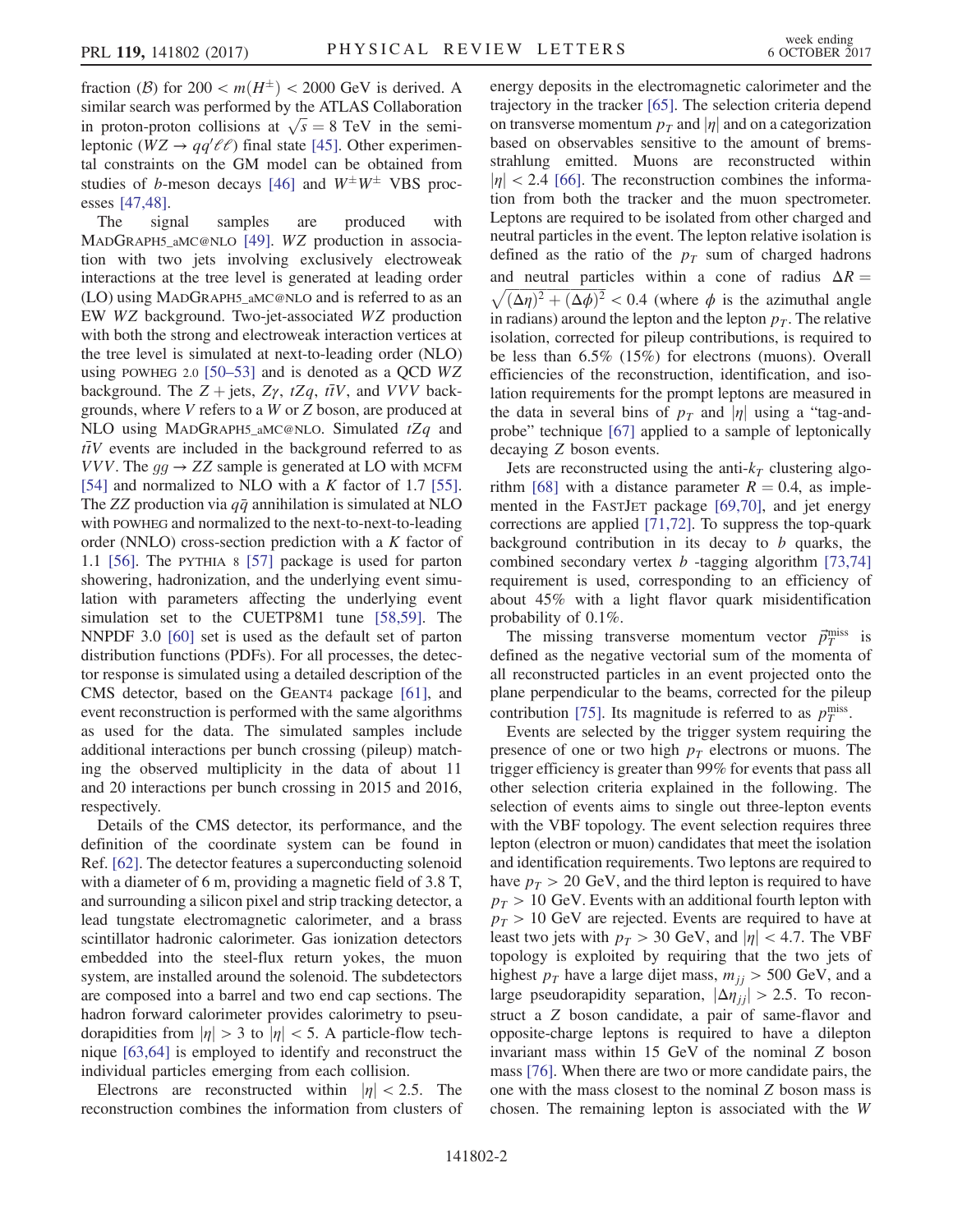boson decay, and it is required to have  $p_T > 20$  GeV. The  $p_T^{\text{miss}}$  in the event is required to be larger than 30 GeV to  $\epsilon$  and  $\epsilon$  is the top-quark background select W boson decays. To reject the top-quark background, the event must not have jets passing the b-tagging selection. After these requirements, the signal efficiency is about 10%–15%, depending on  $m(H^{\pm})$ . For extraction of the signal the shape of the distribution of the transverse mass signal, the shape of the distribution of the transverse mass variable  $(m_T)$  obtained from the WZ system is used:

$$
m_T(WZ) = \sqrt{[E_T(W) + E_T(Z)]^2 - [\vec{p}_T(W) + \vec{p}_T(Z)]^2}, \quad (1)
$$

where  $\vec{p}_T(\mathbf{W})$  is reconstructed from the vectorial sum of  $\vec{p}_T^{\text{miss}}$  and the lepton  $\vec{p}_T$  and  $E_T(W)$  is calculated from the scalar sum of the lepton transverse energy and pulses scalar sum of the lepton transverse energy and  $p_T^{\text{miss}}$ .<br>Variables such as the invariant mass of the leptonically Variables such as the invariant mass of the leptonically decaying WZ system using constraints on the neutrino momentum from the W boson mass [\[77\]](#page-6-18) may be explored in future analyses.

A combination of methods using control samples in the data and detailed simulation studies is used to estimate background contributions. The following background categories are considered:  $WZ$ ,  $ZZ \rightarrow 4\ell$ ,  $VVV$ ,  $Z\gamma$ , and processes with nonprompt leptons.

The QCD and EW WZ background constitutes about 80% of the total expected SM background yield. The normalization of the QCD WZ background is obtained from a background-dominated sideband, outside of the search region and defined by the dijet variables, where the expected signal yield is negligible:  $100 \text{ GeV} < m_{ij} <$ 500 GeV and  $|\Delta \eta_{ij}| < 2.5$ . In this phase-space region, expected background contributions from EW WZ,  $ZZ \rightarrow$  $4\ell$ , VVV,  $Z\gamma$  production, and nonprompt leptons are estimated to contribute about 40% to the yield and are subtracted from the overall 266 events observed in data. The simulated sample of QCD WZ processes is then normalized to match the observed number of events in this control region. The estimated normalization of events is consistent with the SM prediction obtained using the POWHEG NLO cross-section calculation. The EW WZ background contributes about 30% to the overall WZ background processes in the signal region.

The  $ZZ \rightarrow 4\ell$ , VVV, and  $Z\gamma$  contributions are estimated from simulated samples, with corrections to the lepton reconstruction, trigger and selection efficiencies, and momentum scale and resolution, estimated from data control samples. The overall expected contribution from these processes to the total background yield is about 10%, and the uncertainties in the estimates are dominated by the statistical component introduced by the number of simulated events passing the event selection requirements. The  $ZZ \rightarrow 4\ell$  background is largely reduced by the  $p_T^{\text{miss}}$ requirement and the veto on events containing an additional lepton.

The main contributions to nonprompt leptons are from  $Z$  + jets and top-quark ( $t\bar{t}$  and  $tW$ ) events, where at least one of the jets or a jet constituent is misidentified as an isolated lepton. The dominant background at the finalselection level is  $Z + \text{jets}$ . According to the simulation, fewer than 10% of the background events with at least one nonprompt lepton come from top-quark processes. Data control samples are used to estimate this background. Lepton candidates selected with loose identification requirements are defined in a sample of events dominated by dijet production. The efficiency for candidates to pass the full lepton selection criteria is measured and is parametrized as a function of  $p_T$  and  $\eta$ . The calculated efficiencies are used as weights to extrapolate the yield of the sample of loose leptons to the sample of fully selected leptons. The background estimation method is validated on a nonprompt lepton  $W +$  jets and  $t\bar{t}$  enriched sample, selected by inverting the Z boson mass or b-tagging criteria, where good agreement between the data and prediction is observed.

Uncertainties in the data-to-simulation scale factors applied to leptons in simulated samples result in an overall 4% normalization uncertainty for backgrounds estimated from the simulation. The experimental uncertainties in the lepton momentum scale and resolution,  $p_T^{\text{miss}}$  modeling, and jet energy scale are applied in simulated events by and jet energy scale are applied in simulated events by smearing and scaling the relevant observables and propagating the effects to the kinematic variables used in the analysis, in particular,  $m<sub>T</sub>$ . Uncertainties in the lepton momentum scale and resolution are smaller than 1% per lepton depending on the  $p_T$  and  $\eta$  of the lepton, and the effect on the yields at the analysis selection level is less than 1%. The uncertainties in the jet energy scale and resolution result in a 5% uncertainty in the signal yields. The uncertainty in the resolution of the  $p_T^{\text{miss}}$  measurement is<br>10%. Bandomly, smearing the measured p<sup>miss</sup> by one 10%. Randomly smearing the measured  $p_T^{\text{miss}}$  by one<br>standard deviation of the resolution gives rise to a 5% standard deviation of the resolution gives rise to a 5% variation in the estimation of signal yields after the full selection. Uncertainties of 2.3% and 2.5% are assigned to the integrated luminosity measurements in the years 2015 and 2016, respectively [\[78,79\]](#page-6-19). The effect of higher-order corrections to the signal cross section in the GM model is taken from Ref. [\[80\].](#page-6-20) The theoretical uncertainty is dominated by missing higher-order EW corrections estimated to be 7%. Uncertainties in the signal acceptance due to PDF choice and renormalization and factorization scales are 2%–3% and less than 1%, respectively, estimated using the LO signal samples. Added in quadrature, the contributions result in an 8% uncertainty in the normalization of the signal samples.

The uncertainty in the estimation of the expected number of QCD WZ events is 12%, which is estimated from the measured yields in the two-jet control region. An uncorrelated uncertainty of 30% is assigned on the normalization of WZ events produced via EW processes, estimated from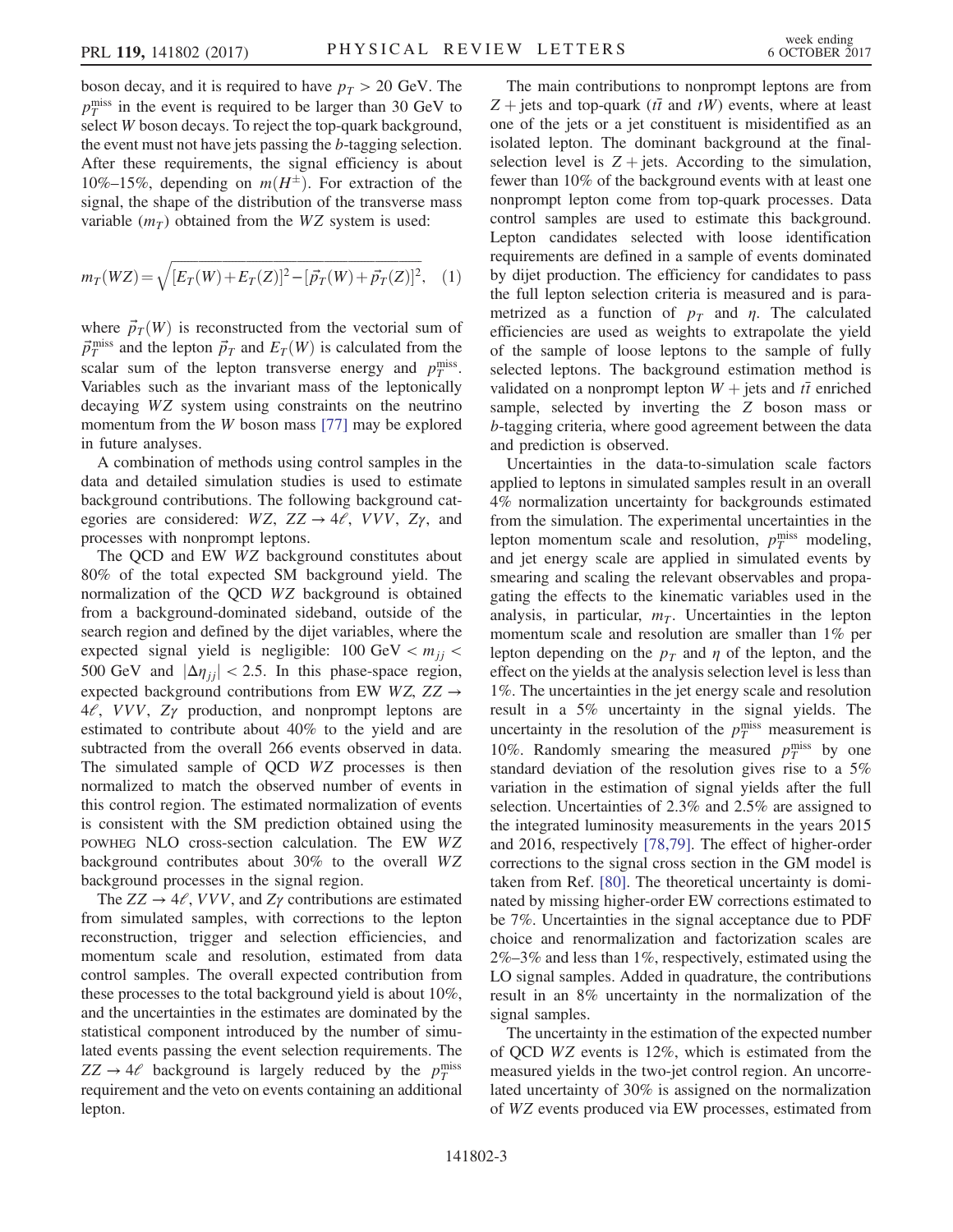<span id="page-3-0"></span>

|  | TABLE I. Relative systematic uncertainties in the estimated signal and background vields, in units of percent. |
|--|----------------------------------------------------------------------------------------------------------------|
|--|----------------------------------------------------------------------------------------------------------------|

| Source                            | Signal                  | WΖ                      | <i>VVV</i>              | $Z\gamma$               | ZZ                      | Nonprompt               |
|-----------------------------------|-------------------------|-------------------------|-------------------------|-------------------------|-------------------------|-------------------------|
| Integrated luminosity 2015 (2016) | 2.3(2.5)                | $\cdots$                | 2.3(2.5)                | 2.3(2.5)                | 2.3(2.5)                | $\cdots$                |
| Lepton efficiency                 | 4.0                     | $\cdots$                | 4.0                     | 4.0                     | 4.0                     | $\cdots$                |
| Lepton momentum scale             | 1.0                     | 1.0                     | 1.0                     | 1.0                     | 1.0                     | $\cdot$ $\cdot$ $\cdot$ |
| Jet momentum scale                | 5.0                     | 10.0                    | 6.0                     | 30.0                    | 13.0                    | $\cdot$ $\cdot$ $\cdot$ |
| $p_T^{\text{miss}}$ resolution    | 5.0                     | 1.7                     | 1.0                     | $\cdot$ $\cdot$ $\cdot$ | 7.0                     | $\cdots$                |
| $b$ tagging                       | 2.0                     | $\cdot$ $\cdot$ $\cdot$ | 2.0                     | 2.0                     | 2.0                     | $\cdot$ $\cdot$ $\cdot$ |
| QCD (EW) WZ bkg. normalization    | $\cdot$ $\cdot$ $\cdot$ | 12 (30)                 | $\cdot$ $\cdot$ $\cdot$ | $\cdot$ $\cdot$ $\cdot$ | $\cdots$                | $\cdots$                |
| Nonprompt bkg. normalization      | $\cdot$ $\cdot$ $\cdot$ | $\cdot$ $\cdot$ $\cdot$ | $\cdot$ $\cdot$ $\cdot$ | $\cdot$ $\cdot$ $\cdot$ | $\cdot$ $\cdot$ $\cdot$ | $30 - 80$               |
| GM uncertainties                  |                         | $\cdot$ $\cdot$ $\cdot$ | $\cdots$                | $\cdots$                | $\cdots$                | $\cdots$                |

the largest bin-by-bin differences after varying the renormalization and factorization scales. The total uncertainty in the prediction of the nonprompt background varies bin by bin in the  $m<sub>T</sub>$  distribution between 30% and 80%, dominated by the low number of nonprompt leptons passing the sideband selection. A summary of the relative systematic uncertainties in the estimated signal and background yields is shown in Table [I.](#page-3-0)

After applying the full selection, nine and 62 events are selected in the data collected in 2015 and 2016, respectively. The data yield together with the SM expectation for the different processes is given in Table [II.](#page-3-1) The distribution of the  $m<sub>T</sub>$  with bin boundaries given by  $m_T = [0, 100, 200, 400, 600, 800, 1000, 1200, 1500, \infty)$  GeV (the last bin is an overflow bin) is shown in Fig. [2.](#page-3-2) No event with  $m_T(WZ) > 800$  GeV is observed in the data, and overall agreement between the data and SM background prediction is observed.

A combined fit of the predicted signal and background yields in bins of  $m<sub>T</sub>$  to the data is performed to derive expected and observed exclusion limits on  $\sigma_{VBF}(H^{\pm})\mathcal{B}(H^{\pm} \to WZ)$  at 95% confidence level using<br>the CI method [81–83] The exclusion limits as a function the  $CL<sub>s</sub>$  method [\[81](#page-6-21)–83]. The exclusion limits as a function of  $m(H^{\pm})$ , assuming a small intrinsic width for  $H^{\pm}$ , are<br>shown in Fig. 3 (left). Values for  $\sigma_{\text{true}}(H^{\pm})B(H^{\pm} \rightarrow WZ)$ shown in Fig. [3](#page-4-2) (left). Values for  $\sigma_{VBF}(H^{\pm})\mathcal{B}(H^{\pm} \to WZ)$ <br>ranging from 573 fb at  $m(H^{\pm}) = 200$  GeV to 36 fb at ranging from 573 fb at  $m(H^{\pm}) = 200$  GeV to 36 fb at  $m(H^{\pm}) = 2000$  GeV are excluded by the data  $m(H^{\pm}) = 2000$  GeV are excluded by the data.

<span id="page-3-1"></span>TABLE II. Yields of selected events in 2015 and 2016 data, together with the expected yields from various background processes. The statistical and systematic uncertainties are shown. The signal yields are shown for values of  $s_H = 0.7$ .

| Data set<br>Data                        | 2015<br>9      | 2016<br>62     |
|-----------------------------------------|----------------|----------------|
| WZ.                                     | $7.5 \pm 1.2$  | $44.4 \pm 5.7$ |
| ZZ.                                     | $0.2 \pm 0.1$  | $1.6 \pm 0.2$  |
| <i>VVV</i>                              | $0.8 \pm 0.2$  | $5.5 \pm 0.9$  |
| Ζγ                                      | $0.2 \pm 0.1$  | $1.0 \pm 0.6$  |
| Nonprompt                               | $1.3 \pm 1.0$  | $7.4 + 5.4$    |
| Total bkg.                              | $10.0 \pm 1.6$ | $59.9 \pm 8.0$ |
| Signal $[m(H^{\pm}) = 700 \text{ GeV}]$ | $0.9 \pm 0.1$  | $4.7 \pm 0.5$  |
|                                         |                |                |

The model-independent exclusion limits are compared to the predicted cross sections at NNLO in the GM model [\[80\]](#page-6-20) in the  $s_H - m(H^{\pm})$  plane. For the probed parameter space<br>and  $m_{\infty}$  distribution used for signal extraction, the varying and  $m<sub>T</sub>$  distribution used for signal extraction, the varying width as a function of  $s_H$  is assumed to have negligible impact on the result. The value of the branching fraction

<span id="page-3-2"></span>

FIG. 2. Transverse mass distributions after full selection, for data collected in 2015 (left) and 2016 (right). The background yield predictions correspond to the background-only hypothesis fit result. The signal distribution is shown for  $m(H^{\pm}) = 700 \text{ GeV}$ <br>and the cross-section prediction in the GM model at  $s_{tt} = 0.7$ and the cross-section prediction in the GM model at  $s_H = 0.7$ .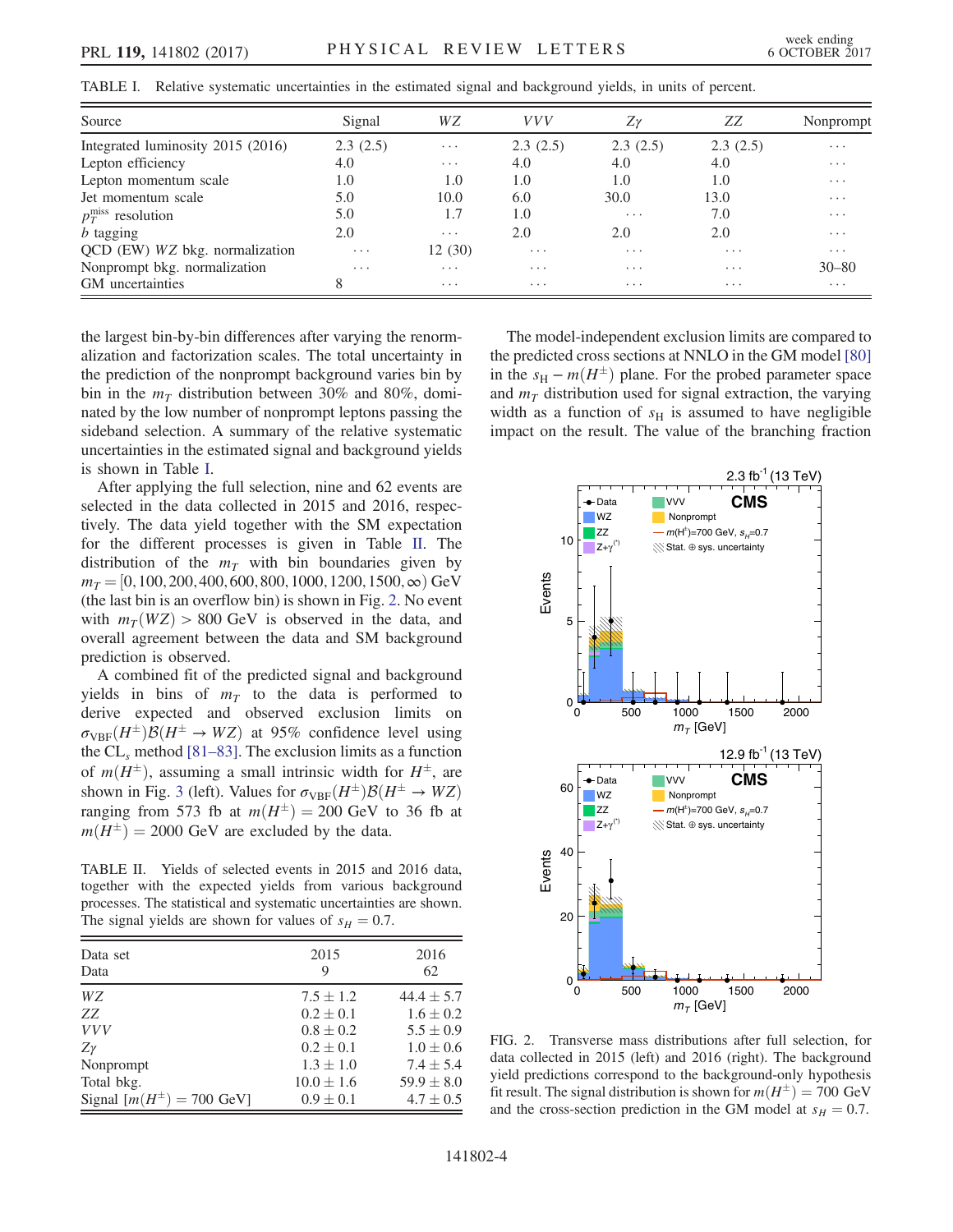<span id="page-4-2"></span>

FIG. 3. Expected and observed exclusion limits at 95% confidence level as a function of  $m(H^{\pm})$  for  $\sigma_{VBF}(H^{\pm})B(H^{\pm})$ <br>WZ) (left) and on the ratio of vacuum expectation values in the  $WZ$ ) (left) and on the ratio of vacuum expectation values in the GM model (right) for 15.2 fb<sup>-1</sup> of proton-proton collisions at 13 TeV collected in 2015 and 2016. The blue shaded area covers the theoretically not allowed parameter space [\[80\]](#page-6-20).

 $\mathcal{B}(H^{\pm} \to WZ)$  is assumed to be one. In Fig. [3](#page-4-2) (right), the excluded so values as a function of  $m(H^{\pm})$  are shown. The excluded  $s_H$  values as a function of  $m(H^{\pm})$  are shown. The blue shaded region shows the parameter space for which blue shaded region shows the parameter space for which the  $H^{\pm}$  total width exceeds 10% of  $m(H^{\pm})$ , where the model is not applicable due to perturbativity and vacuum model is not applicable due to perturbativity and vacuum stability requirements [\[80\].](#page-6-20) The observed limit excludes  $s_H$ values greater than 0.45, 0.81, and 0.66 at  $m(H^{\pm}) = 200$ ,<br>400, and 1000 GeV respectively 400, and 1000 GeV, respectively.

In summary, we present a search for charged Higgs bosons produced via vector boson fusion and decaying into W and Z bosons in proton-proton collisions at  $\sqrt{s}$  = 13 TeV based on a sample corresponding to an integrated 13 TeV based on a sample corresponding to an integrated luminosity of 15.2 fb<sup>-1</sup>. Events are required to have three leptons (electrons or muons), two jets with large pseudorapidity separation and high dijet mass, and missing transverse momentum. The number of events observed in the signal region agrees with the standard model prediction. The first limits on  $\sigma_{VBF}(H^{\pm})\mathcal{B}(H^{\pm} \to WZ)$  at  $\sqrt{s} =$ <br>13 TeV are obtained. The results are interpreted in the 13 TeV are obtained. The results are interpreted in the Georgi-Machacek model for which the most stringent limits to date are derived.

We congratulate our colleagues in the CERN accelerator departments for the excellent performance of the LHC and thank the technical and administrative staffs at CERN and at other CMS institutes for their contributions to the success of the CMS effort. In addition, we gratefully acknowledge the computing centers and personnel of the Worldwide LHC Computing Grid for delivering so effectively the computing infrastructure essential to our analyses. Finally, we acknowledge the enduring support for the construction and operation of the LHC and the CMS detector provided by the following funding agencies: BMWFW and FWF (Austria); FNRS and FWO (Belgium); CNPq, CAPES, FAPERJ, and FAPESP (Brazil); MES (Bulgaria); CERN; CAS, MoST, and NSFC (China); COLCIENCIAS (Colombia); MSES and CSF (Croatia); RPF (Cyprus); SENESCYT (Ecuador); MoER, ERC IUT, and ERDF (Estonia); Academy of Finland, MEC, and HIP (Finland); CEA and CNRS/IN2P3 (France); BMBF, DFG, and HGF (Germany); GSRT (Greece); OTKA and NIH (Hungary); DAE and DST (India); IPM (Iran); SFI (Ireland); INFN (Italy); MSIP and NRF (Republic of Korea); LAS (Lithuania); MOE and UM (Malaysia); BUAP, CINVESTAV, CONACYT, LNS, SEP, and UASLP-FAI (Mexico); MBIE (New Zealand); PAEC (Pakistan); MSHE and NSC (Poland); FCT (Portugal); JINR (Dubna); MON, RosAtom, RAS, and RFBR (Russia); MESTD (Serbia); SEIDI and CPAN (Spain); Swiss Funding Agencies (Switzerland); MST (Taipei); ThEPCenter, IPST, STAR, and NSTDA (Thailand); TUBITAK and TAEK (Turkey); NASU and SFFR (Ukraine); STFC (United Kingdom); DOE and NSF (USA).

- <span id="page-4-0"></span>[1] ATLAS Collaboration, Observation of a new particle in the search for the Standard Model Higgs boson with the ATLAS detector at the LHC, [Phys. Lett. B](https://doi.org/10.1016/j.physletb.2012.08.020) 716, 1 (2012).
- [2] CMS Collaboration, Observation of a new boson at a mass of 125 GeV with the CMS experiment at the LHC, [Phys.](https://doi.org/10.1016/j.physletb.2012.08.021) Lett. B 716[, 30 \(2012\)](https://doi.org/10.1016/j.physletb.2012.08.021).
- <span id="page-4-1"></span>[3] F. Englert and R. Brout, Broken Symmetry and the Mass of Gauge Vector Mesons, [Phys. Rev. Lett.](https://doi.org/10.1103/PhysRevLett.13.321) 13, 321 (1964).
- [4] P. W. Higgs, Broken Symmetries, Massless Particles and Gauge Fields, [Phys. Rev. Lett.](https://doi.org/10.1016/0031-9163(64)91136-9) 12, 132 (1964).
- [5] P. W. Higgs, Broken Symmetries and the Masses of Gauge Bosons, [Phys. Rev. Lett.](https://doi.org/10.1103/PhysRevLett.13.508) 13, 508 (1964).
- [6] G. S. Guralnik, C. R. Hagen, and T. W. B. Kibble, Global Conservation Laws and Massless Particles, [Phys. Rev. Lett.](https://doi.org/10.1103/PhysRevLett.13.585) 13[, 585 \(1964\).](https://doi.org/10.1103/PhysRevLett.13.585)
- [7] P. W. Higgs, Spontaneous Symmetry Breakdown without Massless Bosons, Phys. Rev. 145[, 1156 \(1966\)](https://doi.org/10.1103/PhysRev.145.1156).
- [8] T. W. B. Kibble, Symmetry breaking in Non-Abelian gauge theories, Phys. Rev. 155[, 1554 \(1967\).](https://doi.org/10.1103/PhysRev.155.1554)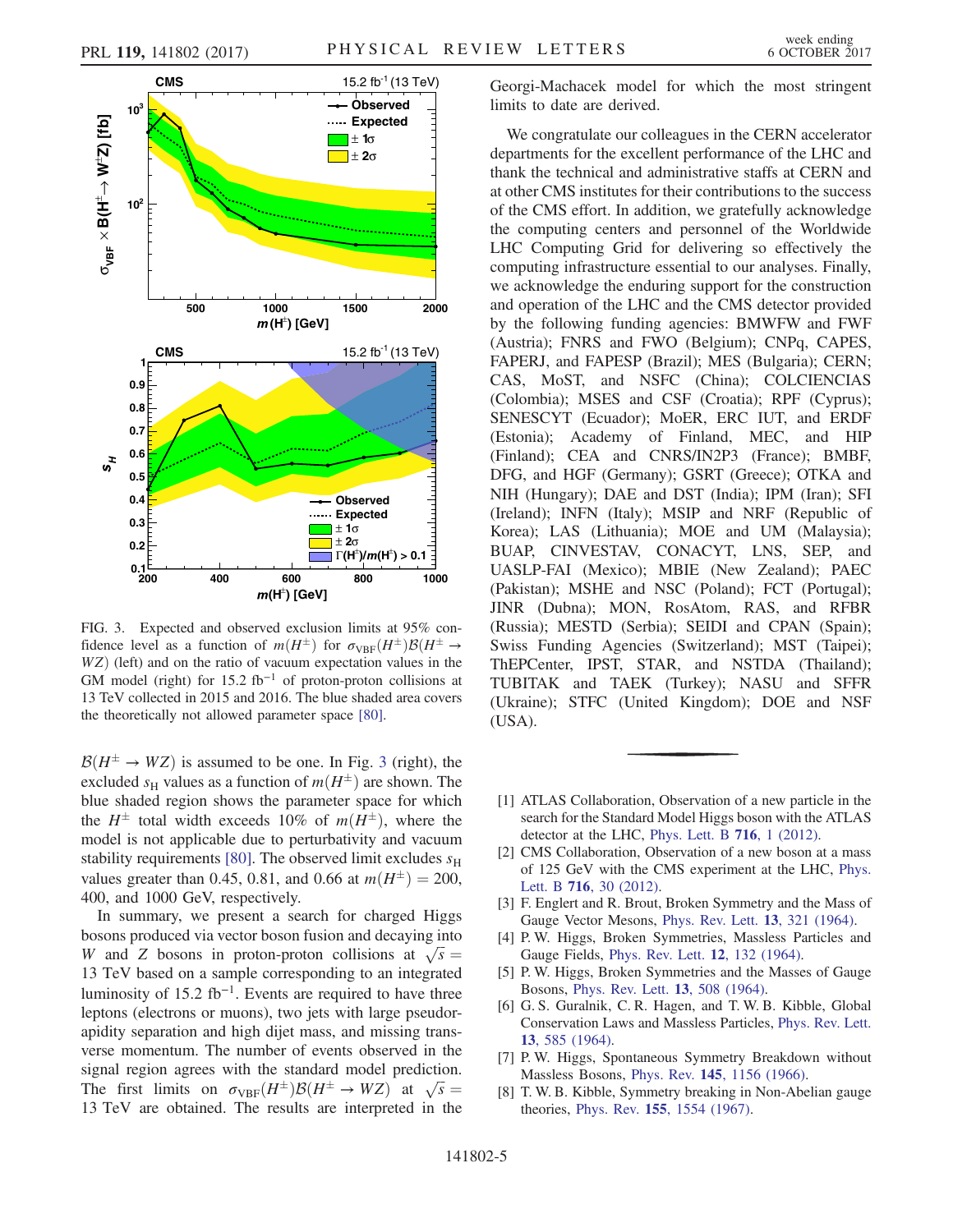- <span id="page-5-0"></span>[9] S. L. Glashow, Partial-symmetries of weak interactions, Nucl. Phys. 22[, 579 \(1961\).](https://doi.org/10.1016/0029-5582(61)90469-2)
- [10] S. Weinberg, A Model of Leptons, [Phys. Rev. Lett.](https://doi.org/10.1103/PhysRevLett.19.1264) 19, 1264 [\(1967\).](https://doi.org/10.1103/PhysRevLett.19.1264)
- [11] A. Salam, in Elementary Particle Physics: Relativistic Groups and Analyticity, edited by N. Svartholm (Almquvist & Wiskell, Stockholm, 1968), p. 367.
- <span id="page-5-1"></span>[12] T.D. Lee, A theory of spontaneous T violation, [Phys. Rev.](https://doi.org/10.1103/PhysRevD.8.1226) D 8[, 1226 \(1973\).](https://doi.org/10.1103/PhysRevD.8.1226)
- [13] P. Fayet, A gauge theory of weak and electromagnetic interactions with spontaneous parity breaking, [Nucl. Phys.](https://doi.org/10.1016/0550-3213(74)90113-8) B78[, 14 \(1974\)](https://doi.org/10.1016/0550-3213(74)90113-8).
- [14] N. Craig and S. Thomas, Exclusive signals of an extended Higgs sector, [J. High Energy Phys. 11 \(2012\) 083.](https://doi.org/10.1007/JHEP11(2012)083)
- [15] G. C. Branco, P. M. Ferreira, L. Lavoura, M. N. Rebelo, M. Sher, and J. P. Silva, Theory and phenomenology of two-Higgs-doublet models, [Phys. Rep.](https://doi.org/10.1016/j.physrep.2012.02.002) 516, 1 (2012).
- <span id="page-5-2"></span>[16] W. Konetschny and W. Kummer, Nonconservation of total lepton number with scalar bosons, [Phys. Lett. B](https://doi.org/10.1016/0370-2693(77)90407-5) 70, 433 [\(1977\).](https://doi.org/10.1016/0370-2693(77)90407-5)
- <span id="page-5-8"></span>[17] M. Magg and C. Wetterich, Neutrino mass problem and gauge hierarchy, [Phys. Lett. B](https://doi.org/10.1016/0370-2693(80)90825-4) 94, 61 (1980).
- [18] T.P. Cheng and L.-F. Li, Neutrino masses, mixings, and oscillations in  $SU(2) \times U(1)$  models of electroweak interactions, Phys. Rev. D 22[, 2860 \(1980\)](https://doi.org/10.1103/PhysRevD.22.2860).
- [19] J. Schechter and J.W.F. Valle, Neutrino masses in  $SU(2) \otimes U(1)$  theories, Phys. Rev. D 22[, 2227 \(1980\).](https://doi.org/10.1103/PhysRevD.22.2227)
- [20] C. Englert, E. Re, and M. Spannowsky, Triplet Higgs boson collider phenomenology after the LHC, [Phys. Rev. D](https://doi.org/10.1103/PhysRevD.87.095014) 87, [095014 \(2013\).](https://doi.org/10.1103/PhysRevD.87.095014)
- [21] C. Englert, E. Re, and M. Spannowsky, Pinning down Higgs triplets at the LHC, Phys. Rev. D 88[, 035024 \(2013\)](https://doi.org/10.1103/PhysRevD.88.035024).
- [22] C.-W. Chiang and K. Yagyu, Testing the custodial symmetry in the Higgs sector of the Georgi-Machacek model, [J. High](https://doi.org/10.1007/JHEP01(2013)026) [Energy Phys. 01 \(2013\) 026.](https://doi.org/10.1007/JHEP01(2013)026)
- [23] C.-W. Chiang, A.-L. Kuo, and K. Yagyu, Enhancements of weak gauge boson scattering processes at the CERN LHC, [J. High Energy Phys. 10 \(2013\) 072.](https://doi.org/10.1007/JHEP10(2013)072)
- <span id="page-5-3"></span>[24] ATLAS Collaboration, Search for charged Higgs bosons decaying via  $H^+ \rightarrow \tau \nu$  in top quark pair events using pp collision data at  $\sqrt{s} = 7$  TeV with the ATLAS detector,<br>I High Energy Phys 06 (2012) 039 [J. High Energy Phys. 06 \(](https://doi.org/10.1007/JHEP06(2012)039)2012) 039.
- [25] ATLAS Collaboration, Search for charged Higgs bosons through the violation of lepton universality in  $t\bar{t}$  events using pp collision data at  $\sqrt{s}$  = 7 TeV with the ATLAS experi-<br>ment I High Energy Phys 03 (2013) 076 ment, [J. High Energy Phys. 03 \(2013\) 076.](https://doi.org/10.1007/JHEP03(2013)076)
- [26] ATLAS Collaboration, Search for charged Higgs bosons decaying via  $H^{\pm} \rightarrow \tau^{\pm} \nu$  in fully hadronic final states using<br>n n collision data at  $\sqrt{s} = 8$  TeV with the ATLAS detector p p collision data at  $\sqrt{s} = 8$  TeV with the ATLAS detector,<br>I High Energy Phys 03 (2015) 088 [J. High Energy Phys. 03 \(2015\) 088.](https://doi.org/10.1007/JHEP03(2015)088)
- [27] CMS Collaboration, Search for a light charged Higgs boson in top quark decays in pp collisions at  $\sqrt{s} = 7$  TeV, [J. High](https://doi.org/10.1007/JHEP07(2012)143) [Energy Phys. 07 \(2012\) 143.](https://doi.org/10.1007/JHEP07(2012)143)
- [28] ATLAS Collaboration, Search for charged Higgs bosons in the  $H^{\pm} \rightarrow tb$  decay channel in pp collisions at  $\sqrt{s} = 8$  TeV<br>using the ATI AS detector I High Energy Phys. 03.(2016) using the ATLAS detector, [J. High Energy Phys. 03 \(2016\)](https://doi.org/10.1007/JHEP03(2016)127) [127.](https://doi.org/10.1007/JHEP03(2016)127)
- [29] CMS Collaboration, Search for a charged Higgs boson in pp collisions at  $\sqrt{s} = 8$  TeV, [J. High Energy Phys. 11 \(2015\)](https://doi.org/10.1007/JHEP11(2015)018) [018.](https://doi.org/10.1007/JHEP11(2015)018)
- [30] ATLAS Collaboration, Search for a light charged Higgs boson in the decay channel  $H^+ \rightarrow c\bar{s}$  in  $t\bar{t}$  events using pp collisions at  $\sqrt{s}$  = 7 TeV with the ATLAS detector, [Eur.](https://doi.org/10.1140/epjc/s10052-013-2465-z) [Phys. J. Spec. Top.](https://doi.org/10.1140/epjc/s10052-013-2465-z) 73, 2465 (2013).
- [31] CMS Collaboration, Search for a light charged Higgs boson decaying to cs in pp collisions at  $\sqrt{s} = 8 \text{ TeV}$ , [J. High](https://doi.org/10.1007/JHEP12(2015)178) Fineray Phys. 12 (2015) 178 [Energy Phys. 12 \(2015\) 178.](https://doi.org/10.1007/JHEP12(2015)178)
- [32] ATLAS Collaboration, Search for charged Higgs bosons produced in association with a top quark and decaying via  $H^{\pm} \rightarrow \tau \nu$  using pp collision data recorded at  $\sqrt{s} = 13$  TeV<br>by the ATI AS detector. Phys. Lett. B. 759, 555 (2016) by the ATLAS detector, [Phys. Lett. B](https://doi.org/10.1016/j.physletb.2016.06.017) 759, 555 (2016).
- <span id="page-5-4"></span>[33] S. Dimopoulos and H. Georgi, Softly broken supersymmetry and SU(5), Nucl. Phys. B193[, 150 \(1981\).](https://doi.org/10.1016/0550-3213(81)90522-8)
- <span id="page-5-5"></span>[34] Lepton number as the fourth "color".
- [35] R. N. Mohapatra and J. C. Pati, A natural left-right symmetry, Phys. Rev. D 11[, 2558 \(1975\).](https://doi.org/10.1103/PhysRevD.11.2558)
- [36] G. Senjanovic and R. N. Mohapatra, Exact left-right symmetry and spontaneous violation of parity, [Phys. Rev. D](https://doi.org/10.1103/PhysRevD.12.1502) 12, [1502 \(1975\)](https://doi.org/10.1103/PhysRevD.12.1502).
- <span id="page-5-6"></span>[37] N. Arkani-Hamed, A. G. Cohen, E. Katz, and A. E. Nelson, The littlest Higgs, [J. High Energy Phys. 07 \(2002\) 034.](https://doi.org/10.1088/1126-6708/2002/07/034)
- [38] S. Chang, A "littlest Higgs" model with custodial SU(2) symmetry, [J. High Energy Phys. 12 \(2003\) 057.](https://doi.org/10.1088/1126-6708/2003/12/057)
- [39] S. Chang and J. G. Wacker, Little Higgs and custodial SU(2), Phys. Rev. D 69[, 035002 \(2004\)](https://doi.org/10.1103/PhysRevD.69.035002).
- <span id="page-5-7"></span>[40] M. Garcia-Pepin, S. Gori, M. Quiros, R. Vega, R. Vega-Morales, and T.-T. Yu, Supersymmetric custodial Higgs triplets and the breaking of universality, [Phys. Rev. D](https://doi.org/10.1103/PhysRevD.91.015016) 91, [015016 \(2015\).](https://doi.org/10.1103/PhysRevD.91.015016)
- [41] L. Cort, M. Garcia, and M. Quiros, Supersymmetric custodial triplets, Phys. Rev. D 88[, 075010 \(2013\)](https://doi.org/10.1103/PhysRevD.88.075010).
- [42] G. Lazarides, Q. Shafi, and C. Wetterich, Proton lifetime and fermion masses in an SO(10) model, [Nucl. Phys.](https://doi.org/10.1016/0550-3213(81)90354-0) B181, [287 \(1981\)](https://doi.org/10.1016/0550-3213(81)90354-0).
- [43] R. N. Mohapatra and G. Senjanović, Neutrino masses and mixings in gauge models with spontaneous parity violation, [Phys. Rev. D](https://doi.org/10.1103/PhysRevD.23.165) 23, 165 (1981).
- <span id="page-5-9"></span>[44] H. Georgi and M. Machacek, Doubly charged Higgs bosons, Nucl. Phys. B262[, 463 \(1985\)](https://doi.org/10.1016/0550-3213(85)90325-6).
- <span id="page-5-10"></span>[45] ATLAS Collaboration, Search for a Charged Higgs Boson Produced in the Vector-Boson Fusion Mode with Decay  $H^{\pm} \rightarrow W^{\pm}Z$  Using pp Collisions at  $\sqrt{s} = 8$  TeV with the ATI AS Experiment. Phys. Rev. Lett. 114, 231801 (2015) ATLAS Experiment, Phys. Rev. Lett. 114[, 231801 \(2015\).](https://doi.org/10.1103/PhysRevLett.114.231801)
- <span id="page-5-11"></span>[46] K. Hartling, K. Kumar, and H. E. Logan, Indirect constraints on the Georgi-Machacek model and implications for Higgs boson couplings, Phys. Rev. D 91[, 015013 \(2015\).](https://doi.org/10.1103/PhysRevD.91.015013)
- <span id="page-5-12"></span>[47] ATLAS Collaboration, Evidence for Electroweak Production of  $W^{\pm}W^{\pm}jj$  in pp Collisions at  $\sqrt{s} = 8$  TeV with the ATI AS Detector Phys. Rev. Lett. 113, 141803 (2014) ATLAS Detector, Phys. Rev. Lett. 113[, 141803 \(2014\)](https://doi.org/10.1103/PhysRevLett.113.141803).
- [48] CMS Collaboration, Study of Vector Boson Scattering and Search for New Physics in Events with Two Same-Sign Leptons and Two Jets, Phys. Rev. Lett. 114[, 051801 \(2015\).](https://doi.org/10.1103/PhysRevLett.114.051801)
- <span id="page-5-13"></span>[49] J. Alwall, R. Frederix, S. Frixione, V. Hirschi, F. Maltoni, O. Mattelaer, H.-S. Shao, T. Stelzer, P. Torielli, and M. Zaro, The automated computation of tree-level and next-to-leading order differential cross sections, and their matching to parton shower simulations, [J. High Energy Phys. 07 \(2014\) 079.](https://doi.org/10.1007/JHEP07(2014)079)
- <span id="page-5-14"></span>[50] S. Alioli, P. Nason, C. Oleari, and E. Re, NLO vector-boson production matched with shower in POWHEG, [J. High](https://doi.org/10.1088/1126-6708/2008/07/060) [Energy Phys. 07 \(2008\) 060.](https://doi.org/10.1088/1126-6708/2008/07/060)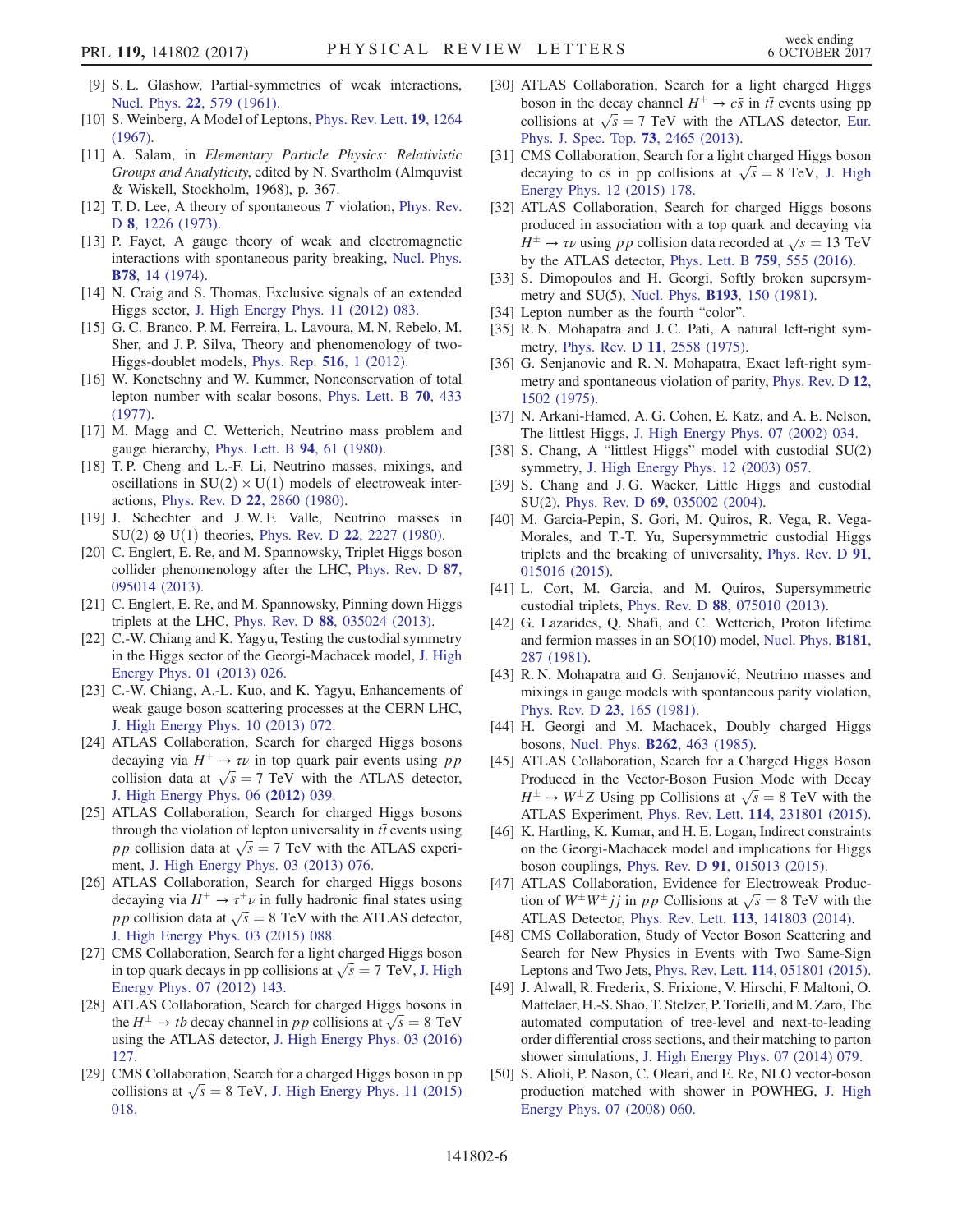- [51] P. Nason, A new method for combining NLO QCD with shower Monte Carlo algorithms, [J. High Energy Phys. 11](https://doi.org/10.1088/1126-6708/2004/11/040) [\(2004\) 040.](https://doi.org/10.1088/1126-6708/2004/11/040)
- [52] S. Frixione, P. Nason, and C. Oleari, Matching NLO QCD computations with parton shower simulations: The POW-HEG method, [J. High Energy Phys. 11 \(2007\) 070.](https://doi.org/10.1088/1126-6708/2007/11/070)
- [53] S. Alioli, P. Nason, C. Oleari, and E. Re, A general framework for implementing NLO calculations in shower Monte Carlo programs: The POWHEG BOX, [J. High](https://doi.org/10.1007/JHEP06(2010)043) [Energy Phys. 06 \(2010\) 043.](https://doi.org/10.1007/JHEP06(2010)043)
- <span id="page-6-0"></span>[54] J. M. Campbell and R. K. Ellis, MCFM for the Tevatron and the LHC, [Nucl. Phys. B, Proc. Suppl.](https://doi.org/10.1016/j.nuclphysbps.2010.08.011) 205–206, 10 (2010).
- <span id="page-6-1"></span>[55] F. Caola, K. Melnikov, R. Röntsch, and L. Tancredi, QCD corrections to ZZ production in gluon fusion at the LHC, Phys. Rev. D 92[, 094028 \(2015\)](https://doi.org/10.1103/PhysRevD.92.094028).
- <span id="page-6-2"></span>[56] F. Cascioli, T. Gehrmann, M. Grazzini, S. Kallweit, P. Maierhöfer, A. von Manteuffel, S. Pozzorini, D. Rathlev, L. Tancredi, and E. Weihs, ZZ production at hadron colliders in NNLO QCD, [Phys. Lett. B](https://doi.org/10.1016/j.physletb.2014.06.056) 735, 311 (2014).
- <span id="page-6-3"></span>[57] T. Sjöstrand, S. Ask, J. R. Christiansen, R. Corke, N. Desai, P. Ilten, S. Mrenna, S. Prestel, C. O. Rasmussen, and P. Z. Skands, An introduction to PYTHIA 8.2, [Comput. Phys.](https://doi.org/10.1016/j.cpc.2015.01.024) Commun. 191[, 159 \(2015\)](https://doi.org/10.1016/j.cpc.2015.01.024).
- <span id="page-6-4"></span>[58] P. Skands, S. Carrazza, and J. Rojo, Tuning PYTHIA 8.1: The Monash 2013 tune, [Eur. Phys. J. C](https://doi.org/10.1140/epjc/s10052-014-3024-y) 74, 3024 (2014).
- [59] CMS Collaboration, Event generator tunes obtained from underlying event and multiparton scattering measurements, [Eur. Phys. J. C](https://doi.org/10.1140/epjc/s10052-016-3988-x) 76, 155 (2016).
- <span id="page-6-5"></span>[60] R. D. Ball, V. Bertone, S. Carrazza, C. S. Deans, L. Del Debbio, S. Forte, A. Guffanti, N. P. Hartland, J. I. Latorre, J. Rojo, and M. Ubiali (NNPDF Collaboration), Parton distributions for the LHC run II, [J. High Energy Phys. 04](https://doi.org/10.1007/JHEP04(2015)040) [\(2015\) 040.](https://doi.org/10.1007/JHEP04(2015)040)
- <span id="page-6-6"></span>[61] S. Agostinelli et al. (GEANT4 Collaboration), GEANT4— A simulation toolkit, [Nucl. Instrum. Methods Phys. Res.,](https://doi.org/10.1016/S0168-9002(03)01368-8) Sect. A 506[, 250 \(2003\)](https://doi.org/10.1016/S0168-9002(03)01368-8).
- <span id="page-6-7"></span>[62] CMS Collaboration, The CMS experiment at the CERN LHC, J. Instrum. 3[, S08004 \(2008\).](https://doi.org/10.1088/1748-0221/3/08/S08004)
- <span id="page-6-8"></span>[63] CMS Collaboration, CMS Physics Analysis Summary No. CMS-PAS-PFT-09-001, 2009, [http://cdsweb.cern.ch/](http://cdsweb.cern.ch/record/1194487) [record/1194487.](http://cdsweb.cern.ch/record/1194487)
- [64] CMS Collaboration, CMS Physics Analysis Summary No. CMS-PAS-PFT-10-001, 2010, [https://cds.cern.ch/](https://cds.cern.ch/record/1247373) [record/1247373.](https://cds.cern.ch/record/1247373)
- <span id="page-6-9"></span>[65] CMS Collaboration, Performance of electron reconstruction and selection with the CMS detector in proton-proton collisions at  $\sqrt{s} = 8$  TeV, J. Instrum. 10[, P06005 \(2015\)](https://doi.org/10.1088/1748-0221/10/06/P06005).
- <span id="page-6-10"></span>[66] CMS Collaboration, Performance of CMS muon reconstruction in pp collision events at  $\sqrt{s} = 7$  TeV,<br>I Instrum 7 P10002 (2012) J. Instrum. 7[, P10002 \(2012\)](https://doi.org/10.1088/1748-0221/7/10/P10002).
- <span id="page-6-11"></span>[67] CMS Collaboration, Measurements of inclusive W and Z cross sections in pp collisions at  $\sqrt{s} = 7$  TeV, [J. High](https://doi.org/10.1007/JHEP01(2011)080)<br>Energy Phys 01 (2011) 080 [Energy Phys. 01 \(2011\) 080.](https://doi.org/10.1007/JHEP01(2011)080)
- <span id="page-6-12"></span>[68] M. Cacciari, G. P. Salam, and G. Soyez, The anti- $k_t$  jet clustering algorithm, [J. High Energy Phys. 04 \(2008\) 063.](https://doi.org/10.1088/1126-6708/2008/04/063)
- <span id="page-6-13"></span>[69] M. Cacciari, G. P. Salam, and G. Soyez, FastJet user manual, [Eur. Phys. J. C](https://doi.org/10.1140/epjc/s10052-012-1896-2) 72, 1896 (2012).
- [70] M. Cacciari and G. P. Salam, Dispelling the  $N^3$  myth for the  $k_t$  jet-finder, [Phys. Lett. B](https://doi.org/10.1016/j.physletb.2006.08.037) 641, 57 (2006).
- <span id="page-6-14"></span>[71] CMS Collaboration, Determination of jet energy calibration and transverse momentum resolution in CMS, [J. Instrum.](https://doi.org/10.1088/1748-0221/6/11/P11002) 6, [P11002 \(2011\)](https://doi.org/10.1088/1748-0221/6/11/P11002).
- [72] CMS Collaboration, Jet energy scale and resolution in the CMS experiment in pp collisions at 8 TeV, [J. Instrum.](https://doi.org/10.1088/1748-0221/12/02/P02014) 12, [P02014 \(2017\)](https://doi.org/10.1088/1748-0221/12/02/P02014).
- <span id="page-6-15"></span>[73] CMS Collaboration, Identification of b-quark jets with the CMS experiment, J. Instrum. 8[, P04013 \(2013\)](https://doi.org/10.1088/1748-0221/8/04/P04013).
- [74] CMS Collaboration, CMS Physics Analysis Summary No. CMS-PAS-BTV-15-001, 2016, [https://cds.cern.ch/](https://cds.cern.ch/record/2138504) [record/2138504.](https://cds.cern.ch/record/2138504)
- <span id="page-6-16"></span>[75] M. Cacciari and G. P. Salam, Pileup subtraction using jet areas, [Phys. Lett. B](https://doi.org/10.1016/j.physletb.2007.09.077) 659, 119 (2008).
- <span id="page-6-17"></span>[76] C. Patrignani et al. (Particle Data Group), Review of particle physics, Chin. Phys. C 40[, 100001 \(2016\).](https://doi.org/10.1088/1674-1137/40/10/100001)
- <span id="page-6-18"></span>[77] A. J. Barr, T. J. Khoo, P. Konar, K. Kong, C. G. Lester, K. T. Matchev, and M. Park, Guide to transverse projections and mass-constraining variables, [Phys. Rev. D](https://doi.org/10.1103/PhysRevD.84.095031) 84, 095031 [\(2011\).](https://doi.org/10.1103/PhysRevD.84.095031)
- <span id="page-6-19"></span>[78] CMS Collaboration, CMS Physics Analysis Summary No. CMS-PAS-LUM-15-001, 2017, [https://cds.cern.ch/](https://cds.cern.ch/record/2138682) [record/2138682.](https://cds.cern.ch/record/2138682)
- [79] CMS Collaboration, CMS Physics Analysis Summary No. CMS-PAS-LUM-17-001, 2017, [https://cds.cern.ch/](https://cds.cern.ch/record/2257069) [record/2257069.](https://cds.cern.ch/record/2257069)
- <span id="page-6-20"></span>[80] M. Zaro and H. Logan, CERN Report No. LHCHXSWG-2015-001, 2015, <https://cds.cern.ch/record/2002500>.
- <span id="page-6-21"></span>[81] T. Junk, Confidence level computation for combining searches with small statistics, [Nucl. Instrum. Methods Phys.](https://doi.org/10.1016/S0168-9002(99)00498-2) [Res., Sect. A](https://doi.org/10.1016/S0168-9002(99)00498-2) 434, 435 (1999).
- [82] A. L. Read, Presentation of search results: The  $CL<sub>s</sub>$  technique, J. Phys. G 28[, 2693 \(2002\).](https://doi.org/10.1088/0954-3899/28/10/313)
- [83] G. Cowan, K. Cranmer, E. Gross, and O. Vitells, Asymptotic formulae for likelihood-based tests of new physics, [Eur. Phys. J. C](https://doi.org/10.1140/epjc/s10052-011-1554-0) 71, 1554 (2011); Erratum, [Eur. Phys. J. C](https://doi.org/10.1140/epjc/s10052-013-2501-z) 73, [2501\(E\) \(2013\)](https://doi.org/10.1140/epjc/s10052-013-2501-z).

A. M. Sirunyan,<sup>1</sup> A. Tumasyan,<sup>1</sup> W. Adam,<sup>2</sup> E. Asilar,<sup>2</sup> T. Bergauer,<sup>2</sup> J. Brandstetter,<sup>2</sup> E. Brondolin,<sup>2</sup> M. Dragicevic,<sup>2</sup> J. Erö,<sup>2</sup> M. Flechl,<sup>2</sup> M. Friedl,<sup>2</sup> R. Frühwirth,<sup>[2,b](#page-16-0)</sup> V. M. Ghete,<sup>2</sup> C. Hartl,<sup>2</sup> N. Hörmann,<sup>2</sup> J. Hrubec,<sup>2</sup> M. Jeitler,<sup>2[,b](#page-16-0)</sup> A. König,<sup>2</sup> I. Krätschmer,<sup>2</sup> D. Liko,<sup>2</sup> T. Matsushita,<sup>2</sup> I. Mikulec,<sup>2</sup> D. Rabady,<sup>2</sup> N. Rad,<sup>2</sup> B. Rahbaran,<sup>2</sup> H. Rohringer,<sup>2</sup> J. Schieck,<sup>2[,b](#page-16-0)</sup>

<span id="page-6-22"></span>J. Strauss,<sup>2</sup> W. Waltenberger,<sup>2</sup> C.-E. Wulz,<sup>2[,b](#page-16-0)</sup> O. Dvornikov,<sup>3</sup> V. Makarenko,<sup>3</sup> V. Mossolov,<sup>3</sup> J. Suarez Gonzalez,<sup>3</sup>

V. Zykunov,<sup>3</sup> N. Shumeiko,<sup>4</sup> S. Alderweireldt,<sup>5</sup> E. A. De Wolf,<sup>5</sup> X. Janssen,<sup>5</sup> J. Lauwers,<sup>5</sup> M. Van De Klundert,<sup>5</sup>

H. Van Haevermaet,<sup>5</sup> P. Van Mechelen,<sup>5</sup> N. Van Remortel,<sup>5</sup> A. Van Spilbeeck,<sup>5</sup> S. Abu Zeid,<sup>6</sup> F. Blekman,<sup>6</sup> J. D'Hondt,<sup>6</sup> N. Daci,<sup>6</sup> I. De Bruyn,<sup>6</sup> K. Deroover,<sup>6</sup> S. Lowette,<sup>6</sup> S. Moortgat,<sup>6</sup> L. Moreels,<sup>6</sup> A. Olbrechts,<sup>6</sup> Q. Python,<sup>6</sup> K. Skovpen,<sup>6</sup>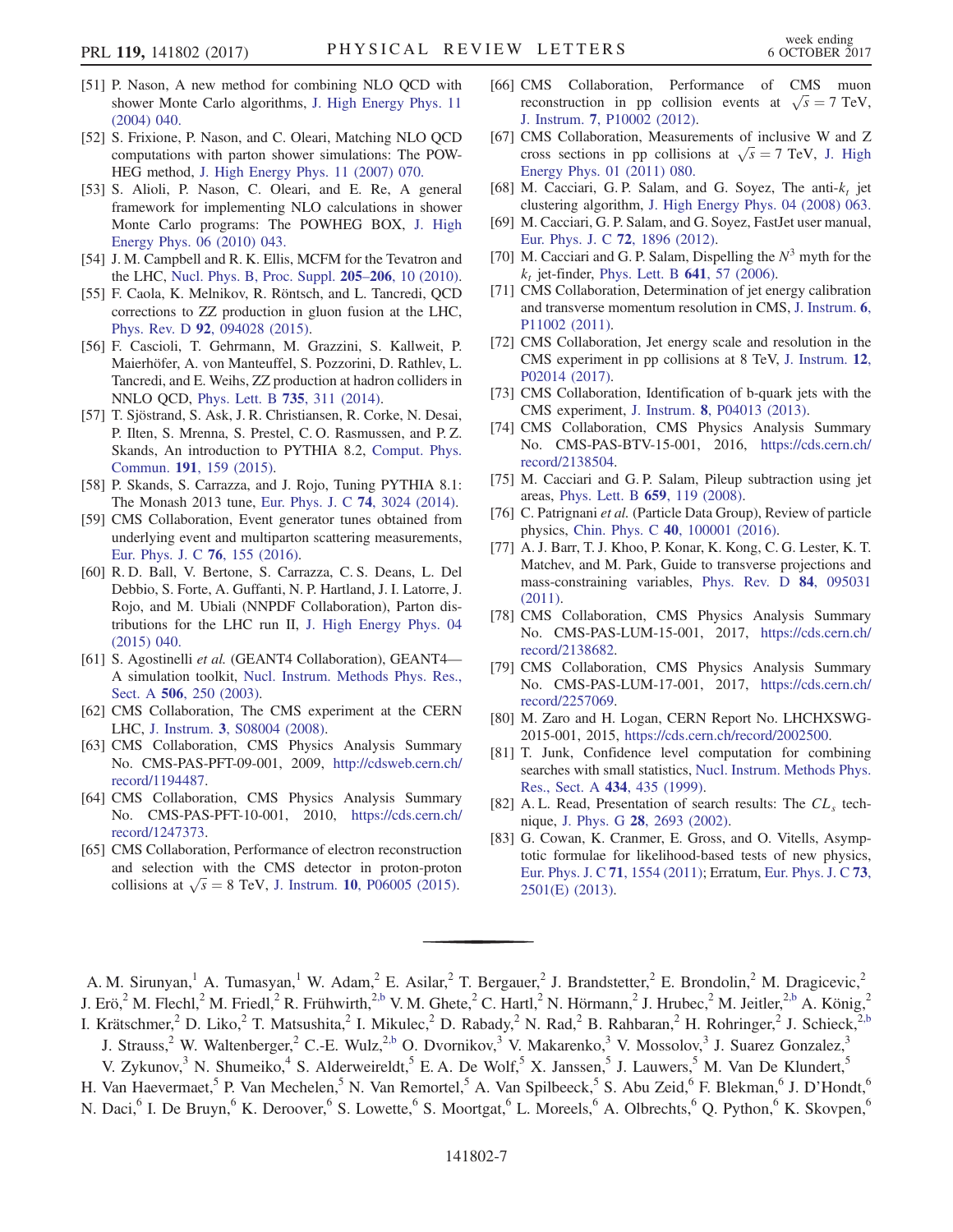<span id="page-7-13"></span><span id="page-7-12"></span><span id="page-7-11"></span><span id="page-7-10"></span><span id="page-7-9"></span><span id="page-7-8"></span><span id="page-7-7"></span><span id="page-7-6"></span><span id="page-7-5"></span><span id="page-7-4"></span><span id="page-7-3"></span><span id="page-7-2"></span><span id="page-7-1"></span><span id="page-7-0"></span>S. Tavernier,<sup>6</sup> W. Van Doninck,<sup>6</sup> P. Van Mulders,<sup>6</sup> I. Van Parijs,<sup>6</sup> H. Brun,<sup>7</sup> B. Clerbaux,<sup>7</sup> G. De Lentdecker,<sup>7</sup> H. Delannoy,<sup>7</sup> G. Fasanella,<sup>7</sup> L. Favart,<sup>7</sup> R. Goldouzian,<sup>7</sup> A. Grebenyuk,<sup>7</sup> G. Karapostoli,<sup>7</sup> T. Lenzi,<sup>7</sup> A. Léonard,<sup>7</sup> J. Luetic,<sup>7</sup> T. Maerschalk,<sup>7</sup> A. Marinov,<sup>7</sup> A. Randle-conde,<sup>7</sup> T. Seva,<sup>7</sup> C. Vander Velde,<sup>7</sup> P. Vanlaer,<sup>7</sup> D. Vannerom,<sup>7</sup> R. Yonamine,<sup>7</sup> F. Zenoni, <sup>7</sup> F. Zhang, <sup>7[,c](#page-16-1)</sup> T. Cornelis, <sup>8</sup> D. Dobur, <sup>8</sup> A. Fagot, <sup>8</sup> M. Gul, <sup>8</sup> I. Khvastunov, <sup>8</sup> D. Poyraz, <sup>8</sup> S. Salva, <sup>8</sup> R. Schöfbeck, <sup>8</sup> M. Tytgat,<sup>8</sup> W. Van Driessche,<sup>8</sup> W. Verbeke,<sup>8</sup> N. Zaganidis,<sup>8</sup> H. Bakhshiansohi,<sup>9</sup> O. Bondu,<sup>9</sup> S. Brochet,<sup>9</sup> G. Bruno,<sup>9</sup> A. Caudron,<sup>9</sup> S. De Visscher,<sup>9</sup> C. Delaere,<sup>9</sup> M. Delcourt,<sup>9</sup> B. Francois,<sup>9</sup> A. Giammanco,<sup>9</sup> A. Jafari,<sup>9</sup> M. Komm,<sup>9</sup> G. Krintiras,<sup>9</sup> V. Lemaitre,<sup>9</sup> A. Magitteri,<sup>9</sup> A. Mertens,<sup>9</sup> M. Musich,<sup>9</sup> K. Piotrzkowski,<sup>9</sup> L. Quertenmont,<sup>9</sup> M. Vidal Marono,<sup>9</sup> S. Wertz, <sup>9</sup> N. Beliy, <sup>10</sup> W. L. Aldá Júnior, <sup>11</sup> F. L. Alves, <sup>11</sup> G. A. Alves, <sup>11</sup> L. Brito, <sup>11</sup> C. Hensel, <sup>11</sup> A. Moraes, <sup>11</sup> M. E. Pol, <sup>11</sup> P. Rebello Teles,<sup>11</sup> E. Belchior Batista Das Chagas,<sup>12</sup> W. Carvalho,<sup>12</sup> J. Chinellato,<sup>12[,d](#page-16-2)</sup> A. Custódio,<sup>12</sup> E. M. Da Costa,<sup>12</sup> G. G. Da Silveira,<sup>12[,e](#page-16-3)</sup> D. De Jesus Damiao,<sup>12</sup> C. De Oliveira Martins,<sup>12</sup> S. Fonseca De Souza,<sup>12</sup> L. M. Huertas Guativa,<sup>12</sup> H. Malbouisson,<sup>12</sup> D. Matos Figueiredo,<sup>12</sup> C. Mora Herrera,<sup>12</sup> L. Mundim,<sup>12</sup> H. Nogima,<sup>12</sup> W. L. Prado Da Silva,<sup>12</sup> A. Santoro,<sup>12</sup> A. Sznajder,<sup>12</sup> E. J. Tonelli Manganote,<sup>1[2,d](#page-16-2)</sup> F. Torres Da Silva De Araujo,<sup>12</sup> A. Vilela Pereira,<sup>12</sup> S. Ahuja,<sup>13a</sup> C. A. Bernardes,<sup>13a</sup> S. Dogra,<sup>13a</sup> T. R. Fernandez Perez Tomei,<sup>13a</sup> E. M. Gregores,<sup>13b</sup> P. G. Mercadante,<sup>13b</sup> C. S. Moon,<sup>13a</sup> S. F. Novaes,<sup>13a</sup> Sandra S. Padula,<sup>13a</sup> D. Romero Abad,<sup>13b</sup> J. C. Ruiz Vargas,<sup>13a</sup> A. Aleksandrov,<sup>14</sup> R. Hadjiiska,<sup>14</sup> P. Iaydjiev,<sup>14</sup> M. Rodozov,<sup>14</sup> S. Stoykova,<sup>14</sup> G. Sultanov,<sup>14</sup> M. Vutova,<sup>14</sup> A. Dimitrov,<sup>15</sup> I. Glushkov,<sup>15</sup> L. Litov,<sup>15</sup> B. Pavlov,<sup>15</sup> P. Petkov,<sup>15</sup> W. Fang,<sup>16[,f](#page-16-4)</sup> X. Gao,<sup>1[6,f](#page-16-4)</sup> M. Ahmad,<sup>17</sup> J. G. Bian,<sup>17</sup> G. M. Chen,<sup>17</sup> H. S. Chen,<sup>17</sup> M. Chen,<sup>17</sup> Y. Chen,<sup>17</sup> T. Cheng,<sup>17</sup> C. H. Jiang,<sup>17</sup> D. Leggat,<sup>17</sup> Z. Liu,<sup>17</sup> F. Romeo,<sup>17</sup> M. Ruan,<sup>17</sup> S. M. Shaheen,<sup>17</sup> A. Spiezia,<sup>17</sup> J. Tao,<sup>17</sup> C. Wang, <sup>17</sup> Z. Wang, <sup>17</sup> E. Yazgan, <sup>17</sup> H. Zhang, <sup>17</sup> J. Zhao, <sup>17</sup> Y. Ban, <sup>18</sup> G. Chen, <sup>18</sup> Q. Li, <sup>18</sup> S. Liu, <sup>18</sup> Y. Mao, <sup>18</sup> S. J. Qian, <sup>18</sup> D. Wang, <sup>18</sup> Z. Xu, <sup>18</sup> C. Avila, <sup>19</sup> A. Cabrera, <sup>19</sup> L. F. Chaparro Sierra, <sup>19</sup> C. Florez, <sup>19</sup> J. P. Gomez, <sup>19</sup> C. F. González Hernández,<sup>19</sup> J. D. Ruiz Alvarez,<sup>19[,g](#page-16-5)</sup> J. C. Sanabria,<sup>19</sup> N. Godinovic,<sup>20</sup> D. Lelas,<sup>20</sup> I. Puljak,<sup>20</sup> P. M. Ribeiro Cipriano,<sup>20</sup> T. Sculac,<sup>20</sup> Z. Antunovic,<sup>21</sup> M. Kovac,<sup>21</sup> V. Brigljevic,<sup>22</sup> D. Ferencek,<sup>22</sup> K. Kadija,<sup>22</sup> B. Mesic,<sup>22</sup> T. Susa,<sup>22</sup> M. W. Ather,<sup>23</sup> A. Attikis,<sup>23</sup> G. Mavromanolakis,<sup>23</sup> J. Mousa,<sup>23</sup> C. Nicolaou,<sup>23</sup> F. Ptochos,<sup>23</sup> P. A. Razis,<sup>23</sup> H. Rykaczewski,<sup>23</sup> M. Finger,<sup>2[4,h](#page-16-6)</sup> M. Finger Jr.,<sup>24[,h](#page-16-6)</sup> E. Carrera Jarrin,<sup>25</sup> A. A. Abdelalim,<sup>2[6,i,j](#page-16-7)</sup> Y. Mohammed,<sup>26[,k](#page-16-8)</sup> E. Salama,  $^{26, l, m}$  M. Kadastik,  $^{27}$  L. Perrini,  $^{27}$  M. Raidal,  $^{27}$  A. Tiko,  $^{27}$  C. Veelken,  $^{27}$  P. Eerola,  $^{28}$  J. Pekkanen,  $^{28}$ M. Voutilainen,<sup>28</sup> J. Härkönen,<sup>29</sup> T. Järvinen,<sup>29</sup> V. Karimäki,<sup>29</sup> R. Kinnunen,<sup>29</sup> T. Lampén,<sup>29</sup> K. Lassila-Perini,<sup>29</sup> S. Lehti,<sup>29</sup> T. Lindén,<sup>29</sup> P. Luukka,<sup>29</sup> J. Tuominiemi,<sup>29</sup> E. Tuovinen,<sup>29</sup> L. Wendland,<sup>29</sup> J. Talvitie,<sup>30</sup> T. Tuuva,<sup>30</sup> M. Besancon,<sup>31</sup> F. Couderc,<sup>31</sup> M. Dejardin,<sup>31</sup> D. Denegri,<sup>31</sup> B. Fabbro,<sup>31</sup> J. L. Faure,<sup>31</sup> C. Favaro,<sup>31</sup> F. Ferri,<sup>31</sup> S. Ganjour,<sup>31</sup> S. Ghosh,<sup>31</sup> A. Givernaud,<sup>31</sup> P. Gras,<sup>31</sup> G. Hamel de Monchenault,<sup>31</sup> P. Jarry,<sup>31</sup> I. Kucher,<sup>31</sup> E. Locci,<sup>31</sup> M. Machet,<sup>31</sup> J. Malcles,<sup>31</sup> J. Rander,<sup>31</sup> A. Rosowsky,<sup>31</sup> M. Titov,<sup>31</sup> A. Abdulsalam,<sup>32</sup> I. Antropov,<sup>32</sup> S. Baffioni,<sup>32</sup> F. Beaudette,<sup>32</sup> P. Busson,<sup>32</sup> L. Cadamuro,<sup>32</sup> E. Chapon,<sup>32</sup> C. Charlot,<sup>32</sup> O. Davignon,<sup>32</sup> R. Granier de Cassagnac,<sup>32</sup> M. Jo,<sup>32</sup> S. Lisniak,<sup>32</sup> A. Lobanov,<sup>32</sup> P. Miné,<sup>32</sup> M. Nguyen,<sup>32</sup> C. Ochando,<sup>32</sup> G. Ortona,<sup>32</sup> P. Paganini,<sup>32</sup> P. Pigard,<sup>32</sup> S. Regnard,<sup>32</sup> R. Salerno,<sup>32</sup> Y. Sirois,<sup>32</sup> A. G. Stahl Leiton,<sup>32</sup> T. Strebler,<sup>32</sup> Y. Yilmaz,<sup>32</sup> A. Zabi,<sup>32</sup> A. Zghiche,<sup>32</sup> J.-L. Agram,<sup>33[,n](#page-16-10)</sup> J. Andrea,<sup>33</sup> D. Bloch,<sup>33</sup> J.-M. Brom,<sup>33</sup> M. Buttignol,<sup>33</sup> E. C. Chabert,<sup>33</sup> N. Chanon,<sup>33</sup> C. Collard,<sup>33</sup> E. Conte,<sup>33[,n](#page-16-10)</sup> X. Coubez,<sup>33</sup> J.-C. Fontaine,<sup>33,n</sup> D. Gelé,<sup>33</sup> U. Goerlach,<sup>33</sup> A.-C. Le Bihan,<sup>33</sup> P. Van Hove,<sup>33</sup> S. Gadrat,<sup>34</sup> S. Beauceron,<sup>35</sup> C. Bernet,<sup>35</sup> G. Boudoul,<sup>35</sup> C. A. Carrillo Montoya,<sup>35</sup> R. Chierici,<sup>35</sup> D. Contardo,<sup>35</sup> B. Courbon,<sup>35</sup> P. Depasse,<sup>35</sup> H. El Mamouni,<sup>35</sup> J. Fay,<sup>35</sup> L. Finco,<sup>35</sup> S. Gascon,<sup>35</sup> M. Gouzevitch,<sup>35</sup> G. Grenier,<sup>35</sup> B. Ille,<sup>35</sup> F. Lagarde,<sup>35</sup> I. B. Laktineh,<sup>35</sup> M. Lethuillier,<sup>35</sup> L. Mirabito,<sup>35</sup> A. L. Pequegnot,<sup>35</sup> S. Perries,<sup>35</sup> A. Popov,<sup>3[5,o](#page-16-11)</sup> V. Sordini,<sup>35</sup> M. Vander Donckt,<sup>35</sup> P. Verdier,<sup>35</sup> S. Viret,<sup>35</sup> A. Khvedelidze,<sup>36[,h](#page-16-6)</sup> Z. Tsamalaidze,<sup>37[,h](#page-16-6)</sup> C. Autermann,<sup>38</sup> S. Beranek,<sup>38</sup> L. Feld,<sup>38</sup> M. K. Kiesel,<sup>38</sup> K. Klein,<sup>38</sup> M. Lipinski,<sup>38</sup> M. Preuten,<sup>38</sup> C. Schomakers,<sup>38</sup> J. Schulz,<sup>38</sup> T. Verlage,<sup>38</sup> A. Albert,<sup>39</sup> M. Brodski,<sup>39</sup> E. Dietz-Laursonn,<sup>39</sup> D. Duchardt,<sup>39</sup> M. Endres,<sup>39</sup> M. Erdmann,<sup>39</sup> S. Erdweg,<sup>39</sup> T. Esch,<sup>39</sup> R. Fischer,<sup>39</sup> A. Güth,<sup>39</sup> M. Hamer,<sup>39</sup> T. Hebbeker,<sup>39</sup> C. Heidemann,<sup>39</sup> K. Hoepfner,<sup>39</sup> S. Knutzen,<sup>39</sup> M. Merschmeyer,<sup>39</sup> A. Meyer,<sup>39</sup> P. Millet,<sup>39</sup> S. Mukherjee,<sup>39</sup> M. Olschewski,<sup>39</sup> K. Padeken,<sup>39</sup> T. Pook,<sup>39</sup> M. Radziej,<sup>39</sup> H. Reithler,<sup>39</sup> M. Rieger,<sup>39</sup> F. Scheuch,<sup>39</sup> L. Sonnenschein,<sup>39</sup> D. Teyssier,<sup>39</sup> S. Thüer,<sup>39</sup> V. Cherepanov,<sup>40</sup> G. Flügge, $^{40}$  B. Kargoll, $^{40}$  T. Kress, $^{40}$  A. Künsken, $^{40}$  J. Lingemann, $^{40}$  T. Müller, $^{40}$  A. Nehrkorn, $^{40}$  A. Nowack, $^{40}$  C. Pistone, $^{40}$ O. Pooth,<sup>40</sup> A. Stahl,<sup>40[,p](#page-16-12)</sup> M. Aldaya Martin,<sup>41</sup> T. Arndt,<sup>41</sup> C. Asawatangtrakuldee,<sup>41</sup> K. Beernaert,<sup>41</sup> O. Behnke,<sup>41</sup> U. Behrens,<sup>41</sup> A. A. Bin Anuar,<sup>41</sup> K. Borras,<sup>41[,q](#page-16-13)</sup> A. Campbell,<sup>41</sup> P. Connor,<sup>41</sup> C. Contreras-Campana,<sup>41</sup> F. Costanza,<sup>41</sup> C. Diez Pardos,<sup>41</sup> G. Dolinska,<sup>41</sup> G. Eckerlin,<sup>41</sup> D. Eckstein,<sup>41</sup> T. Eichhorn,<sup>41</sup> E. Eren,<sup>41</sup> E. Gallo,<sup>41[,r](#page-16-14)</sup> J. Garay Garcia,<sup>41</sup> A. Geiser,<sup>41</sup> A. Gizhko,<sup>41</sup> J. M. Grados Luyando,<sup>41</sup> A. Grohsjean,<sup>41</sup> P. Gunnellini,<sup>41</sup> A. Harb,<sup>41</sup> J. Hauk,<sup>41</sup> M. Hempel,<sup>41[,s](#page-16-15)</sup> H. Jung,<sup>41</sup> A. Kalogeropoulos,<sup>41</sup> O. Karacheban,<sup>4[1,s](#page-16-15)</sup> M. Kasemann,<sup>41</sup> J. Keaveney,<sup>41</sup> C. Kleinwort,<sup>41</sup> I. Korol,<sup>41</sup> D. Krücker,<sup>41</sup> W. Lange,<sup>41</sup> A. Lelek,<sup>41</sup> T. Lenz,<sup>41</sup> J. Leonard,<sup>41</sup> K. Lipka,<sup>41</sup> W. Lohmann,<sup>4[1,s](#page-16-15)</sup> R. Mankel,<sup>41</sup>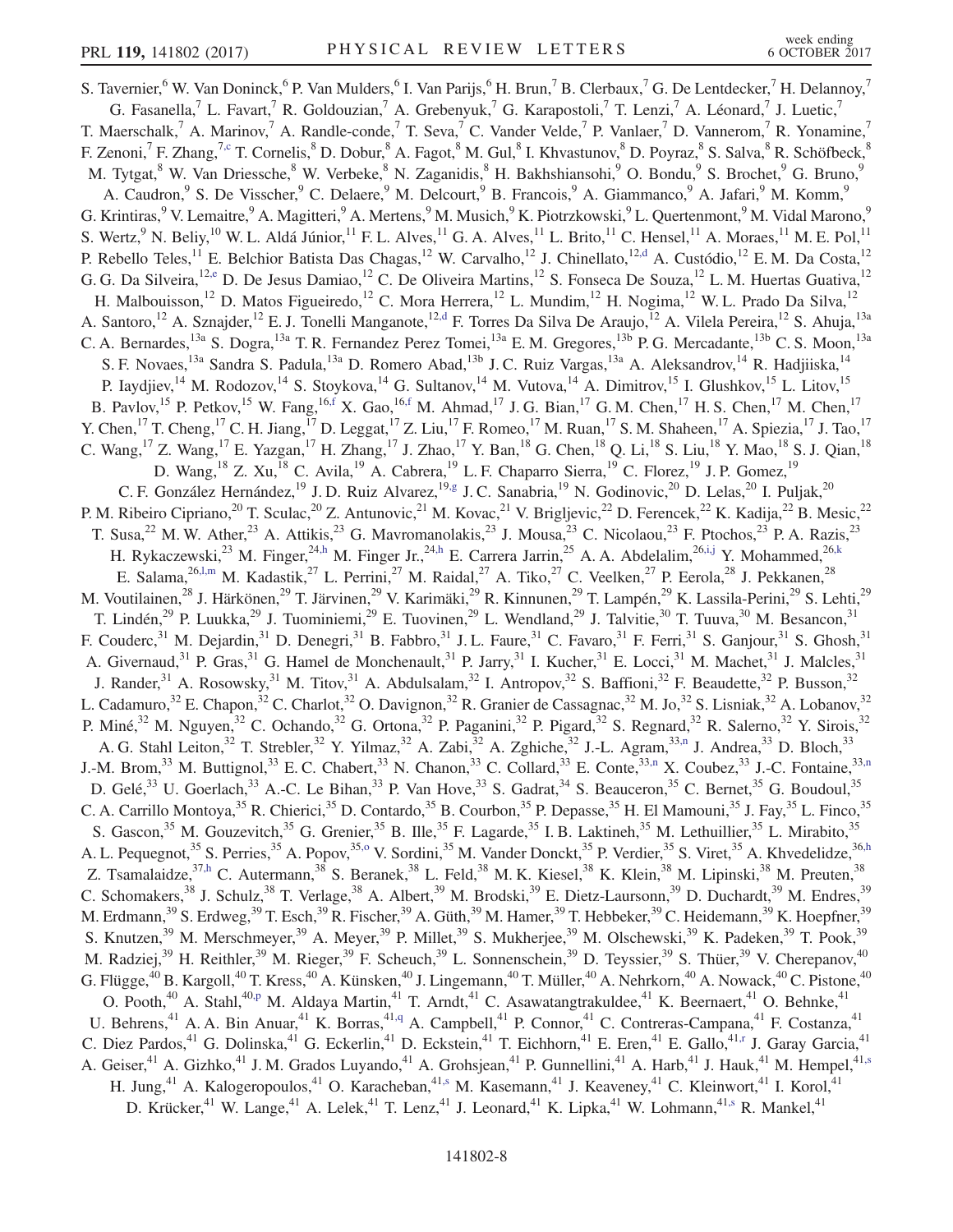<span id="page-8-7"></span><span id="page-8-6"></span><span id="page-8-5"></span><span id="page-8-4"></span><span id="page-8-3"></span><span id="page-8-2"></span><span id="page-8-1"></span><span id="page-8-0"></span>I.-A. Melzer-Pellmann,<sup>41</sup> A. B. Meyer,<sup>41</sup> G. Mittag,<sup>41</sup> J. Mnich,<sup>41</sup> A. Mussgiller,<sup>41</sup> E. Ntomari,<sup>41</sup> D. Pitzl,<sup>41</sup> R. Placakyte,<sup>41</sup> A. Raspereza,<sup>41</sup> B. Roland,<sup>41</sup> M. Ö. Sahin,<sup>41</sup> P. Saxena,<sup>41</sup> T. Schoerner-Sadenius,<sup>41</sup> S. Spannagel,<sup>41</sup> N. Stefaniuk,<sup>41</sup> G. P. Van Onsem,<sup>41</sup> R. Walsh,<sup>41</sup> C. Wissing,<sup>41</sup> V. Blobel,<sup>42</sup> M. Centis Vignali,<sup>42</sup> A. R. Draeger,<sup>42</sup> T. Dreyer,<sup>42</sup> E. Garutti,<sup>42</sup> D. Gonzalez,<sup>42</sup> J. Haller,<sup>42</sup> M. Hoffmann,<sup>42</sup> A. Junkes,<sup>42</sup> R. Klanner,<sup>42</sup> R. Kogler,<sup>42</sup> N. Kovalchuk,<sup>42</sup> S. Kurz,<sup>42</sup> T. Lapsien,<sup>42</sup> I. Marchesini,<sup>42</sup> D. Marconi,<sup>42</sup> M. Meyer,<sup>42</sup> M. Niedziela,<sup>42</sup> D. Nowatschin,<sup>42</sup> F. Pantaleo,<sup>4[2,p](#page-16-12)</sup> T. Peiffer,<sup>42</sup> A. Perieanu,<sup>42</sup> C. Scharf,<sup>42</sup> P. Schleper,<sup>42</sup> A. Schmidt,<sup>42</sup> S. Schumann,<sup>42</sup> J. Schwandt,<sup>42</sup> J. Sonneveld,<sup>42</sup> H. Stadie,<sup>42</sup> G. Steinbrück,<sup>42</sup> F. M. Stober,<sup>42</sup> M. Stöver,<sup>42</sup> H. Tholen,<sup>42</sup> D. Troendle,<sup>42</sup> E. Usai,<sup>42</sup> L. Vanelderen,<sup>42</sup> A. Vanhoefer,<sup>42</sup> B. Vormwald,<sup>42</sup> M. Akbiyik,<sup>43</sup> C. Barth,<sup>43</sup> S. Baur,<sup>43</sup> C. Baus,<sup>43</sup> J. Berger,<sup>43</sup> E. Butz,<sup>43</sup> R. Caspart,<sup>43</sup> T. Chwalek,<sup>43</sup> F. Colombo,<sup>43</sup> W. De Boer,  $^{43}$  A. Dierlamm,  $^{43}$  S. Fink,  $^{43}$  B. Freund,  $^{43}$  R. Friese,  $^{43}$  M. Giffels,  $^{43}$  A. Gilbert,  $^{43}$  P. Goldenzweig,  $^{43}$  D. Haitz,  $^{43}$ F. Hartmann,<sup>4[3,p](#page-16-12)</sup> S. M. Heindl,<sup>43</sup> U. Husemann,<sup>43</sup> F. Kassel,<sup>43[,p](#page-16-12)</sup> I. Katkov,<sup>43[,o](#page-16-11)</sup> S. Kudella,<sup>43</sup> H. Mildner,<sup>43</sup> M. U. Mozer,<sup>43</sup> Th. Müller,<sup>43</sup> M. Plagge,<sup>43</sup> G. Quast,<sup>43</sup> K. Rabbertz,<sup>43</sup> S. Röcker,<sup>43</sup> F. Roscher,<sup>43</sup> M. Schröder,<sup>43</sup> I. Shvetsov,<sup>43</sup> G. Sieber,<sup>43</sup> H. J. Simonis,<sup>43</sup> R. Ulrich,<sup>43</sup> S. Wayand,<sup>43</sup> M. Weber,<sup>43</sup> T. Weiler,<sup>43</sup> S. Williamson,<sup>43</sup> C. Wöhrmann,<sup>43</sup> R. Wolf,<sup>43</sup> G. Anagnostou,<sup>44</sup> G. Daskalakis,<sup>44</sup> T. Geralis,<sup>44</sup> V. A. Giakoumopoulou,<sup>44</sup> A. Kyriakis,<sup>44</sup> D. Loukas,<sup>44</sup> I. Topsis-Giotis,<sup>44</sup> S. Kesisoglou,<sup>45</sup> A. Panagiotou,<sup>45</sup> N. Saoulidou,<sup>45</sup> E. Tziaferi,<sup>45</sup> K. Kousouris,<sup>46</sup> I. Evangelou,<sup>47</sup> G. Flouris,<sup>47</sup> C. Foudas,<sup>47</sup> P. Kokkas,<sup>47</sup> N. Loukas,<sup>47</sup> N. Manthos,<sup>47</sup> I. Papadopoulos,<sup>47</sup> E. Paradas,<sup>47</sup> F. A. Triantis,<sup>47</sup> N. Filipovic,<sup>48</sup> G. Pasztor,<sup>48</sup> G. Bencze,<sup>49</sup> C. Hajdu,<sup>49</sup> D. Horvath,<sup>4[9,t](#page-16-16)</sup> F. Sikler,<sup>49</sup> V. Veszpremi,<sup>49</sup> G. Vesztergombi,<sup>49[,u](#page-16-17)</sup> A. J. Zsigmond,<sup>49</sup> N. Beni,<sup>50</sup> S. Czellar,<sup>50</sup> J. Karancsi,<sup>5[0,v](#page-16-18)</sup> A. Makovec,<sup>50</sup> J. Molnar,<sup>50</sup> Z. Szillasi,<sup>50</sup> M. Bartók,<sup>51[,u](#page-16-17)</sup> P. Raics,<sup>51</sup> Z. L. Trocsanyi,<sup>51</sup> B. Ujvari, <sup>51</sup> S. Choudhury, <sup>52</sup> J. R. Komaragiri, <sup>52</sup> S. Bahinipati, <sup>5[3,w](#page-16-19)</sup> S. Bhowmik, <sup>5[3,x](#page-16-20)</sup> P. Mal, <sup>53</sup> K. Mandal, <sup>53</sup> A. Nayak, <sup>53[,y](#page-16-21)</sup> D. K. Sahoo,<sup>53[,w](#page-16-19)</sup> N. Sahoo,<sup>53</sup> S. K. Swain,<sup>53</sup> S. Bansal,<sup>54</sup> S. B. Beri,<sup>54</sup> V. Bhatnagar,<sup>54</sup> R. Chawla,<sup>54</sup> U. Bhawandeep,<sup>54</sup> A. K. Kalsi,<sup>54</sup> A. Kaur,<sup>54</sup> M. Kaur,<sup>54</sup> R. Kumar,<sup>54</sup> P. Kumari,<sup>54</sup> A. Mehta,<sup>54</sup> M. Mittal,<sup>54</sup> J. B. Singh,<sup>54</sup> G. Walia,<sup>54</sup> Ashok Kumar,<sup>55</sup> A. Bhardwaj,<sup>55</sup> B. C. Choudhary,<sup>55</sup> R. B. Garg,<sup>55</sup> S. Keshri,<sup>55</sup> A. Kumar,<sup>55</sup> S. Malhotra,<sup>55</sup> M. Naimuddin,<sup>55</sup> K. Ranjan,<sup>55</sup> R. Sharma,<sup>55</sup> V. Sharma,<sup>55</sup> R. Bhattacharya,<sup>56</sup> S. Bhattacharya,<sup>56</sup> K. Chatterjee,<sup>56</sup> S. Dey,<sup>56</sup> S. Dutt,<sup>56</sup> S. Dutta,<sup>56</sup> S. Ghosh,<sup>56</sup> N. Majumdar,<sup>56</sup> A. Modak,<sup>56</sup> K. Mondal,<sup>56</sup> S. Mukhopadhyay,<sup>56</sup> S. Nandan,<sup>56</sup> A. Purohit,<sup>56</sup> A. Roy,<sup>56</sup> D. Roy,<sup>56</sup> S. Roy Chowdhury,<sup>56</sup> S. Sarkar,<sup>56</sup> M. Sharan,<sup>56</sup> S. Thakur,<sup>56</sup> P. K. Behera,<sup>57</sup> R. Chudasama,<sup>58</sup> D. Dutta,<sup>58</sup> V. Jha,<sup>58</sup> V. Kumar,<sup>58</sup> A. K. Mohanty,<sup>58[,p](#page-16-12)</sup> P. K. Netrakanti,<sup>58</sup> L. M. Pant,<sup>58</sup> P. Shukla,<sup>58</sup> A. Topkar,<sup>58</sup> T. Aziz,<sup>59</sup> S. Dugad,<sup>59</sup> G. Kole,<sup>59</sup> B. Mahakud,<sup>59</sup> S. Mitra,<sup>59</sup> G. B. Mohanty,<sup>59</sup> B. Parida,<sup>59</sup> N. Sur,<sup>59</sup> B. Sutar,<sup>59</sup> S. Banerjee,<sup>60</sup> R. K. Dewanjee,<sup>60</sup> S. Ganguly,<sup>60</sup> M. Guchait,<sup>60</sup> Sa. Jain,<sup>60</sup> S. Kumar,<sup>60</sup> M. Maity,<sup>6[0,x](#page-16-20)</sup> G. Majumder,<sup>60</sup> K. Mazumdar,<sup>60</sup> T. Sarkar,<sup>60[,x](#page-16-20)</sup> N. Wickramage,<sup>60[,z](#page-16-22)</sup> S. Chauhan, <sup>61</sup> S. Dube, <sup>61</sup> V. Hegde, <sup>61</sup> A. Kapoor, <sup>61</sup> K. Kothekar, <sup>61</sup> S. Pandey, <sup>61</sup> A. Rane, <sup>61</sup> S. Sharma, <sup>61</sup> S. Chenarani, <sup>62, aa</sup> E. Eskandari Tadavani, <sup>62</sup> S. M. Etesami, <sup>6[2,aa](#page-16-23)</sup> M. Khakzad, <sup>62</sup> M. Mohammadi Najafabadi, <sup>62</sup> M. Naseri, <sup>62</sup> S. Paktinat Mehdiabadi, <sup>6[2,bb](#page-16-24)</sup> F. Rezaei Hosseinabadi, <sup>62</sup> B. Safarzadeh, <sup>6[2,cc](#page-16-25)</sup> M. Zeinali, <sup>62</sup> M. Felcini, <sup>63</sup> M. Grunewald, <sup>63</sup> M. Abbrescia, <sup>64a,64b</sup> C. Calabria, <sup>64a,64b</sup> C. Caputo, <sup>64a,64b</sup> A. Colaleo, <sup>64a</sup> D. Creanza, <sup>64a,64c</sup> L. Cristella, <sup>64a,64b</sup> N. De Filippis, <sup>64a,64c</sup> M. De Palma, <sup>64a,64b</sup> L. Fiore, <sup>64a</sup> G. Iaselli, <sup>64a,64c</sup> G. Maggi, <sup>64a,64c</sup> M. Maggi, <sup>64a</sup> G. Miniello, <sup>64a,64b</sup> S. My,<sup>64a,64b</sup> S. Nuzzo,<sup>64a,64b</sup> A. Pompili,<sup>64a,64b</sup> G. Pugliese,<sup>64a,64c</sup> R. Radogna,<sup>64a,64b</sup> A. Ranieri,<sup>64a</sup> G. Selvaggi,<sup>64a,64b</sup> A. Sharma, <sup>64a</sup> L. Silvestris, <sup>64[a,p](#page-16-12)</sup> R. Venditti, <sup>64a, 64b P. Verwilligen, <sup>64a</sup> G. Abbiendi, <sup>65a</sup> C. Battilana, <sup>65a</sup> D. Bonacorsi, <sup>65a, 65b</sup></sup> S. Braibant-Giacomelli,<sup>65a,65b</sup> L. Brigliadori,<sup>65a,65b</sup> R. Campanini,<sup>65a,65b</sup> P. Capiluppi,<sup>65a,65b</sup> A. Castro,<sup>65a,65b</sup> F. R. Cavallo,<sup>65a</sup> S. S. Chhibra, <sup>65a,65b</sup> G. Codispoti, <sup>65a,65b</sup> M. Cuffiani, <sup>65a,65b</sup> G. M. Dallavalle, <sup>65a</sup> F. Fabbri, <sup>65a</sup> A. Fanfani, <sup>65a,65b</sup> D. Fasanella,<sup>65a,65b</sup> P. Giacomelli,<sup>65a</sup> C. Grandi,<sup>65a</sup> L. Guiducci,<sup>65a,65b</sup> S. Marcellini,<sup>65a</sup> G. Masetti,<sup>65a</sup> A. Montanari,<sup>65a</sup> F. L. Navarria,<sup>65a,65b</sup> A. Perrotta,<sup>65a</sup> A. M. Rossi,<sup>65a,65b</sup> T. Rovelli,<sup>65a,65b</sup> G. P. Siroli,<sup>65a,65b</sup> N. Tosi,<sup>65a,65b[,p](#page-16-12)</sup> S. Albergo,<sup>66a,66b</sup> S. Costa, <sup>66a,66b</sup> A. Di Mattia, <sup>66a</sup> F. Giordano, <sup>66a,66b</sup> R. Potenza, <sup>66a,66b</sup> A. Tricomi, <sup>66a,66b</sup> C. Tuve, <sup>66a,66b</sup> G. Barbagli, <sup>67a</sup> V. Ciulli,<sup>67a,67b</sup> C. Civinini,<sup>67a</sup> R. D'Alessandro,<sup>67a,67b</sup> E. Focardi,<sup>67a,67b</sup> P. Lenzi,<sup>67a,67b</sup> M. Meschini,<sup>67a</sup> S. Paoletti,<sup>67a</sup> L. Russo,<sup>67a[,dd](#page-16-26)</sup> G. Sguazzoni,<sup>67a</sup> D. Strom,<sup>67a</sup> L. Viliani,<sup>67a,67b[,p](#page-16-12)</sup> L. Benussi,<sup>68</sup> S. Bianco,<sup>68</sup> F. Fabbri,<sup>68</sup> D. Piccolo,<sup>68</sup> F. Primavera, <sup>6[8,p](#page-16-12)</sup> V. Calvelli, <sup>69a, 69b</sup> F. Ferro, <sup>69a</sup> M. R. Monge, <sup>69a, 69b</sup> E. Robutti, <sup>69a</sup> S. Tosi, <sup>69a, 69b</sup> L. Brianza, <sup>70a, 70b[,p](#page-16-12)</sup> F. Brivio,  $^{70a,70b}$  V. Ciriolo,  $^{70a}$  M. E. Dinardo,  $^{70a,70b}$  S. Fiorendi,  $^{70a,70b,p}$  $^{70a,70b,p}$  $^{70a,70b,p}$  S. Gennai,  $^{70a}$  A. Ghezzi,  $^{70a,70b}$  P. Govoni,  $^{70a,70b}$ M. Malberti,<sup>70a,70b</sup> S. Malvezzi,<sup>70a</sup> R. A. Manzoni,<sup>70a,70b</sup> D. Menasce,<sup>70a</sup> L. Moroni,<sup>70a</sup> M. Paganoni,<sup>70a,70b</sup> D. Pedrini,<sup>70a</sup> S. Pigazzini,<sup>70a,70b</sup> S. Ragazzi,<sup>70a,70b</sup> T. Tabarelli de Fatis,<sup>70a,70b</sup> S. Buontempo,<sup>71a</sup> N. Cavallo,<sup>71a,71c</sup> G. De Nardo,<sup>71a,71b</sup> S. Di Guida,<sup>71a,71[d,p](#page-16-12)</sup> F. Fabozzi,<sup>71a,71c</sup> F. Fienga,<sup>71a,71b</sup> A.O.M. Iorio,<sup>71a,71b</sup> L. Lista,<sup>71a</sup> S. Meola,<sup>71a,71d[,p](#page-16-12)</sup> P. Paolucci,<sup>71[a,p](#page-16-12)</sup> C. Sciacca,<sup>71a,71b</sup> F. Thyssen,<sup>71a</sup> P. Azzi,<sup>72a[,p](#page-16-12)</sup> N. Bacchetta,<sup>72a</sup> L. Benato,<sup>72a,72b</sup> D. Bisello,<sup>72a,72b</sup> A. Boletti,<sup>72a,72b</sup> R. Carlin,<sup>72a,72b</sup> A. Carvalho Antunes De Oliveira,<sup>72a,72b</sup> P. Checchia,<sup>72a</sup> M. Dall'Osso,<sup>72a,72b</sup> P. De Castro Manzano,<sup>72a</sup> T. Dorigo,<sup>72a</sup> F. Gasparini,<sup>72a,72b</sup> U. Gasparini,<sup>72a,72b</sup> A. Gozzelino,<sup>72a</sup> S. Lacaprara,<sup>72a</sup> M. Margoni,<sup>72a,72b</sup>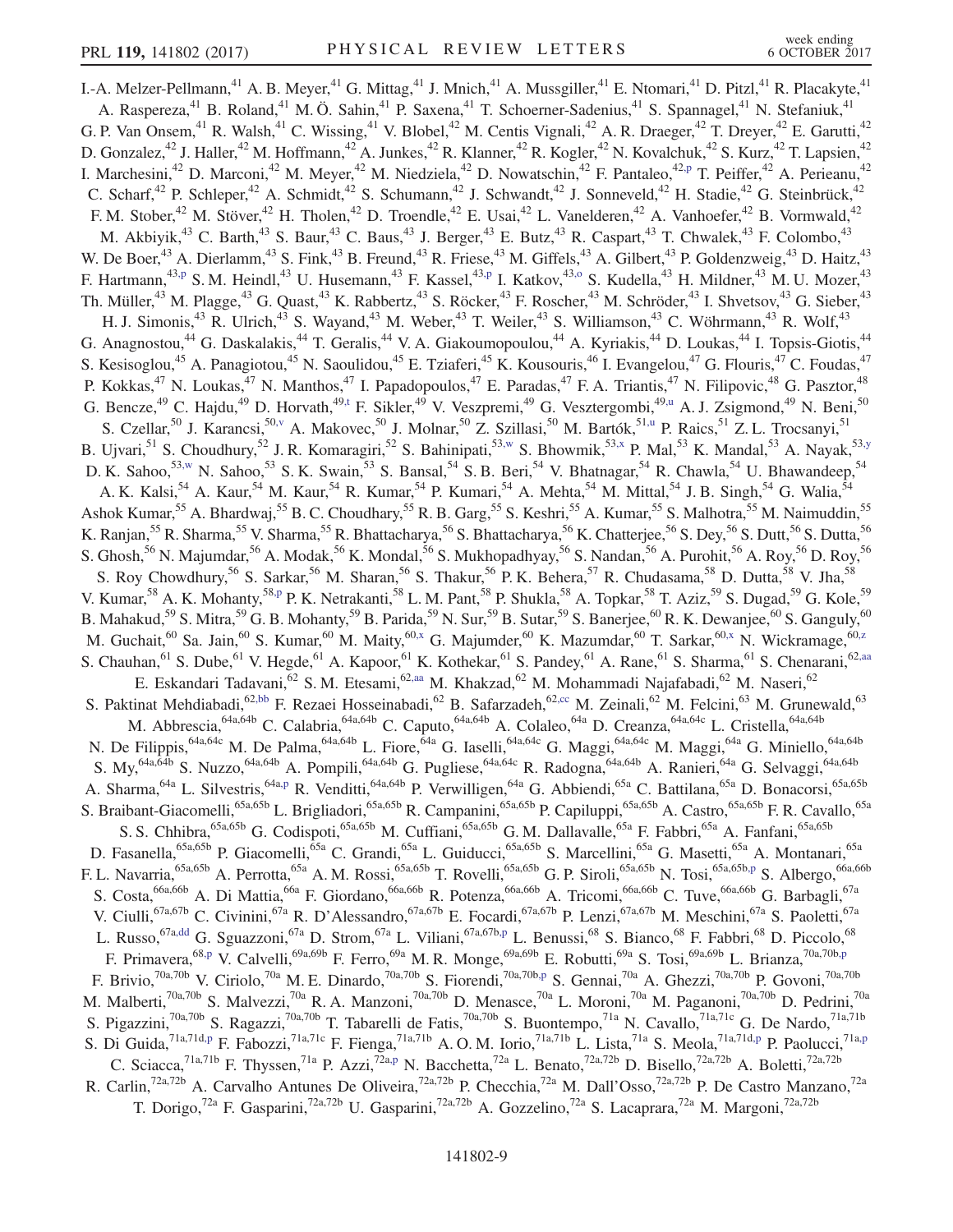<span id="page-9-11"></span><span id="page-9-10"></span><span id="page-9-9"></span><span id="page-9-8"></span><span id="page-9-7"></span><span id="page-9-6"></span><span id="page-9-5"></span><span id="page-9-4"></span><span id="page-9-3"></span><span id="page-9-2"></span><span id="page-9-1"></span><span id="page-9-0"></span>A. T. Meneguzzo,<sup>72a,72b</sup> J. Pazzini,<sup>72a,72b</sup> N. Pozzobon,<sup>72a,72b</sup> P. Ronchese,<sup>72a,72b</sup> R. Rossin,<sup>72a,72b</sup> F. Simonetto,<sup>72a,72b</sup> E. Torassa,<sup>72a</sup> M. Zanetti,<sup>72a,72b</sup> P. Zotto,<sup>72a,72b</sup> G. Zumerle,<sup>72a,72b</sup> A. Braghieri,<sup>73a</sup> F. Fallavollita,<sup>73a,73b</sup> A. Magnani,<sup>73a,73b</sup> P. Montagna,<sup>73a,73b</sup> S. P. Ratti,<sup>73a,73b</sup> V. Re,<sup>73a</sup> M. Ressegotti,<sup>73a</sup> C. Riccardi,<sup>73a,73b</sup> P. Salvini,<sup>73a</sup> I. Vai,<sup>73a,73b</sup> P. Vitulo,<sup>73a,73b</sup> L. Alunni Solestizi,<sup>74a,74b</sup> G. M. Bilei,<sup>74a</sup> D. Ciangottini,<sup>74a,74b</sup> L. Fanò,<sup>74a,74b</sup> P. Lariccia,<sup>74a,74b</sup> R. Leonardi,<sup>74a,74b</sup> G. Mantovani,<sup>74a,74b</sup> V. Mariani,<sup>74a,74b</sup> M. Menichelli,<sup>74a</sup> A. Saha,<sup>74a</sup> A. Santocchia,<sup>74a,74b</sup> K. Androsov,<sup>75a</sup> P. Azzurri,<sup>75a[,p](#page-16-12)</sup> G. Bagliesi,<sup>75a</sup> J. Bernardini,<sup>75a</sup> T. Boccali,<sup>75a</sup> R. Castaldi,<sup>75a</sup> M. A. Ciocci,<sup>75a,75b</sup> R. Dell'Orso,<sup>75a</sup> G. Fedi,<sup>75a</sup> A. Giassi,<sup>75a</sup> M. T. Grippo,<sup>75a[,dd](#page-16-26)</sup> F. Ligabue,<sup>75a,75c</sup> T. Lomtadze,<sup>75a</sup> L. Martini,<sup>75a,75b</sup> A. Messineo,<sup>75a,75b</sup> F. Palla,<sup>75a</sup> A. Rizzi,<sup>75a,75b</sup> A. Savoy-Navarro,<sup>75[a,ee](#page-16-27)</sup> P. Spagnolo,<sup>75a</sup> R. Tenchini,<sup>75a</sup> G. Tonelli,<sup>75a,75b</sup> A. Venturi,<sup>75a</sup> P. G. Verdini,<sup>75a</sup> L. Barone,<sup>76a,76b</sup> F. Cavallari,<sup>76a</sup> M. Cipriani,<sup>76a,76b</sup> D. Del Re,<sup>76a,76[b,p](#page-16-12)</sup> M. Diemoz,<sup>76a</sup> S. Gelli,<sup>76a,76b</sup> E. Longo,<sup>76a,76b</sup> F. Margaroli,<sup>76a,76b</sup> B. Marzocchi,<sup>76a,76b</sup> P. Meridiani,<sup>76a</sup> G. Organtini,<sup>76a,76b</sup> R. Paramatti,<sup>76a,76b</sup> F. Preiato,<sup>76a,76b</sup> S. Rahatlou,<sup>76a,76b</sup> C. Rovelli,<sup>76a</sup> F. Santanastasio,<sup>76a,76b</sup> N. Amapane,<sup>77a,77b</sup> R. Arcidiacono,<sup>77a,77[c,p](#page-16-12)</sup> S. Argiro,<sup>77a,77b</sup> M. Arneodo,<sup>77a,77c</sup> N. Bartosik,<sup>77a</sup> R. Bellan,<sup>77a,77b</sup> C. Biino,<sup>77a</sup> N. Cartiglia,<sup>77a</sup> F. Cenna,<sup>77a,77b</sup> M. Costa,<sup>77a,77b</sup> R. Covarelli,<sup>77a,77b</sup> A. Degano,<sup>77a,77b</sup> N. Demaria,<sup>77a</sup> B. Kiani,<sup>77a,77b</sup> C. Mariotti,<sup>77a</sup> S. Maselli,<sup>77a</sup> E. Migliore,<sup>77a,77b</sup> V. Monaco,<sup>77a,77b</sup> E. Monteil,<sup>77a,77b</sup> M. Monteno,<sup>77a</sup> M. M. Obertino,<sup>77a,77b</sup> L. Pacher,<sup>77a,77b</sup> N. Pastrone,<sup>77a</sup> M. Pelliccioni,<sup>77a</sup> G. L. Pinna Angioni,<sup>77a,77b</sup> F. Ravera,<sup>77a,77b</sup> A. Romero,<sup>77a,77b</sup> M. Ruspa,<sup>77a,77c</sup> R. Sacchi,<sup>77a,77b</sup> K. Shchelina,<sup>77a,77b</sup> V. Sola,<sup>77a</sup> A. Solano,<sup>77a,77b</sup> A. Staiano,<sup>77a</sup> P. Traczyk,<sup>77a,77b</sup> S. Belforte,<sup>78a</sup> M. Casarsa,<sup>78a</sup> F. Cossutti,<sup>78a</sup> G. Della Ricca,<sup>78a,78b</sup> A. Zanetti,<sup>78a</sup> D. H. Kim,<sup>79</sup> G. N. Kim,<sup>79</sup> M. S. Kim,<sup>79</sup> J. Lee,<sup>79</sup> S. Lee,<sup>79</sup> S. W. Lee,<sup>79</sup> Y. D. Oh,<sup>79</sup> S. Sekmen,<sup>79</sup> D. C. Son,<sup>79</sup> Y. C. Yang,<sup>79</sup> A. Lee,<sup>80</sup> H. Kim, <sup>81</sup> J. A. Brochero Cifuentes, <sup>82</sup> J. Goh, <sup>82</sup> T. J. Kim, <sup>82</sup> S. Cho, <sup>83</sup> S. Choi, <sup>83</sup> Y. Go, <sup>83</sup> D. Gyun, <sup>83</sup> S. Ha, <sup>83</sup> B. Hong, <sup>83</sup> Y. Jo,<sup>83</sup> Y. Kim,<sup>83</sup> K. Lee,<sup>83</sup> K. S. Lee,<sup>83</sup> S. Lee,<sup>83</sup> J. Lim,<sup>83</sup> S. K. Park,<sup>83</sup> Y. Roh,<sup>83</sup> J. Almond,<sup>84</sup> J. Kim,<sup>84</sup> H. Lee,<sup>84</sup> S. B. Oh,  $84$  B. C. Radburn-Smith,  $84$  S. h. Seo,  $84$  U. K. Yang,  $84$  H. D. Yoo,  $84$  G. B. Yu,  $84$  M. Choi,  $85$  H. Kim,  $85$  J. H. Kim,  $85$ J. S. H. Lee,  $^{85}$  I. C. Park,  $^{85}$  G. Ryu,  $^{85}$  M. S. Ryu,  $^{85}$  Y. Choi,  $^{86}$  C. Hwang,  $^{86}$  J. Lee,  $^{86}$  I. Yu,  $^{86}$  V. Dudenas,  $^{87}$  A. Juodagalvis,  $^{87}$ J. Vaitkus, <sup>87</sup> I. Ahmed, <sup>88</sup> Z. A. Ibrahim, <sup>88</sup> M. A. B. Md Ali, <sup>88, ff</sup> F. Mohamad Idris, <sup>88, gg</sup> W. A. T. Wan Abdullah, <sup>88</sup> M. N. Yusli,<sup>88</sup> Z. Zolkapli,<sup>88</sup> H. Castilla-Valdez,<sup>89</sup> E. De La Cruz-Burelo,<sup>89</sup> I. Heredia-De La Cruz, 89[,hh](#page-16-30) R. Lopez-Fernandez,<sup>89</sup> R. Magaña Villalba,<sup>89</sup> J. Mejia Guisao,<sup>89</sup> A. Sanchez-Hernandez,<sup>89</sup> S. Carrillo Moreno,<sup>90</sup> C. Oropeza Barrera, <sup>90</sup> F. Vazquez Valencia, <sup>90</sup> S. Carpinteyro, <sup>91</sup> I. Pedraza, <sup>91</sup> H. A. Salazar Ibarguen, <sup>91</sup> C. Uribe Estrada, <sup>91</sup> A. Morelos Pineda, <sup>92</sup> D. Krofcheck, <sup>93</sup> P. H. Butler, <sup>94</sup> A. Ahmad, <sup>95</sup> M. Ahmad, <sup>95</sup> Q. Hassan, <sup>95</sup> H. R. Hoorani, <sup>95</sup> W. A. Khan,<sup>95</sup> A. Saddique,<sup>95</sup> M. A. Shah,<sup>95</sup> M. Shoaib,<sup>95</sup> M. Waqas,<sup>95</sup> H. Bialkowska,<sup>96</sup> M. Bluj,<sup>96</sup> B. Boimska,<sup>96</sup> T. Frueboes,<sup>96</sup> M. Górski,<sup>96</sup> M. Kazana,<sup>96</sup> K. Nawrocki,<sup>96</sup> K. Romanowska-Rybinska,<sup>96</sup> M. Szleper,<sup>96</sup> P. Zalewski,<sup>96</sup> K. Bunkowski,<sup>97</sup> A. Byszuk,<sup>9[7,ii](#page-16-31)</sup> K. Doroba,<sup>97</sup> A. Kalinowski,<sup>97</sup> M. Konecki,<sup>97</sup> J. Krolikowski,<sup>97</sup> M. Misiura,<sup>97</sup> M. Olszewski, <sup>97</sup> A. Pyskir, <sup>97</sup> M. Walczak, <sup>97</sup> P. Bargassa, <sup>98</sup> C. Beirão Da Cruz E Silva, <sup>98</sup> B. Calpas, <sup>98</sup> A. Di Francesco, <sup>98</sup> P. Faccioli,<sup>98</sup> M. Gallinaro,<sup>98</sup> J. Hollar,<sup>98</sup> N. Leonardo,<sup>98</sup> L. Lloret Iglesias,<sup>98</sup> M. V. Nemallapudi,<sup>98</sup> J. Seixas,<sup>98</sup> O. Toldaiev,<sup>98</sup> D. Vadruccio,<sup>98</sup> J. Varela,<sup>98</sup> S. Afanasiev,<sup>99</sup> P. Bunin,<sup>99</sup> M. Gavrilenko,<sup>99</sup> I. Golutvin,<sup>99</sup> I. Gorbunov,<sup>99</sup> A. Kamenev,<sup>99</sup> V. Karjavin,<sup>99</sup> A. Lanev,<sup>99</sup> A. Malakhov,<sup>99</sup> V. Matveev,<sup>9[9,jj,kk](#page-16-32)</sup> V. Palichik,<sup>99</sup> V. Perelygin,<sup>99</sup> S. Shmatov,<sup>99</sup> S. Shulha,<sup>99</sup> N. Skatchkov,<sup>99</sup> V. Smirnov,<sup>99</sup> N. Voytishin,<sup>99</sup> A. Zarubin,<sup>99</sup> L. Chtchipounov,<sup>100</sup> V. Golovtsov,<sup>100</sup> Y. Ivanov,<sup>100</sup> V. Kim,<sup>10[0,ll](#page-16-33)</sup> E. Kuznetsova, 100[,mm](#page-16-34) V. Murzin, 100 V. Oreshkin, <sup>100</sup> V. Sulimov, <sup>100</sup> A. Vorobyev, <sup>100</sup> Yu. Andreev, <sup>101</sup> A. Dermenev, <sup>101</sup> S. Gninenko,<sup>101</sup> N. Golubev,<sup>101</sup> A. Karneyeu,<sup>101</sup> M. Kirsanov,<sup>101</sup> N. Krasnikov,<sup>101</sup> A. Pashenkov,<sup>101</sup> D. Tlisov,<sup>101</sup> A. Toropin,<sup>101</sup> V. Epshteyn,<sup>102</sup> V. Gavrilov,<sup>102</sup> N. Lychkovskaya,<sup>102</sup> V. Popov,<sup>102</sup> I. Pozdnyakov,<sup>102</sup> G. Safronov,<sup>102</sup> A. Spiridonov,<sup>102</sup> M. Toms,<sup>102</sup> E. Vlasov,<sup>102</sup> A. Zhokin,<sup>102</sup> T. Aushev,<sup>103</sup> A. Bylinkin,<sup>103[,kk](#page-16-35)</sup> R. Chistov,<sup>104[,nn](#page-16-36)</sup> M. Danilov,<sup>10[4,nn](#page-16-36)</sup> S. Polikarpov,<sup>104</sup> V. Andreev,<sup>105</sup> M. Azarkin,<sup>105[,kk](#page-16-35)</sup> I. Dremin,<sup>10[5,kk](#page-16-35)</sup> M. Kirakosyan,<sup>105</sup> A. Leonidov,<sup>105,kk</sup> A. Terkulov,<sup>105</sup> A. Baskakov,<sup>106</sup> A. Belyaev,<sup>106</sup> E. Boos,<sup>106</sup> V. Bunichev,<sup>106</sup> M. Dubinin,<sup>106,00</sup> L. Dudko,<sup>106</sup> A. Gribushin,<sup>106</sup> V. Klyukhin,<sup>106</sup> O. Kodolova, <sup>106</sup> I. Lokhtin, <sup>106</sup> I. Miagkov, <sup>106</sup> S. Obraztsov, <sup>106</sup> M. Perfilov, <sup>106</sup> S. Petrushanko, <sup>106</sup> V. Savrin, <sup>106</sup> V. Blinov, <sup>107, pp</sup> Y. Skovpen,<sup>10[7,pp](#page-16-38)</sup> D. Shtol,<sup>107[,pp](#page-16-38)</sup> I. Azhgirey,<sup>108</sup> I. Bayshev,<sup>108</sup> S. Bitioukov,<sup>108</sup> D. Elumakhov,<sup>108</sup> V. Kachanov,<sup>108</sup> A. Kalinin,<sup>108</sup> D. Konstantinov,<sup>108</sup> V. Krychkine,<sup>108</sup> V. Petrov,<sup>108</sup> R. Ryutin,<sup>108</sup> A. Sobol,<sup>108</sup> S. Troshin,<sup>108</sup> N. Tyurin,<sup>108</sup> A. Uzunian, <sup>108</sup> A. Volkov, <sup>108</sup> P. Adzic, <sup>10[9,qq](#page-16-39)</sup> P. Cirkovic, <sup>109</sup> D. Devetak, <sup>109</sup> M. Dordevic, <sup>109</sup> J. Milosevic, <sup>109</sup> V. Rekovic, <sup>109</sup> J. Alcaraz Maestre,<sup>110</sup> M. Barrio Luna,<sup>110</sup> E. Calvo,<sup>110</sup> M. Cerrada,<sup>110</sup> M. Chamizo Llatas,<sup>110</sup> N. Colino,<sup>110</sup> B. De La Cruz,<sup>110</sup> A. Delgado Peris, <sup>110</sup> A. Escalante Del Valle, <sup>110</sup> C. Fernandez Bedoya, <sup>110</sup> J. P. Fernández Ramos, <sup>110</sup> J. Flix, <sup>110</sup> M. C. Fouz, <sup>110</sup> P. Garcia-Abia,<sup>110</sup> O. Gonzalez Lopez,<sup>110</sup> S. Goy Lopez,<sup>110</sup> J. M. Hernandez,<sup>110</sup> M. I. Josa,<sup>110</sup> E. Navarro De Martino,<sup>110</sup> A. Pérez-Calero Yzquierdo,<sup>110</sup> J. Puerta Pelayo,<sup>110</sup> A. Quintario Olmeda,<sup>110</sup> I. Redondo,<sup>110</sup> L. Romero,<sup>110</sup> M. S. Soares,<sup>110</sup> J. F. de Trocóniz,  $^{111}$  M. Missiroli,  $^{111}$  D. Moran,  $^{111}$  J. Cuevas,  $^{112}$  C. Erice,  $^{112}$  J. Fernandez Menendez,  $^{112}$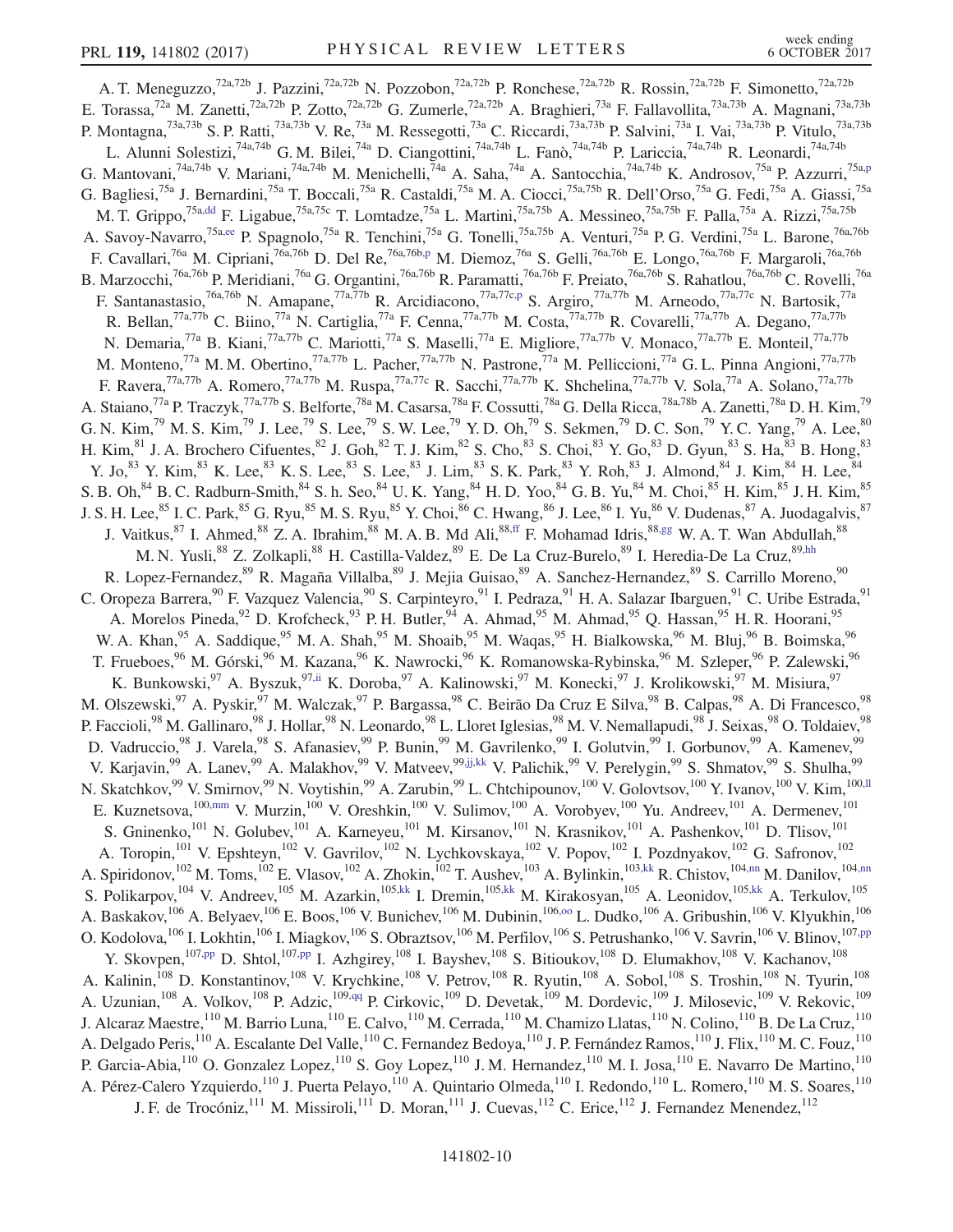<span id="page-10-13"></span><span id="page-10-12"></span><span id="page-10-11"></span><span id="page-10-10"></span><span id="page-10-9"></span><span id="page-10-8"></span><span id="page-10-7"></span><span id="page-10-6"></span><span id="page-10-5"></span><span id="page-10-4"></span><span id="page-10-3"></span><span id="page-10-2"></span><span id="page-10-1"></span><span id="page-10-0"></span>I. Gonzalez Caballero,<sup>112</sup> J. R. González Fernández,<sup>112</sup> E. Palencia Cortezon,<sup>112</sup> S. Sanchez Cruz,<sup>112</sup> I. Suárez Andrés,<sup>112</sup> P. Vischia, <sup>112</sup> J. M. Vizan Garcia, <sup>112</sup> I. J. Cabrillo, <sup>113</sup> A. Calderon, <sup>113</sup> E. Curras, <sup>113</sup> M. Fernandez, <sup>113</sup> J. Garcia-Ferrero, <sup>113</sup> G. Gomez,<sup>113</sup> A. Lopez Virto,<sup>113</sup> J. Marco,<sup>113</sup> C. Martinez Rivero,<sup>113</sup> F. Matorras,<sup>113</sup> J. Piedra Gomez,<sup>113</sup> T. Rodrigo,<sup>113</sup> A. Ruiz-Jimeno, <sup>113</sup> L. Scodellaro, <sup>113</sup> N. Trevisani, <sup>113</sup> I. Vila, <sup>113</sup> R. Vilar Cortabitarte, <sup>113</sup> D. Abbaneo, <sup>114</sup> E. Auffray, <sup>114</sup> G. Auzinger,<sup>114</sup> P. Baillon,<sup>114</sup> A. H. Ball,<sup>114</sup> D. Barney,<sup>114</sup> P. Bloch,<sup>114</sup> A. Bocci,<sup>114</sup> C. Botta,<sup>114</sup> T. Camporesi,<sup>114</sup> R. Castello,<sup>114</sup> M. Cepeda,<sup>114</sup> G. Cerminara,<sup>114</sup> Y. Chen,<sup>114</sup> A. Cimmino,<sup>114</sup> D. d'Enterria,<sup>114</sup> A. Dabrowski,<sup>114</sup> V. Daponte, <sup>114</sup> A. David, <sup>114</sup> M. De Gruttola, <sup>114</sup> A. De Roeck, <sup>114</sup> E. Di Marco, <sup>11[4,rr](#page-16-40)</sup> M. Dobson, <sup>114</sup> B. Dorney, <sup>114</sup> T. du Pree, <sup>114</sup> M. Dünser,<sup>114</sup> N. Dupont,<sup>114</sup> A. Elliott-Peisert,<sup>114</sup> P. Everaerts,<sup>114</sup> S. Fartoukh,<sup>114</sup> G. Franzoni,<sup>114</sup> J. Fulcher,<sup>114</sup> W. Funk,<sup>114</sup> D. Gigi,  $^{114}$  K. Gill,  $^{114}$  M. Girone,  $^{114}$  F. Glege,  $^{114}$  D. Gulhan,  $^{114}$  S. Gundacker,  $^{114}$  M. Guthoff,  $^{114}$  P. Harris,  $^{114}$  J. Hegeman,  $^{114}$ V. Innocente, <sup>114</sup> P. Janot, <sup>114</sup> J. Kieseler, <sup>114</sup> H. Kirschenmann, <sup>114</sup> V. Knünz, <sup>114</sup> A. Kornmayer, <sup>114</sup>, <sup>p</sup> M. J. Kortelainen, <sup>114</sup> M. Krammer, <sup>114[,b](#page-16-0)</sup> C. Lange, <sup>114</sup> P. Lecoq, <sup>114</sup> C. Lourenço, <sup>114</sup> M. T. Lucchini, <sup>114</sup> L. Malgeri, <sup>114</sup> M. Mannelli, <sup>114</sup> A. Martelli, <sup>114</sup> F. Meijers,<sup>114</sup> J. A. Merlin,<sup>114</sup> S. Mersi,<sup>114</sup> E. Meschi,<sup>114</sup> P. Milenovic,<sup>11[4,ss](#page-16-41)</sup> F. Moortgat,<sup>114</sup> S. Morovic,<sup>114</sup> M. Mulders,<sup>114</sup> H. Neugebauer, <sup>114</sup> S. Orfanelli, <sup>114</sup> L. Orsini, <sup>114</sup> L. Pape, <sup>114</sup> E. Perez, <sup>114</sup> M. Peruzzi, <sup>114</sup> A. Petrilli, <sup>114</sup> G. Petrucciani, <sup>114</sup> A. Pfeiffer,<sup>114</sup> M. Pierini,<sup>114</sup> A. Racz,<sup>114</sup> T. Reis,<sup>114</sup> G. Rolandi,<sup>11[4,tt](#page-17-0)</sup> M. Rovere,<sup>114</sup> H. Sakulin,<sup>114</sup> J. B. Sauvan,<sup>114</sup> C. Schäfer,<sup>114</sup> C. Schwick,<sup>114</sup> M. Seidel,<sup>114</sup> M. Selvaggi,<sup>114</sup> A. Sharma,<sup>114</sup> P. Silva,<sup>114</sup> P. Sphicas,<sup>114[,uu](#page-17-1)</sup> J. Steggemann,<sup>114</sup> M. Stoye,<sup>114</sup> Y. Takahashi,<sup>114</sup> M. Tosi,<sup>114</sup> D. Treille,<sup>114</sup> A. Triossi,<sup>114</sup> A. Tsirou,<sup>114</sup> V. Veckalns,<sup>114[,vv](#page-17-2)</sup> G. I. Veres,<sup>114[,u](#page-16-17)</sup> M. Verweij, <sup>114</sup> N. Wardle, <sup>114</sup> H. K. Wöhri, <sup>114</sup> A. Zagozdzinska, <sup>114[,ii](#page-16-31)</sup> W. D. Zeuner, <sup>114</sup> W. Bertl, <sup>115</sup> K. Deiters, <sup>115</sup> W. Erdmann,<sup>115</sup> R. Horisberger,<sup>115</sup> Q. Ingram,<sup>115</sup> H. C. Kaestli,<sup>115</sup> D. Kotlinski,<sup>115</sup> U. Langenegger,<sup>115</sup> T. Rohe,<sup>115</sup> S. A. Wiederkehr, <sup>115</sup> F. Bachmair, <sup>116</sup> L. Bäni, <sup>116</sup> L. Bianchini, <sup>116</sup> B. Casal, <sup>116</sup> G. Dissertori, <sup>116</sup> M. Dittmar, <sup>116</sup> M. Donegà, <sup>116</sup> C. Grab, <sup>116</sup> C. Heidegger, <sup>116</sup> D. Hits, <sup>116</sup> J. Hoss, <sup>116</sup> G. Kasieczka, <sup>116</sup> W. Lustermann, <sup>116</sup> B. Mangano, <sup>116</sup> M. Marionneau, <sup>116</sup> P. Martinez Ruiz del Arbol,<sup>116</sup> M. Masciovecchio,<sup>116</sup> M. T. Meinhard,<sup>116</sup> D. Meister,<sup>116</sup> F. Micheli,<sup>116</sup> P. Musella,<sup>116</sup> F. Nessi-Tedaldi,<sup>116</sup> F. Pandolfi,<sup>116</sup> J. Pata,<sup>116</sup> F. Pauss,<sup>116</sup> G. Perrin,<sup>116</sup> L. Perrozzi,<sup>116</sup> M. Quittnat,<sup>116</sup> M. Rossini,<sup>116</sup> M. Schönenberger, 116 A. Starodumov, 116[,ww](#page-17-3) V. R. Tavolaro, <sup>116</sup> K. Theofilatos, <sup>116</sup> R. Wallny, <sup>116</sup> T. K. Aarrestad, <sup>117</sup> C. Amsler,  $117,xx$  $117,xx$  L. Caminada,  $117$  M. F. Canelli,  $117$  A. De Cosa,  $117$  S. Donato,  $117$  C. Galloni,  $117$  A. Hinzmann,  $117$  T. Hreus,  $117$ B. Kilminster,<sup>117</sup> J. Ngadiuba,<sup>117</sup> D. Pinna,<sup>117</sup> G. Rauco,<sup>117</sup> P. Robmann,<sup>117</sup> D. Salerno,<sup>117</sup> C. Seitz,<sup>117</sup> Y. Yang,<sup>117</sup> A. Zucchetta,<sup>117</sup> V. Candelise,<sup>118</sup> T. H. Doan,<sup>118</sup> Sh. Jain,<sup>118</sup> R. Khurana,<sup>118</sup> M. Konyushikhin,<sup>118</sup> C. M. Kuo,<sup>118</sup> W. Lin,<sup>118</sup> A. Pozdnyakov,<sup>118</sup> S. S. Yu,<sup>118</sup> Arun Kumar,<sup>119</sup> P. Chang,<sup>119</sup> Y. H. Chang,<sup>119</sup> Y. Chao,<sup>119</sup> K. F. Chen,<sup>119</sup> P. H. Chen,<sup>119</sup> F. Fiori,<sup>119</sup> W.-S. Hou,<sup>119</sup> Y. Hsiung,<sup>119</sup> Y. F. Liu,<sup>119</sup> R.-S. Lu,<sup>119</sup> M. Miñano Moya,<sup>119</sup> E. Paganis,<sup>119</sup> A. Psallidas,<sup>119</sup> J. f. Tsai,<sup>119</sup> B. Asavapibhop,<sup>120</sup> G. Singh,<sup>120</sup> N. Srimanobhas,<sup>120</sup> N. Suwonjandee,<sup>120</sup> A. Adiguzel,<sup>121</sup> F. Boran,<sup>121</sup> S. Cerci,<sup>12[1,yy](#page-17-5)</sup> S. Damarseckin,<sup>121</sup> Z. S. Demiroglu,<sup>121</sup> C. Dozen,<sup>121</sup> I. Dumanoglu,<sup>121</sup> S. Girgis,<sup>121</sup> G. Gokbulut,<sup>121</sup> Y. Guler,<sup>121</sup> I. Hos,<sup>12[1,zz](#page-17-6)</sup> E. E. Kangal,<sup>121[,aaa](#page-17-7)</sup> O. Kara,<sup>121</sup> A. Kayis Topaksu,<sup>121</sup> U. Kiminsu,<sup>121</sup> M. Oglakci,<sup>121</sup> G. Onengut,<sup>12[1,bbb](#page-17-8)</sup> K. Ozdemir,<sup>12[1,ccc](#page-17-9)</sup> D. Sunar Cerci,<sup>12[1,yy](#page-17-5)</sup> H. Topakli,<sup>121[,ddd](#page-17-10)</sup> S. Turkcapar,<sup>121</sup> I. S. Zorbakir,<sup>121</sup> C. Zorbilmez,<sup>121</sup> B. Bilin,<sup>122</sup> B. Isildak,<sup>12[2,eee](#page-17-11)</sup> G. Karapinar,<sup>12[2,fff](#page-17-12)</sup> M. Yalvac,<sup>122</sup> M. Zeyrek,<sup>122</sup> E. Gülmez,<sup>123</sup> M. Kaya,<sup>123[,ggg](#page-17-13)</sup> O. Kaya,<sup>12[3,hhh](#page-17-14)</sup> E. A. Yetkin,<sup>12[3,jjj](#page-17-16)</sup> T. Yetkin,<sup>123,jjj</sup> A. Cakir,<sup>124</sup> K. Cankocak,<sup>124</sup> S. Sen,<sup>124[,kkk](#page-17-17)</sup> B. Grynyov,<sup>125</sup> L. Levchuk,<sup>126</sup> P. Sorokin,<sup>126</sup> R. Aggleton,<sup>127</sup> F. Ball,<sup>127</sup> L. Beck,<sup>127</sup> J. J. Brooke,<sup>127</sup> D. Burns,<sup>127</sup> E. Clement,<sup>127</sup> D. Cussans,<sup>127</sup> H. Flacher,<sup>127</sup> J. Goldstein,<sup>127</sup> M. Grimes,<sup>127</sup> G. P. Heath,<sup>127</sup> H. F. Heath,<sup>127</sup> J. Jacob,<sup>127</sup> L. Kreczko,<sup>127</sup> C. Lucas,<sup>127</sup> D. M. Newbold,<sup>127,111</sup> S. Paramesvaran,<sup>127</sup> A. Poll,<sup>127</sup> T. Sakuma,<sup>127</sup> S. Seif El Nasr-storey,<sup>127</sup> D. Smith,<sup>127</sup> V. J. Smith,<sup>127</sup> K. W. Bell,<sup>128</sup> A. Belyaev,<sup>12[8,mmm](#page-17-19)</sup> C. Brew,<sup>128</sup> R. M. Brown,<sup>128</sup> L. Calligaris,<sup>128</sup> D. Cieri,<sup>128</sup> D. J. A. Cockerill,<sup>128</sup> J. A. Coughlan,<sup>128</sup> K. Harder,<sup>128</sup> S. Harper,<sup>128</sup> E. Olaiya,<sup>128</sup> D. Petyt,<sup>128</sup> C. H. Shepherd-Themistocleous,<sup>128</sup> A. Thea,<sup>128</sup> I. R. Tomalin,<sup>128</sup> T. Williams,<sup>128</sup> M. Baber,<sup>129</sup> R. Bainbridge,<sup>129</sup> O. Buchmuller,<sup>129</sup> A. Bundock,<sup>129</sup> S. Casasso,<sup>129</sup> M. Citron,<sup>129</sup> D. Colling,<sup>129</sup> L. Corpe,<sup>129</sup> P. Dauncey,<sup>129</sup> G. Davies,<sup>129</sup> A. De Wit,<sup>129</sup> M. Della Negra,<sup>129</sup> R. Di Maria,<sup>129</sup> P. Dunne,<sup>129</sup> A. Elwood,<sup>129</sup> D. Futyan,<sup>129</sup> Y. Haddad,<sup>129</sup> G. Hall,<sup>129</sup> G. Iles,<sup>129</sup> T. James,<sup>129</sup> R. Lane,<sup>129</sup> C. Laner,<sup>129</sup> L. Lyons,<sup>129</sup> A.-M. Magnan,<sup>129</sup> S. Malik,<sup>129</sup> L. Mastrolorenzo,<sup>129</sup> J. Nash,<sup>129</sup> A. Nikitenko,<sup>12[9,ww](#page-17-3)</sup> J. Pela,<sup>129</sup> B. Penning,<sup>129</sup> M. Pesaresi,<sup>129</sup> D. M. Raymond,<sup>129</sup> A. Richards,<sup>129</sup> A. Rose,<sup>129</sup> E. Scott,<sup>129</sup> C. Seez,<sup>129</sup> S. Summers,<sup>129</sup> A. Tapper,<sup>129</sup> K. Uchida,<sup>129</sup> M. Vazquez Acosta,<sup>129[,nnn](#page-17-20)</sup> T. Virdee,<sup>12[9,p](#page-16-12)</sup> J. Wright,<sup>129</sup> S.C. Zenz,<sup>129</sup> J.E. Cole,<sup>130</sup> P.R. Hobson,<sup>130</sup> A. Khan,<sup>130</sup> P. Kyberd,<sup>130</sup> I.D. Reid,<sup>130</sup> P. Symonds,<sup>130</sup> L. Teodorescu,<sup>130</sup> M. Turner,<sup>130</sup> A. Borzou,<sup>131</sup> K. Call,<sup>131</sup> J. Dittmann,<sup>131</sup> K. Hatakeyama,<sup>131</sup> H. Liu,<sup>131</sup> N. Pastika,<sup>131</sup> R. Bartek,<sup>132</sup> A. Dominguez,<sup>132</sup> A. Buccilli,<sup>133</sup> S. I. Cooper,<sup>133</sup> C. Henderson,<sup>133</sup> P. Rumerio,<sup>133</sup> C. West,<sup>133</sup> D. Arcaro,<sup>134</sup> A. Avetisyan,<sup>134</sup> T. Bose,<sup>134</sup> D. Gastler,<sup>134</sup> D. Rankin,<sup>134</sup> C. Richardson,<sup>134</sup> J. Rohlf,<sup>134</sup> L. Sulak,<sup>134</sup> D. Zou,<sup>134</sup> G. Benelli,<sup>135</sup> D. Cutts,<sup>135</sup> A. Garabedian,<sup>135</sup> J. Hakala,<sup>135</sup> U. Heintz,<sup>135</sup>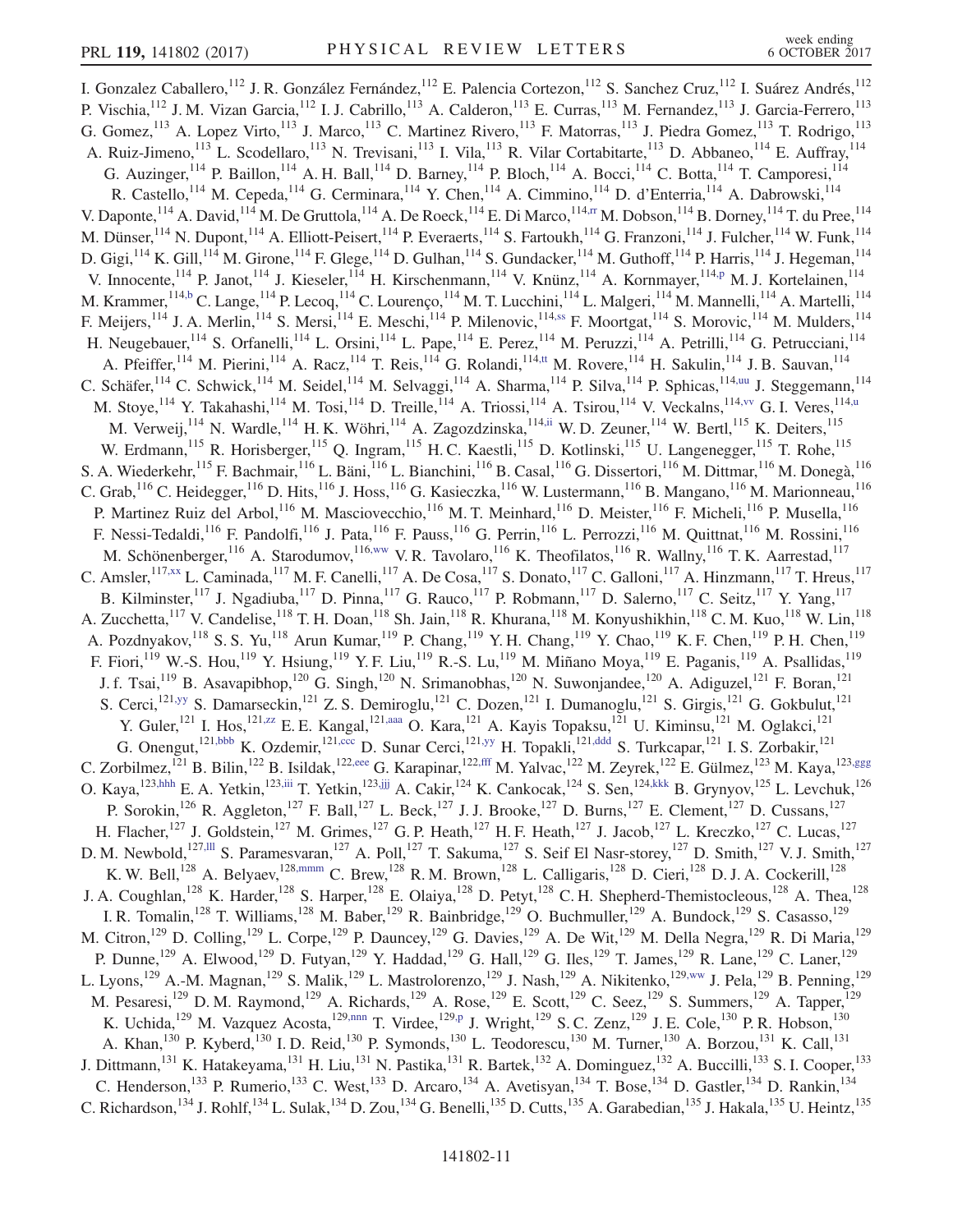<span id="page-11-4"></span><span id="page-11-3"></span><span id="page-11-2"></span><span id="page-11-1"></span><span id="page-11-0"></span>J. M. Hogan,<sup>135</sup> O. Jesus,<sup>135</sup> K. H. M. Kwok,<sup>135</sup> E. Laird,<sup>135</sup> G. Landsberg,<sup>135</sup> Z. Mao,<sup>135</sup> M. Narain,<sup>135</sup> S. Piperov,<sup>135</sup> S. Sagir,<sup>135</sup> E. Spencer,<sup>135</sup> R. Syarif,<sup>135</sup> R. Breedon,<sup>136</sup> D. Burns,<sup>136</sup> M. Calderon De La Barca Sanchez,<sup>136</sup> S. Chauhan,<sup>136</sup> M. Chertok,<sup>136</sup> J. Conway,<sup>136</sup> R. Conway,<sup>136</sup> P. T. Cox,<sup>136</sup> R. Erbacher,<sup>136</sup> C. Flores,<sup>136</sup> G. Funk,<sup>136</sup> M. Gardner,<sup>136</sup> W. Ko,<sup>136</sup> R. Lander,  $^{136}$  C. Mclean,  $^{136}$  M. Mulhearn,  $^{136}$  D. Pellett,  $^{136}$  J. Pilot,  $^{136}$  S. Shalhout,  $^{136}$  M. Shi,  $^{136}$  J. Smith,  $^{136}$  M. Squires,  $^{136}$ D. Stolp,<sup>136</sup> K. Tos,<sup>136</sup> M. Tripathi,<sup>136</sup> M. Bachtis,<sup>137</sup> C. Bravo,<sup>137</sup> R. Cousins,<sup>137</sup> A. Dasgupta,<sup>137</sup> A. Florent,<sup>137</sup> J. Hauser,<sup>137</sup> M. Ignatenko,<sup>137</sup> N. Mccoll,<sup>137</sup> D. Saltzberg,<sup>137</sup> C. Schnaible,<sup>137</sup> V. Valuev,<sup>137</sup> M. Weber,<sup>137</sup> E. Bouvier,<sup>138</sup> K. Burt,<sup>138</sup> R. Clare,<sup>138</sup> J. Ellison,<sup>138</sup> J. W. Gary,<sup>138</sup> S. M. A. Ghiasi Shirazi,<sup>138</sup> G. Hanson,<sup>138</sup> J. Heilman,<sup>138</sup> P. Jandir,<sup>138</sup> E. Kennedy,<sup>138</sup> F. Lacroix,<sup>138</sup> O. R. Long,<sup>138</sup> M. Olmedo Negrete,<sup>138</sup> M. I. Paneva,<sup>138</sup> A. Shrinivas,<sup>138</sup> W. Si,<sup>138</sup> H. Wei,<sup>138</sup> S. Wimpenny,<sup>138</sup> B. R. Yates,<sup>138</sup> J. G. Branson,<sup>139</sup> G. B. Cerati,<sup>139</sup> S. Cittolin,<sup>139</sup> M. Derdzinski,<sup>139</sup> R. Gerosa,<sup>139</sup> A. Holzner,<sup>139</sup> D. Klein,<sup>139</sup> V. Krutelyov,<sup>139</sup> J. Letts,<sup>139</sup> I. Macneill,<sup>139</sup> D. Olivito,<sup>139</sup> S. Padhi,<sup>139</sup> M. Pieri,<sup>139</sup> M. Sani,<sup>139</sup> V. Sharma,<sup>139</sup> S. Simon,<sup>139</sup> M. Tadel,<sup>139</sup> A. Vartak,<sup>139</sup> S. Wasserbaech,<sup>139,000</sup> C. Welke,<sup>139</sup> J. Wood,<sup>139</sup> F. Würthwein,<sup>139</sup> A. Yagil,<sup>139</sup> G. Zevi Della Porta,<sup>139</sup> N. Amin,<sup>140</sup> R. Bhandari,<sup>140</sup> J. Bradmiller-Feld,<sup>140</sup> C. Campagnari,<sup>140</sup> A. Dishaw,<sup>140</sup> V. Dutta,<sup>140</sup> M. Franco Sevilla,  $^{140}$  C. George,  $^{140}$  F. Golf,  $^{140}$  L. Gouskos,  $^{140}$  J. Gran,  $^{140}$  R. Heller,  $^{140}$  J. Incandela,  $^{140}$  S. D. Mullin,  $^{140}$ A. Ovcharova,  $^{140}$  H. Qu,  $^{140}$  J. Richman,  $^{140}$  D. Stuart,  $^{140}$  I. Suarez,  $^{140}$  J. Yoo,  $^{140}$  D. Anderson,  $^{141}$  J. Bendavid,  $^{141}$ A. Bornheim,<sup>141</sup> J. Bunn,<sup>141</sup> J. M. Lawhorn,<sup>141</sup> A. Mott,<sup>141</sup> H. B. Newman,<sup>141</sup> C. Pena,<sup>141</sup> M. Spiropulu,<sup>141</sup> J. R. Vlimant,<sup>141</sup> S. Xie,<sup>141</sup> R. Y. Zhu,<sup>141</sup> M. B. Andrews,<sup>142</sup> T. Ferguson,<sup>142</sup> M. Paulini,<sup>142</sup> J. Russ,<sup>142</sup> M. Sun,<sup>142</sup> H. Vogel,<sup>142</sup> I. Vorobiev,<sup>142</sup> M. Weinberg,<sup>142</sup> J. P. Cumalat,<sup>143</sup> W. T. Ford,<sup>143</sup> F. Jensen,<sup>143</sup> A. Johnson,<sup>143</sup> M. Krohn,<sup>143</sup> S. Leontsinis,<sup>143</sup> T. Mulholland,<sup>143</sup> K. Stenson,<sup>143</sup> S. R. Wagner,<sup>143</sup> J. Alexander,<sup>144</sup> J. Chaves,<sup>144</sup> J. Chu,<sup>144</sup> S. Dittmer,<sup>144</sup> K. Mcdermott,<sup>144</sup> N. Mirman, <sup>144</sup> J. R. Patterson, <sup>144</sup> A. Rinkevicius, <sup>144</sup> A. Ryd, <sup>144</sup> L. Skinnari, <sup>144</sup> L. Soffi, <sup>144</sup> S. M. Tan, <sup>144</sup> Z. Tao, <sup>144</sup> J. Thom, <sup>144</sup> J. Tucker, <sup>144</sup> P. Wittich, <sup>144</sup> M. Zientek, <sup>144</sup> D. Winn, <sup>145</sup> S. Abdullin, <sup>146</sup> M. Albrow, <sup>146</sup> G. Apollinari, <sup>146</sup> A. Apresyan,<sup>146</sup> S. Banerjee,<sup>146</sup> L. A. T. Bauerdick,<sup>146</sup> A. Beretvas,<sup>146</sup> J. Berryhill,<sup>146</sup> P. C. Bhat,<sup>146</sup> G. Bolla,<sup>146</sup> K. Burkett,<sup>146</sup> J. N. Butler,<sup>146</sup> H. W. K. Cheung,<sup>146</sup> F. Chlebana,<sup>146</sup> S. Cihangir,<sup>146[,a](#page-16-42)</sup> M. Cremonesi,<sup>146</sup> J. Duarte,<sup>146</sup> V. D. Elvira,  $^{146}$  I. Fisk,  $^{146}$  J. Freeman,  $^{146}$  E. Gottschalk,  $^{146}$  L. Gray,  $^{146}$  D. Green,  $^{146}$  S. Grünendahl,  $^{146}$  O. Gutsche,  $^{146}$ R. M. Harris,<sup>146</sup> S. Hasegawa,<sup>146</sup> J. Hirschauer,<sup>146</sup> Z. Hu,<sup>146</sup> B. Jayatilaka,<sup>146</sup> S. Jindariani,<sup>146</sup> M. Johnson,<sup>146</sup> U. Joshi,<sup>146</sup> B. Klima, <sup>146</sup> B. Kreis, <sup>146</sup> S. Lammel, <sup>146</sup> J. Linacre, <sup>146</sup> D. Lincoln, <sup>146</sup> R. Lipton, <sup>146</sup> M. Liu, <sup>146</sup> T. Liu, <sup>146</sup> R. Lopes De Sá, <sup>146</sup> J. Lykken,<sup>146</sup> K. Maeshima,<sup>146</sup> N. Magini,<sup>146</sup> J. M. Marraffino,<sup>146</sup> S. Maruyama,<sup>146</sup> D. Mason,<sup>146</sup> P. McBride,<sup>146</sup> P. Merkel,<sup>146</sup> S. Mrenna,<sup>146</sup> S. Nahn,<sup>146</sup> V. O'Dell,<sup>146</sup> K. Pedro,<sup>146</sup> O. Prokofyev,<sup>146</sup> G. Rakness,<sup>146</sup> L. Ristori,<sup>146</sup> E. Sexton-Kennedy,<sup>146</sup> A. Soha,<sup>146</sup> W. J. Spalding,<sup>146</sup> L. Spiegel,<sup>146</sup> S. Stoynev,<sup>146</sup> J. Strait,<sup>146</sup> N. Strobbe,<sup>146</sup> L. Taylor,<sup>146</sup> S. Tkaczyk,<sup>146</sup> N. V. Tran,<sup>146</sup> L. Uplegger,<sup>146</sup> E. W. Vaandering,<sup>146</sup> C. Vernieri,<sup>146</sup> M. Verzocchi,<sup>146</sup> R. Vidal,<sup>146</sup> M. Wang,<sup>146</sup> H. A. Weber,<sup>146</sup> A. Whitbeck,<sup>146</sup> Y. Wu,<sup>146</sup> D. Acosta,<sup>147</sup> P. Avery,<sup>147</sup> P. Bortignon,<sup>147</sup> D. Bourilkov,<sup>147</sup> A. Brinkerhoff,<sup>147</sup> A. Carnes,<sup>147</sup> M. Carver,<sup>147</sup> D. Curry,<sup>147</sup> S. Das,<sup>147</sup> R. D. Field,<sup>147</sup> I. K. Furic,<sup>147</sup> J. Konigsberg,<sup>147</sup> A. Korytov,<sup>147</sup> J. F. Low,<sup>147</sup> P. Ma,<sup>147</sup> K. Matchev,<sup>147</sup> H. Mei,<sup>147</sup> G. Mitselmakher,<sup>147</sup> D. Rank,<sup>147</sup> L. Shchutska,<sup>147</sup> D. Sperka,<sup>147</sup> L. Thomas,  $^{147}$  J. Wang,  $^{147}$  S. Wang,  $^{147}$  J. Yelton,  $^{147}$  S. Linn,  $^{148}$  P. Markowitz,  $^{148}$  G. Martinez,  $^{148}$  J. L. Rodriguez,  $^{148}$ A. Ackert,<sup>149</sup> T. Adams,<sup>149</sup> A. Askew,<sup>149</sup> S. Bein,<sup>149</sup> S. Hagopian,<sup>149</sup> V. Hagopian,<sup>149</sup> K. F. Johnson,<sup>149</sup> T. Kolberg,<sup>149</sup> T. Perry,<sup>149</sup> H. Prosper,<sup>149</sup> A. Santra,<sup>149</sup> R. Yohay,<sup>149</sup> M. M. Baarmand,<sup>150</sup> V. Bhopatkar,<sup>150</sup> S. Colafranceschi,<sup>150</sup> M. Hohlmann,<sup>150</sup> D. Noonan,<sup>150</sup> T. Roy,<sup>150</sup> F. Yumiceva,<sup>150</sup> M. R. Adams,<sup>151</sup> L. Apanasevich,<sup>151</sup> D. Berry,<sup>151</sup> R. R. Betts,<sup>151</sup> R. Cavanaugh,<sup>151</sup> X. Chen,<sup>151</sup> O. Evdokimov,<sup>151</sup> C. E. Gerber,<sup>151</sup> D. A. Hangal,<sup>151</sup> D. J. Hofman,<sup>151</sup> K. Jung,<sup>151</sup> J. Kamin,<sup>151</sup> I. D. Sandoval Gonzalez,<sup>151</sup> H. Trauger,<sup>151</sup> N. Varelas,<sup>151</sup> H. Wang,<sup>151</sup> Z. Wu,<sup>151</sup> J. Zhang,<sup>151</sup> B. Bilki,<sup>15[2,ppp](#page-17-22)</sup> W. Clarida,<sup>152</sup> K. Dilsiz, <sup>152</sup> S. Durgut, <sup>152</sup> R. P. Gandrajula, <sup>152</sup> M. Haytmyradov, <sup>152</sup> V. Khristenko, <sup>152</sup> J.-P. Merlo, <sup>152</sup> H. Mermerkaya, <sup>152[,qqq](#page-17-23)</sup> A. Mestvirishvili,<sup>152</sup> A. Moeller,<sup>152</sup> J. Nachtman,<sup>152</sup> H. Ogul,<sup>152</sup> Y. Onel,<sup>152</sup> F. Ozok,<sup>152, rrr</sup> A. Penzo,<sup>152</sup> C. Snyder,<sup>152</sup> E. Tiras,<sup>152</sup> J. Wetzel,<sup>152</sup> K. Yi,<sup>152</sup> B. Blumenfeld,<sup>153</sup> A. Cocoros,<sup>153</sup> N. Eminizer,<sup>153</sup> D. Fehling,<sup>153</sup> L. Feng,<sup>153</sup> A. V. Gritsan,<sup>153</sup> P. Maksimovic,<sup>153</sup> J. Roskes,<sup>153</sup> U. Sarica,<sup>153</sup> M. Swartz,<sup>153</sup> M. Xiao,<sup>153</sup> C. You,<sup>153</sup> A. Al-bataineh,<sup>154</sup> P. Baringer,<sup>154</sup> A. Bean,<sup>154</sup> S. Boren,<sup>154</sup> J. Bowen,<sup>154</sup> J. Castle,<sup>154</sup> L. Forthomme,<sup>154</sup> S. Khalil,<sup>154</sup> A. Kropivnitskaya,<sup>154</sup> D. Majumder, <sup>154</sup> W. Mcbrayer, <sup>154</sup> M. Murray, <sup>154</sup> S. Sanders, <sup>154</sup> R. Stringer, <sup>154</sup> J. D. Tapia Takaki, <sup>154</sup> Q. Wang, <sup>154</sup> A. Ivanov,<sup>155</sup> K. Kaadze,<sup>155</sup> Y. Maravin,<sup>155</sup> A. Mohammadi,<sup>155</sup> L. K. Saini,<sup>155</sup> N. Skhirtladze,<sup>155</sup> S. Toda,<sup>155</sup> F. Rebassoo,<sup>156</sup> D. Wright,<sup>156</sup> C. Anelli,<sup>157</sup> A. Baden,<sup>157</sup> O. Baron,<sup>157</sup> A. Belloni,<sup>157</sup> B. Calvert,<sup>157</sup> S. C. Eno,<sup>157</sup> C. Ferraioli,<sup>157</sup> N. J. Hadley, <sup>157</sup> S. Jabeen, <sup>157</sup> G. Y. Jeng, <sup>157</sup> R. G. Kellogg, <sup>157</sup> J. Kunkle, <sup>157</sup> A. C. Mignerey, <sup>157</sup> F. Ricci-Tam, <sup>157</sup> Y. H. Shin, <sup>157</sup> A. Skuja, <sup>157</sup> M. B. Tonjes, <sup>157</sup> S. C. Tonwar, <sup>157</sup> D. Abercrombie, <sup>158</sup> B. Allen, <sup>158</sup> A. Apyan, <sup>158</sup> V. Azzolini, <sup>158</sup> R. Barbieri, <sup>158</sup> A. Baty,<sup>158</sup> R. Bi,<sup>158</sup> K. Bierwagen,<sup>158</sup> S. Brandt,<sup>158</sup> W. Busza,<sup>158</sup> I. A. Cali,<sup>158</sup> M. D'Alfonso,<sup>158</sup> Z. Demiragli,<sup>158</sup>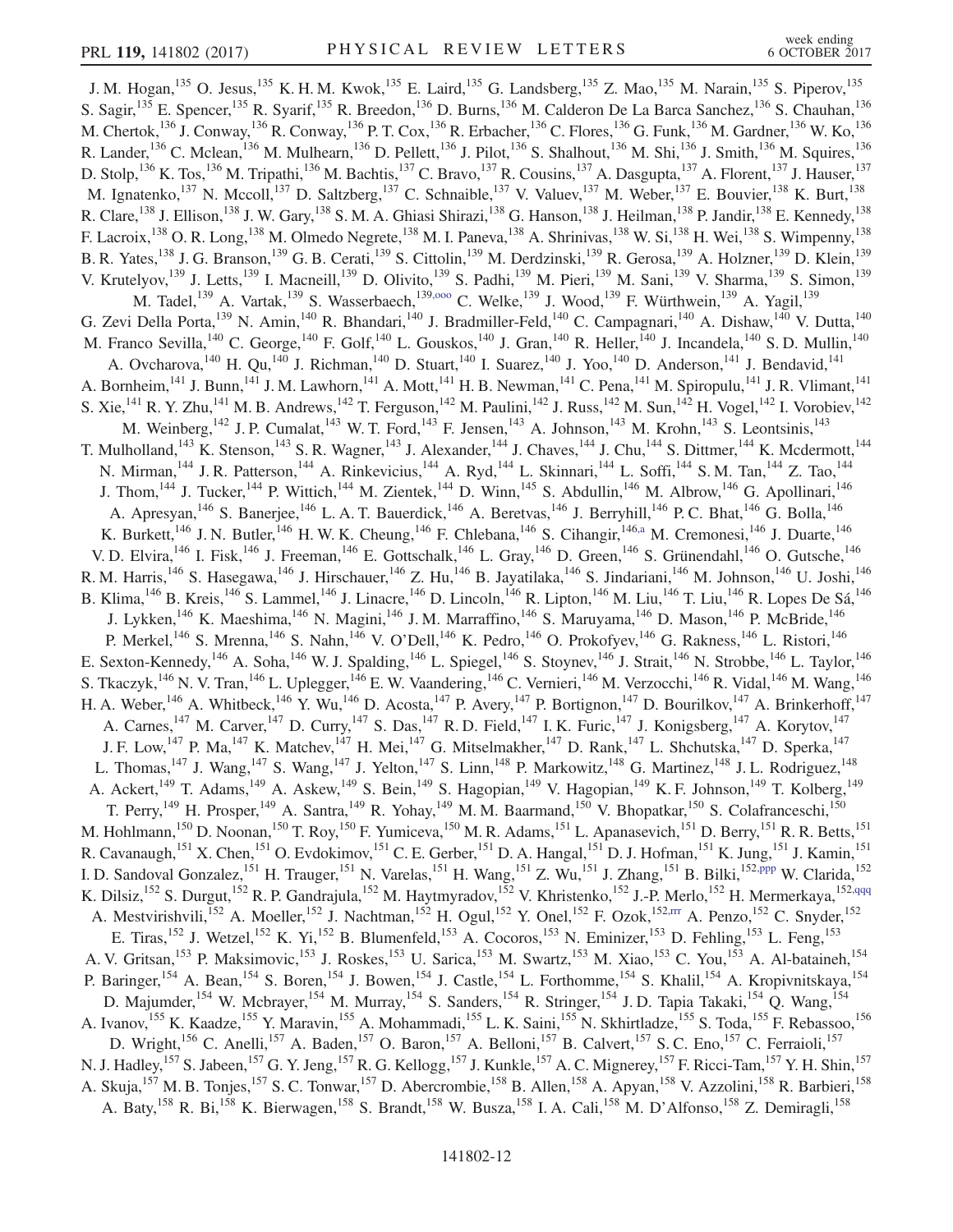G. Gomez Ceballos,<sup>158</sup> M. Goncharov,<sup>158</sup> D. Hsu,<sup>158</sup> Y. Iiyama,<sup>158</sup> G. M. Innocenti,<sup>158</sup> M. Klute,<sup>158</sup> D. Kovalskyi,<sup>158</sup> K. Krajczar,<sup>158</sup> Y. S. Lai,<sup>158</sup> Y.-J. Lee,<sup>158</sup> A. Levin,<sup>158</sup> P. D. Luckey,<sup>158</sup> B. Maier,<sup>158</sup> A. C. Marini,<sup>158</sup> C. Mcginn,<sup>158</sup> C. Mironov,<sup>158</sup> S. Narayanan,<sup>158</sup> X. Niu,<sup>158</sup> C. Paus,<sup>158</sup> C. Roland,<sup>158</sup> G. Roland,<sup>158</sup> J. Salfeld-Nebgen,<sup>158</sup> G. S. F. Stephans,<sup>158</sup> K. Tatar,<sup>158</sup> D. Velicanu,<sup>158</sup> J. Wang,<sup>158</sup> T. W. Wang,<sup>158</sup> B. Wyslouch,<sup>158</sup> A. C. Benvenuti,<sup>159</sup> R. M. Chatterjee,<sup>159</sup> A. Evans,<sup>159</sup> P. Hansen,<sup>159</sup> S. Kalafut,<sup>159</sup> S. C. Kao,<sup>159</sup> Y. Kubota,<sup>159</sup> Z. Lesko,<sup>159</sup> J. Mans,<sup>159</sup> S. Nourbakhsh,<sup>159</sup> N. Ruckstuhl,<sup>159</sup> R. Rusack,<sup>159</sup> N. Tambe,<sup>159</sup> J. Turkewitz,<sup>159</sup> J. G. Acosta,<sup>160</sup> S. Oliveros,<sup>160</sup> E. Avdeeva, <sup>161</sup> K. Bloom, <sup>161</sup> D. R. Claes, <sup>161</sup> C. Fangmeier, <sup>161</sup> R. Gonzalez Suarez, <sup>161</sup> R. Kamalieddin, <sup>161</sup> I. Kravchenko, <sup>161</sup> A. Malta Rodrigues,<sup>161</sup> J. Monroy,<sup>161</sup> J. E. Siado,<sup>161</sup> G. R. Snow,<sup>161</sup> B. Stieger,<sup>161</sup> M. Alyari,<sup>162</sup> J. Dolen,<sup>162</sup> A. Godshalk,<sup>162</sup> C. Harrington,<sup>162</sup> I. Iashvili,<sup>162</sup> D. Nguyen,<sup>162</sup> A. Parker,<sup>162</sup> S. Rappoccio,<sup>162</sup> B. Roozbahani,<sup>162</sup> G. Alverson,<sup>163</sup> E. Barberis,<sup>163</sup> A. Hortiangtham,<sup>163</sup> A. Massironi,<sup>163</sup> D. M. Morse,<sup>163</sup> D. Nash,<sup>163</sup> T. Orimoto,<sup>163</sup> R. Teixeira De Lima,<sup>163</sup> D. Trocino,<sup>163</sup> R.-J. Wang,<sup>163</sup> D. Wood,<sup>163</sup> S. Bhattacharya,<sup>164</sup> O. Charaf,<sup>164</sup> K. A. Hahn,<sup>164</sup> N. Mucia,<sup>164</sup> N. Odell,<sup>164</sup> B. Pollack,<sup>164</sup> M. H. Schmitt,<sup>164</sup> K. Sung,<sup>164</sup> M. Trovato,<sup>164</sup> M. Velasco,<sup>164</sup> N. Dev,<sup>165</sup> M. Hildreth,<sup>165</sup> K. Hurtado Anampa, <sup>165</sup> C. Jessop, <sup>165</sup> D. J. Karmgard, <sup>165</sup> N. Kellams, <sup>165</sup> K. Lannon, <sup>165</sup> N. Marinelli, <sup>165</sup> F. Meng, <sup>165</sup> C. Mueller, <sup>165</sup> Y. Musienko, <sup>165[,jj](#page-16-32)</sup> M. Planer, <sup>165</sup> A. Reinsvold, <sup>165</sup> R. Ruchti, <sup>165</sup> N. Rupprecht, <sup>165</sup> G. Smith, <sup>165</sup> S. Taroni, <sup>165</sup> M. Wayne,<sup>165</sup> M. Wolf,<sup>165</sup> A. Woodard,<sup>165</sup> J. Alimena,<sup>166</sup> L. Antonelli,<sup>166</sup> B. Bylsma,<sup>166</sup> L. S. Durkin,<sup>166</sup> S. Flowers,<sup>166</sup> B. Francis,<sup>166</sup> A. Hart,<sup>166</sup> C. Hill,<sup>166</sup> W. Ji,<sup>166</sup> B. Liu,<sup>166</sup> W. Luo,<sup>166</sup> D. Puigh,<sup>166</sup> B. L. Winer,<sup>166</sup> H. W. Wulsin,<sup>166</sup> S. Cooperstein,<sup>167</sup> O. Driga,<sup>167</sup> P. Elmer,<sup>167</sup> J. Hardenbrook,<sup>167</sup> P. Hebda,<sup>167</sup> D. Lange,<sup>167</sup> J. Luo,<sup>167</sup> D. Marlow,<sup>167</sup> T. Medvedeva,  $^{167}$  K. Mei,  $^{167}$  I. Ojalvo,  $^{167}$  J. Olsen,  $^{167}$  C. Palmer,  $^{167}$  P. Piroué,  $^{167}$  D. Stickland,  $^{167}$  A. Svyatkovskiy,  $^{167}$ C. Tully,<sup>167</sup> S. Malik,<sup>168</sup> A. Barker,<sup>169</sup> V. E. Barnes,<sup>169</sup> S. Folgueras,<sup>169</sup> L. Gutay,<sup>169</sup> M. K. Jha,<sup>169</sup> M. Jones,<sup>169</sup> A. W. Jung,<sup>169</sup> A. Khatiwada,<sup>169</sup> D. H. Miller,<sup>169</sup> N. Neumeister,<sup>169</sup> J. F. Schulte,<sup>169</sup> J. Sun,<sup>169</sup> F. Wang,<sup>169</sup> W. Xie,<sup>169</sup> N. Parashar,<sup>170</sup> J. Stupak,<sup>170</sup> A. Adair,<sup>171</sup> B. Akgun,<sup>171</sup> Z. Chen,<sup>171</sup> K. M. Ecklund,<sup>171</sup> F. J. M. Geurts,<sup>171</sup> M. Guilbaud,<sup>171</sup> W. Li,<sup>171</sup> B. Michlin,<sup>171</sup> M. Northup,<sup>171</sup> B. P. Padley,<sup>171</sup> J. Roberts,<sup>171</sup> J. Rorie,<sup>171</sup> Z. Tu,<sup>171</sup> J. Zabel,<sup>171</sup> B. Betchart,<sup>172</sup> A. Bodek,<sup>172</sup> P. de Barbaro,<sup>172</sup> R. Demina,<sup>172</sup> Y. t. Duh,<sup>172</sup> T. Ferbel,<sup>172</sup> M. Galanti,<sup>172</sup> A. Garcia-Bellido,<sup>172</sup> J. Han,<sup>172</sup> O. Hindrichs,<sup>172</sup> A. Khukhunaishvili,<sup>172</sup> K. H. Lo,<sup>172</sup> P. Tan,<sup>172</sup> M. Verzetti,<sup>172</sup> A. Agapitos,<sup>173</sup> J. P. Chou,<sup>173</sup> Y. Gershtein,<sup>173</sup> T. A. Gómez Espinosa,<sup>173</sup> E. Halkiadakis,<sup>173</sup> M. Heindl,<sup>173</sup> E. Hughes,<sup>173</sup> S. Kaplan,<sup>173</sup> R. Kunnawalkam Elayavalli,<sup>173</sup> S. Kyriacou,<sup>173</sup> A. Lath,<sup>173</sup> R. Montalvo,<sup>173</sup> K. Nash,<sup>173</sup> M. Osherson,<sup>173</sup> H. Saka,<sup>173</sup> S. Salur,<sup>173</sup> S. Schnetzer,<sup>173</sup> D. Sheffield,<sup>173</sup> S. Somalwar,<sup>173</sup> R. Stone,<sup>173</sup> S. Thomas,<sup>173</sup> P. Thomassen,<sup>173</sup> M. Walker,<sup>173</sup> A. G. Delannoy,<sup>174</sup> M. Foerster,<sup>174</sup> J. Heideman,<sup>174</sup> G. Riley,<sup>174</sup> K. Rose,<sup>174</sup> S. Spanier,<sup>174</sup> K. Thapa,<sup>174</sup> O. Bouhali,<sup>175[,sss](#page-17-25)</sup> A. Celik,<sup>175</sup> M. Dalchenko,<sup>175</sup> M. De Mattia,<sup>175</sup> A. Delgado,<sup>175</sup> S. Dildick,<sup>175</sup> R. Eusebi,<sup>175</sup> J. Gilmore,<sup>175</sup> T. Huang,<sup>175</sup> E. Juska,<sup>175</sup> T. Kamon,<sup>175[,ttt](#page-17-26)</sup> R. Mueller,<sup>175</sup> Y. Pakhotin,<sup>175</sup> R. Patel,<sup>175</sup> A. Perloff,<sup>175</sup> L. Perniè,<sup>175</sup> D. Rathjens,<sup>175</sup> A. Safonov,<sup>175</sup> A. Tatarinov,<sup>175</sup> K. A. Ulmer,<sup>175</sup> N. Akchurin,<sup>176</sup> J. Damgov,<sup>176</sup> F. De Guio,<sup>176</sup> C. Dragoiu,<sup>176</sup> P. R. Dudero,<sup>176</sup> J. Faulkner,<sup>176</sup> E. Gurpinar, <sup>176</sup> S. Kunori, <sup>176</sup> K. Lamichhane, <sup>176</sup> S. W. Lee, <sup>176</sup> T. Libeiro, <sup>176</sup> T. Peltola, <sup>176</sup> S. Undleeb, <sup>176</sup> I. Volobouev, <sup>176</sup> Z. Wang,  $^{176}$  S. Greene,  $^{177}$  A. Gurrola,  $^{177}$  R. Janjam,  $^{177}$  W. Johns,  $^{177}$  C. Maguire,  $^{177}$  A. Melo,  $^{177}$  H. Ni,  $^{177}$  P. Sheldon,  $^{177}$ S. Tuo,<sup>177</sup> J. Velkovska,<sup>177</sup> Q. Xu,<sup>177</sup> M. W. Arenton,<sup>178</sup> P. Barria,<sup>178</sup> B. Cox,<sup>178</sup> R. Hirosky,<sup>178</sup> A. Ledovskoy,<sup>178</sup> H. Li,<sup>178</sup> C. Neu,<sup>178</sup> T. Sinthuprasith,<sup>178</sup> X. Sun,<sup>178</sup> Y. Wang,<sup>178</sup> E. Wolfe,<sup>178</sup> F. Xia,<sup>178</sup> C. Clarke,<sup>179</sup> R. Harr,<sup>179</sup> P. E. Karchin,<sup>179</sup> J. Sturdy, <sup>179</sup> S. Zaleski, <sup>179</sup> D. A. Belknap, <sup>180</sup> J. Buchanan, <sup>180</sup> C. Caillol, <sup>180</sup> S. Dasu, <sup>180</sup> L. Dodd, <sup>180</sup> S. Duric, <sup>180</sup> B. Gomber,<sup>180</sup> M. Grothe,<sup>180</sup> M. Herndon,<sup>180</sup> A. Hervé,<sup>180</sup> U. Hussain,<sup>180</sup> P. Klabbers,<sup>180</sup> A. Lanaro,<sup>180</sup> A. Levine,<sup>180</sup> K. Long,<sup>180</sup> R. Loveless,<sup>180</sup> G. A. Pierro,<sup>180</sup> G. Polese,<sup>180</sup> T. Ruggles,<sup>180</sup> A. Savin,<sup>180</sup> N. Smith,<sup>180</sup> W. H. Smith,<sup>180</sup> D. Taylor,  $180$  and N. Woods  $180$ 

(CMS Collaboration)

<span id="page-12-1"></span><span id="page-12-0"></span><sup>1</sup>Yerevan Physics Institute, Yerevan, Armenia <sup>2</sup>Institut für Hochenergiephysik, Wien, Austria<sup>3</sup>Institute for Nuclear Broblems, Mingle Belgru  $3$ Institute for Nuclear Problems, Minsk, Belarus <sup>4</sup>National Centre for Particle and High Energy Physics, Minsk, Belarus Universiteit Antwerpen, Antwerpen, Belgium <sup>6</sup>Vrije Universiteit Brussel, Brussel, Belgium<br><sup>7</sup>Université Libre de Pruxelles, Pruxelles, Belgium  $17$ Université Libre de Bruxelles, Bruxelles, Belgium

<sup>8</sup>Ghent University, Ghent, Belgium

## 141802-13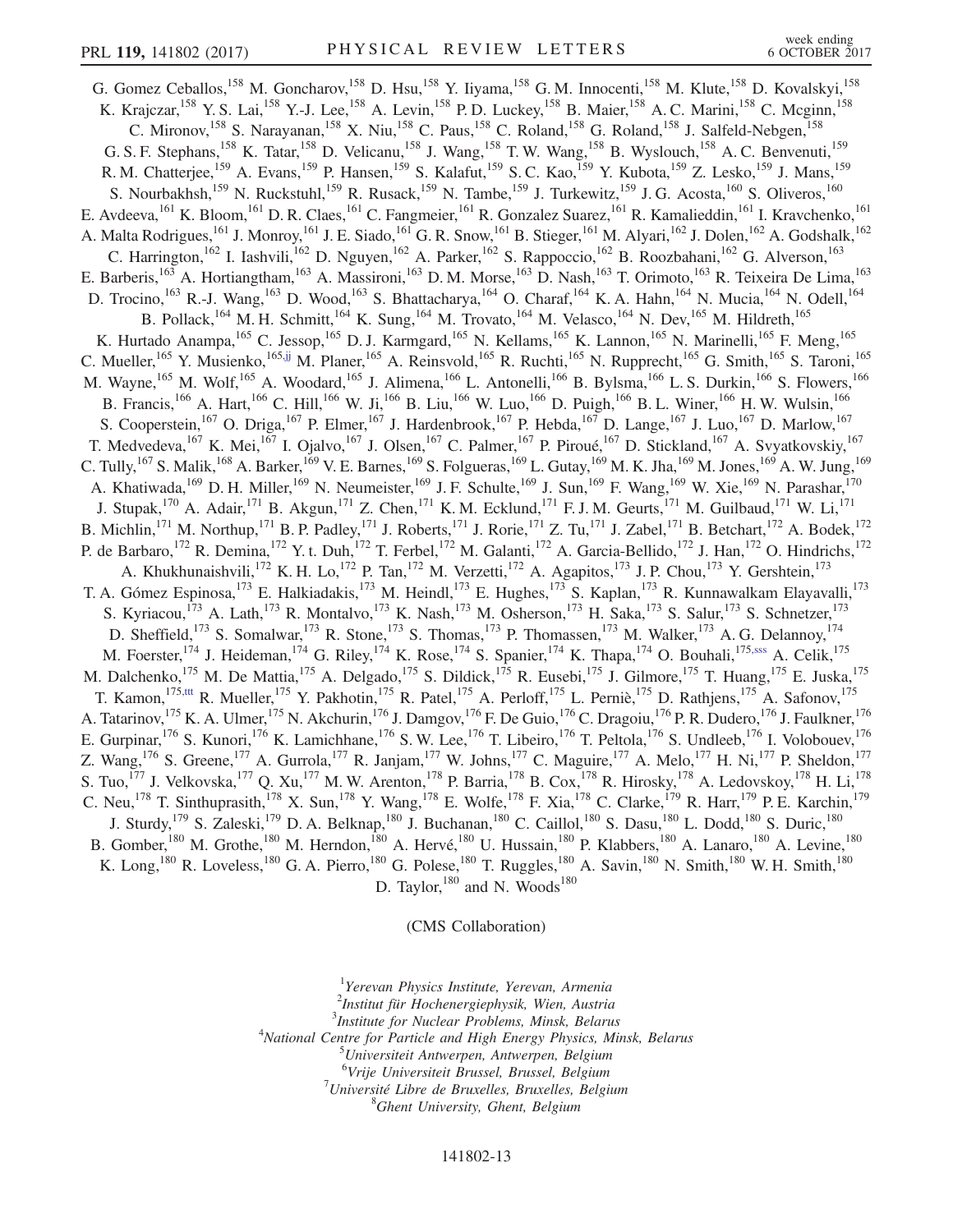<sup>9</sup>Université Catholique de Louvain, Louvain-la-Neuve, Belgium <sup>10</sup>Université de Mons, Mons, Belgium<br><sup>11</sup>Centro Brasileiro de Pesquisas Fisicas, Rio de Janeiro, Brazil<br><sup>12</sup>Universidade do Estado do Rio de Janeiro, Rio de Janeiro, Brazil<br><sup>138</sup>Universidade Estadual Paulista, São Paulo, <sup>17</sup>*Institute of High Energy Physics, Beijing, China*<br><sup>18</sup>*State Key Laboratory of Nuclear Physics and Technology, Peking University, Beijing, China*<br><sup>19</sup>*Universidad de Los Andes, Bogota, Colombia*<br><sup>20</sup>*University of Sp* <sup>24</sup>Charles University, Prague, Czech Republic<br><sup>25</sup>Universidad San Francisco de Quito, Quito, Ecuador <sup>26</sup>Academy of Scientific Research and Technology of the Arab Republic of Egypt, Egyptian Network of High Energy Physics, Cairo, Egypt<br>
<sup>27</sup> National Institute of Chemical Physics and Biophysics, Tallinn, Estonia<br>
<sup>28</sup> Department of Physics, University of Helsinki, Helsinki, Finland<br>
<sup>29</sup> Helsinki Ins <sup>31</sup>IRFU, CEA, Université Paris-Saclay, Gif-sur-Yvette, France <sup>32</sup>Laboratoire Leprince-Ringuet, Ecole polytechnique, CNRS/IN2P3, Université Paris-Saclay, Palaiseau, France <sup>33</sup>Université de Strasbourg, CNRS, IPHC UMR 7178, F-67000 Strasbourg, France <sup>34</sup>Centre de Calcul de l'Institut National de Physique Nucleaire et de Physique des Particules, CNRS/IN2P3, Villeurbanne, France <sup>35</sup>Université de Lyon, Université Claude Bernard Lyon 1, CNRS-IN2P3, Institut de Physique Nucléaire de Lyon, Villeurbanne, France <sup>36</sup>Georgian Technical University, Tbilisi, Georgia <sup>37</sup>Tbilisi State University, Tbilisi, Georgia <sup>38</sup>RWTH Aachen University, I. Physikalisches Institut, Aachen, Germany <sup>39</sup>RWTH Aachen University, III. Physikalisches Institut A, Aachen, Germany  $\begin{array}{c} \begin{array}{c} \begin{array}{c} \begin{array}{c} \begin{array}{c} \begin{array}{c} \begin{array}{c} \begin{array}{c} \begin{array}{c} \begin{array}{c} \begin{array}{c} \begin{array}{c} \end{array}} \end{array} & \begin{array}{c} \begin{array}{c} \end{array} \end{array} & \begin{array}{c} \end{array} & \begin{array}{c} \end{array} & \begin{array}{c} \end{array} & \begin{array}{c} \end{array} & \begin{array}{c} \end{array} & \begin{array}{c} \end{array} & \begin{array}{c} \end{array} & \begin{array}{c} \end$ <sup>54</sup>Panjab University, Chandigarh, India<br><sup>55</sup>University of Delhi, Delhi, India<br><sup>56</sup>Saha Institute of Nuclear Physics, Kolkata, India<br><sup>57</sup>Indian Institute of Technology Madras, Madras, India <sup>58</sup>Bhabha Atomic Research Centre, Mumbai, India <sup>59</sup>Tata Institute of Fundamental Research-A, Mumbai, India<br><sup>60</sup>Tata Institute of Fundamental Research-B, Mumbai, India  $<sup>61</sup>$ Indian Institute of Science Education and Research (IISER), Pune, India</sup> <sup>62</sup>Institute for Research in Fundamental Sciences (IPM), Tehran, Iran <sup>63</sup>University College Dublin, Dublin, Ireland <sup>64a</sup>INFN Sezione di Bari, Bari, Italy <sup>64b</sup>Università di Bari, Bari, Italy <sup>64c</sup>Politecnico di Bari, Bari, Italy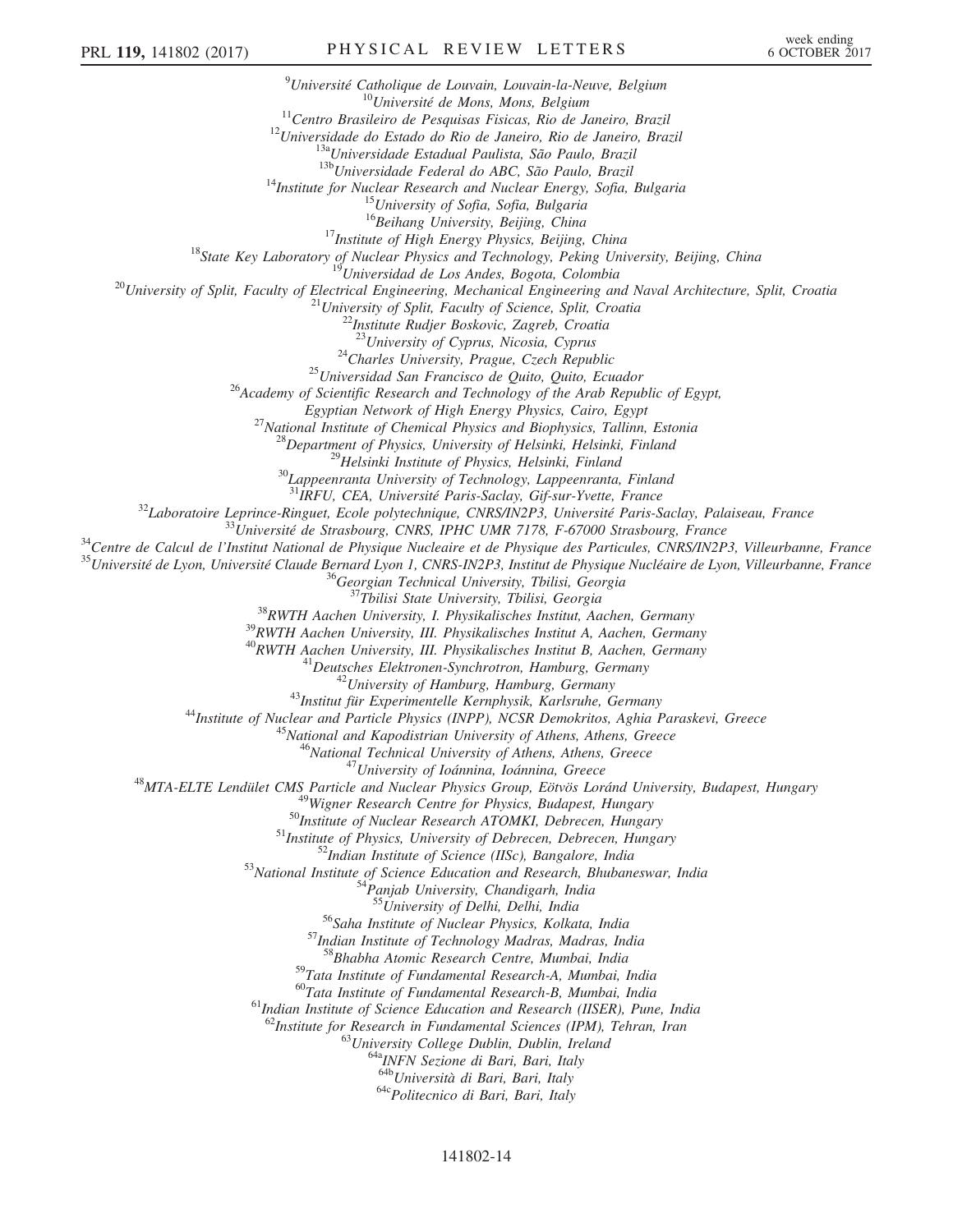<sup>65a</sup>INFN Sezione di Bologna, Bologna, Italy<br><sup>65b</sup>Università di Bologna, Bologna, Italy <sup>66a</sup>INFN Sezione di Catania, Catania, Italy<br><sup>666</sup>Università di Catania, Catania, Italy <sup>67a</sup>INFN Sezione di Firenze, Firenze, Italy 6<sup>7b</sup>Università di Firenze, Firenze, Italy <sup>68</sup>INFN Laboratori Nazionali di Frascati, Frascati, Italy <sup>69a</sup>INFN Sezione di Genova, Genova, Italy<br><sup>69b</sup>Università di Genova, Genova, Italy <sup>70a</sup>INFN Sezione di Milano-Bicocca, Milano, Italy <sup>70b</sup>Università di Milano-Bicocca, Milano, Italy<br><sup>71a</sup>INFN Sezione di Napoli, Roma, Italy <sup>71b</sup>Università di Napoli 'Federico II', Roma, Italy <sup>71c</sup>Università della Basilicata, Roma, Italy <sup>71d</sup>Università G. Marconi, Roma, Italy <sup>72a</sup>INFN Sezione di Padova, Padova, Italy  $\frac{72b}{12}$ Università di Padova, Padova, Italy<br> $\frac{72c}{12}$ Università di Trento, Trento, Italy <sup>73a</sup>INFN Sezione di Pavia, Pavia, Italy<br><sup>73b</sup>Università di Pavia, Pavia, Italy <sup>74a</sup>INFN Sezione di Perugia, Perugia, Italy <sup>74b</sup>Università di Perugia, Perugia, Italy  $\frac{75a}{175b}$ INFN Sezione di Pisa, Pisa, Italy <sup>75c</sup>Scuola Normale Superiore di Pisa, Pisa, Italy<br><sup>76a</sup>INFN Sezione di Roma, Roma, Italy<br><sup>76b</sup>Sapienza Università di Roma, Roma, Italy <sup>77a</sup>INFN Sezione di Torino, Torino, Italy<br><sup>77b</sup>Università di Torino, Torino, Italy <sup>77c</sup>Università del Piemonte Orientale, Novara, Italy <sup>78a</sup>INFN Sezione di Trieste, Trieste, Italy <sup>78b</sup>Università di Trieste, Trieste, Italy <sup>79</sup>Kyungpook National University, Daegu, Korea<br><sup>80</sup>Chonbuk National University, Jeonju, Korea <sup>81</sup>Chonnam National University, Institute for Universe and Elementary Particles, Kwangju, Korea  $^{82}$ Hanyang University, Seoul, Korea  $^{83}$ Korea University, Seoul, Korea <sup>84</sup>Seoul National University, Seoul, Korea<br><sup>85</sup>University of Seoul, Seoul, Korea  $86$ Sungkyunkwan University, Suwon, Korea  $87$ Vilnius University, Vilnius, Lithuania <sup>88</sup>National Centre for Particle Physics, Universiti Malaya, Kuala Lumpur, Malaysia <sup>89</sup>Centro de Investigacion y de Estudios Avanzados del IPN, Mexico City, Mexico<br><sup>90</sup>Universidad Iberoamericana, Mexico City, Mexico<br><sup>91</sup>Benemerita Universidad Autonoma de Puebla, Puebla, Mexico<br><sup>92</sup>Universidad Autónoma d <sup>95</sup>National Centre for Physics, Quaid-I-Azam University, Islamabad, Pakistan <sup>97</sup>Institute of Experimental Physics, Faculty of Physics, University of Warsaw, Warsaw, Poland<br><sup>97</sup>Institute of Experimental Physics, Faculty of Physics, University of Warsaw, Warsaw, Poland<br><sup>98</sup>Laboratório de Instrument <sup>104</sup>National Research Nuclear University 'Moscow Engineering Physics Institute' (MEPhI), Moscow, Russia<br><sup>105</sup>P.N. Lebedev Physical Institute, Moscow, Russia<br><sup>106</sup>Skobeltsyn Institute of Nuclear Physics, Lomonosov Moscow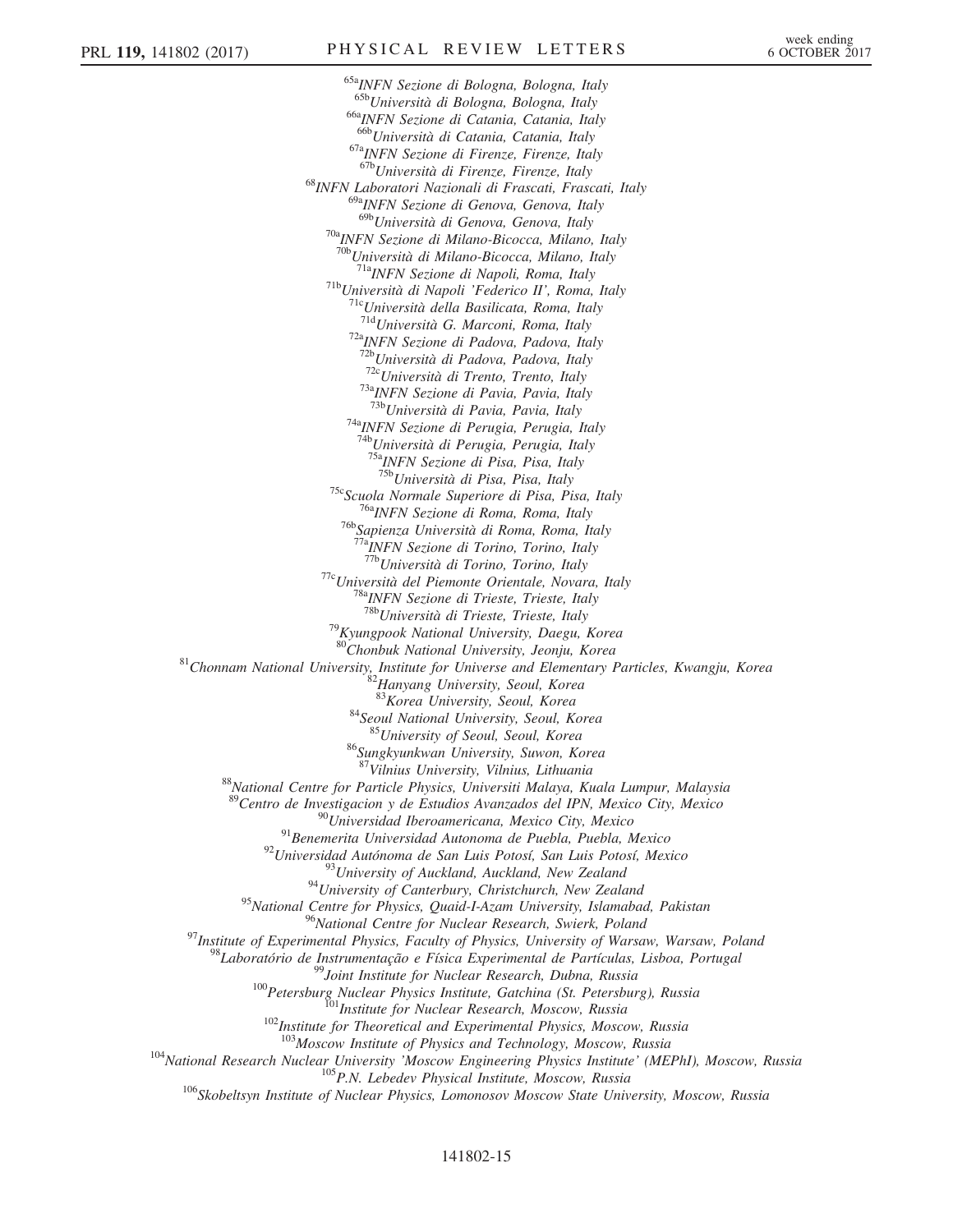$\begin{array}{c} \text{^{107}Novosibirsk State University (NSU), Novosibirsk, Russia}\\ \text{^{108} State Research Center of Russian Federation, Institute for High Energy Physics, Protvino, Russia}\\ \text{^{109} University of Belgrade, Faculty of Physics and Vinca Institute of Nuclear Sciences, Belgrade, Serbia}\\ \text{^{110}Centro de Investigaciones Energéticas Medioambientales y Tecnológicas (CIEMAT), Madrid, Spain\\ \text{^{111}Universityedad Autónoma de Madrid, Spain}\\ \text{^{112}Universityedad Autónoma de Madrid, Modia, Spain}\\ \text{^{113}Instituto de Física de Cantabria (IFCA), CSIC-Universidad de Cantabria, Santander, Spain\\ \text{^{114}CERN, European Organization$ <sup>120</sup>Chulalongkorn University, Faculty of Science, Department of Physics, Bangkok, Thailand<br><sup>121</sup>Cukurova University, Physics Department, Science and Art Faculty, Adana, Turkey<br><sup>122</sup>Middle East Technical University, Physi <sup>126</sup>National Scientific Center, Kharkov Institute of Physics and Technology, Kharkov, Ukraine<br><sup>127</sup>University of Bristol, Bristol, United Kingdom<br><sup>128</sup>Rutherford Appleton Laboratory, Didcot, United Kingdom<br><sup>129</sup>Imperial <sup>135</sup>Brown University, Providence, Rhode Island, USA<br><sup>136</sup>University of California, Davis, Davis, California, USA<br><sup>137</sup>University of California, Los Angeles, California, USA<br><sup>138</sup>University of California, Riverside, River  $^{142}$ Carnegie Mellon University, Pittsburgh, Pennsylvania, USA<br> $^{143}$ University of Colorado Boulder, Boulder, Colorado, USA <sup>144</sup> Cornell University, Ithaca, New York, USA<br><sup>145</sup> Fairfield University, Fairfield, Connecticut, USA<br><sup>146</sup> Fermi National Accelerator Laboratory, Batavia, Illinois, USA<br><sup>147</sup> University of Florida, Gainesville, Florida <sup>150</sup>Florida Institute of Technology, Melbourne, Florida, USA<br><sup>151</sup>University of Illinois at Chicago (UIC), Chicago, Illinois, USA<br><sup>152</sup>The University of Iowa, Iowa City, Iowa, USA<br><sup>153</sup>Johns Hopkins University, Baltimore <sup>155</sup> Kansas State University, Manhattan, Kansas, USA<br><sup>156</sup> Lawrence Livermore National Laboratory, Livermore, California, USA<br><sup>157</sup> University of Maryland, College Park, Maryland, USA<br><sup>158</sup> Massachusetts Institute of Tec  $^{159}$ University of Minnesota, Minneapolis, Minnesota, USA<br> $^{160}$ University of Mississippi, Oxford, Mississippi, USA  $^{161}$ University of Nebraska-Lincoln, Lincoln, Nebraska, USA<br> $^{162}$ State University of New York at Buffalo, Buffalo, New York, USA<br> $^{163}$ Northeastern University, Boston, Massachusetts, USA<br> $^{164}$ Northwestern Universit

<sup>165</sup>University of Notre Dame, Notre Dame, Indiana, USA <sup>166</sup>The Ohio State University, Columbus, Ohio, USA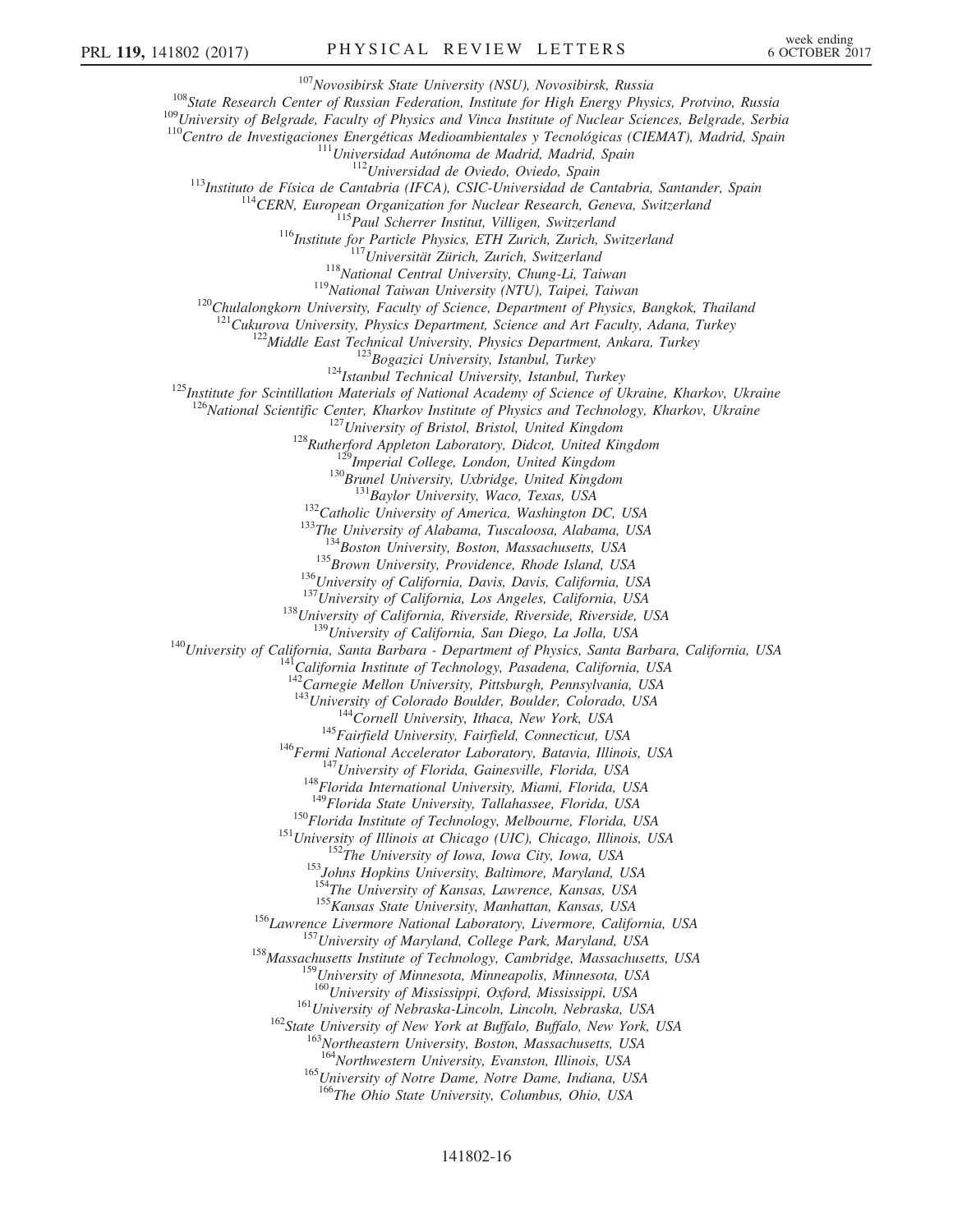<sup>167</sup>Princeton University, Princeton, New Jersey, USA<br><sup>168</sup>University of Puerto Rico, Mayaguez, Puerto Rico, USA<br><sup>169</sup>Purdue University, West Lafayette, Indiana, USA

<sup>170</sup>Purdue University Northwest, Hammond, Indiana, USA<br><sup>171</sup>Rice University, Houston, Texas, USA<br><sup>172</sup>University of Rochester, Rochester, New York, USA<br><sup>173</sup>Rutgers, The State University of New Jersey, Piscataway, New Je

<sup>177</sup>Vanderbilt University, Nashville, Tennessee, USA <sup>178</sup>University of Virginia, Charlottesville, Virginia, USA <sup>179</sup>Wayne State University, Detroit, Michigan, USA

 $180$ University of Wisconsin - Madison, Madison, Wisconsin, USA

<span id="page-16-42"></span>[a](#page-11-0) Deceased.

- <span id="page-16-0"></span><sup>[b](#page-6-22)</sup>Also at Vienna University of Technology, Vienna, Austria.
- <span id="page-16-1"></span><sup>[c](#page-7-0)</sup>Also at State Key Laboratory of Nuclear Physics and Technology, Peking University, Beijing, China.

<span id="page-16-2"></span><sup>[d](#page-7-1)</sup>Also at Universidade Estadual de Campinas, Campinas, Brazil.

<span id="page-16-3"></span>[e](#page-7-2) Also at Universidade Federal de Pelotas, Pelotas, Brazil.

<span id="page-16-4"></span>[f](#page-7-3) Also at Université Libre de Bruxelles, Bruxelles, Belgium.

<span id="page-16-5"></span><sup>[g](#page-7-4)</sup>Also at Universidad de Antioquia, Medellin, Colombia.

<span id="page-16-6"></span>[h](#page-7-5) Also at Joint Institute for Nuclear Research, Dubna, Russia.

<span id="page-16-7"></span><sup>[i](#page-7-6)</sup>Also at Helwan University, Cairo, Egypt.

<sup>j</sup>Also at Zewail City of Science and Technology, Zewail, Egypt.

<span id="page-16-8"></span>[k](#page-7-6) Also at Fayoum University, El-Fayoum, Egypt.

<span id="page-16-9"></span><sup>1</sup>A[l](#page-7-7)so at British University in Egypt, Cairo, Egypt.

mAlso at Ain Shams University, Cairo, Egypt.

<span id="page-16-10"></span><sup>[n](#page-7-8)</sup>Also at Université de Haute Alsace, Mulhouse, France.

<span id="page-16-11"></span><sup>[o](#page-7-9)</sup>Also at Skobeltsyn Institute of Nuclear Physics, Lomonosov Moscow State University, Moscow, Russia.

<span id="page-16-12"></span><su[p](#page-7-10)>p</sup>Also at CERN, European Organization for Nuclear Research, Geneva, Switzerland.

<span id="page-16-13"></span><sup>[q](#page-7-11)</sup>Also at RWTH Aachen University, III. Physikalisches Institut A, Aachen, Germany.

<span id="page-16-14"></span>[r](#page-7-12) Also at University of Hamburg, Hamburg, Germany.

<span id="page-16-15"></span>[s](#page-7-13) Also at Brandenburg University of Technology, Cottbus, Germany.

<span id="page-16-16"></span><sup>[t](#page-8-0)</sup>Also at Institute of Nuclear Research ATOMKI, Debrecen, Hungary.

<span id="page-16-17"></span><s[u](#page-8-1)p>u</sup>Also at MTA-ELTE Lendület CMS Particle and Nuclear Physics Group, Eötvös Loránd University, Budapest, Hungary.

<span id="page-16-18"></span><sup>[v](#page-8-1)</sup>Also at Institute of Physics, University of Debrecen, Debrecen, Hungary.

<span id="page-16-19"></span>[w](#page-8-2)Also at IIT Bhubaneswar, Bhubaneswar, India.

<span id="page-16-20"></span>[x](#page-8-3) Also at University of Visva-Bharati, Santiniketan, India.

<span id="page-16-21"></span>[y](#page-8-4) Also at Institute of Physics, Bhubaneswar, India.

<span id="page-16-22"></span><sup>[z](#page-8-3)</sup>Also at University of Ruhuna, Matara, Sri Lanka.

<span id="page-16-23"></span>[aa](#page-8-5) Also at Isfahan University of Technology, Isfahan, Iran. [bb](#page-8-6) Also at Yazd University, Yazd, Iran.

<span id="page-16-24"></span>

<span id="page-16-25"></span><sup>[cc](#page-8-6)</sup>Also at Plasma Physics Research Center, Science and Research Branch, Islamic Azad University, Tehran, Iran. [dd](#page-8-7)<br>dAlso at Università degli Studi di Siena, Siena, Italy.

<span id="page-16-26"></span>

<span id="page-16-28"></span>

<span id="page-16-27"></span>[ee](#page-9-0) Also at Purdue University, West Lafayette, USA.<br>
<sup>ff</sup> Also at International Islamic University of Malaysia, Kuala Lumpur, Malaysia.

<span id="page-16-30"></span><span id="page-16-29"></span><sup>[gg](#page-9-1)</sup>Also at Malaysian Nuclear Agency, MOSTI, Kajang, Malaysia. [hh](#page-9-2)<br>hhAlso at Consejo Nacional de Ciencia y Tecnología, Mexico city, Mexico.

<span id="page-16-31"></span>[ii](#page-9-3) Also at Warsaw University of Technology, Institute of Electronic Systems, Warsaw, Poland.<br>
<sup>jj</sup> Also at Institute for Nuclear Research, Moscow, Russia.

<span id="page-16-32"></span>

<span id="page-16-35"></span><sup>[kk](#page-9-5)</sup>Also at National Research Nuclear University 'Moscow Engineering Physics Institute' (MEPhI), Moscow, Russia.<br>
<sup>11</sup>Also at St. Petersburg State Polytechnical University, St. Petersburg, Russia.<br>
<sup>nm</sup> Also at University

<span id="page-16-33"></span>

<span id="page-16-36"></span><span id="page-16-34"></span>

<span id="page-16-37"></span>

<span id="page-16-39"></span><span id="page-16-38"></span>

<span id="page-16-40"></span>[rr](#page-10-0)Also at INFN Sezione di Roma, Sapienza Università di Roma, Rome, Italy.

<span id="page-16-41"></span>[ss](#page-10-1)Also at University of Belgrade, Faculty of Physics and Vinca Institute of Nuclear Sciences, Belgrade, Serbia.